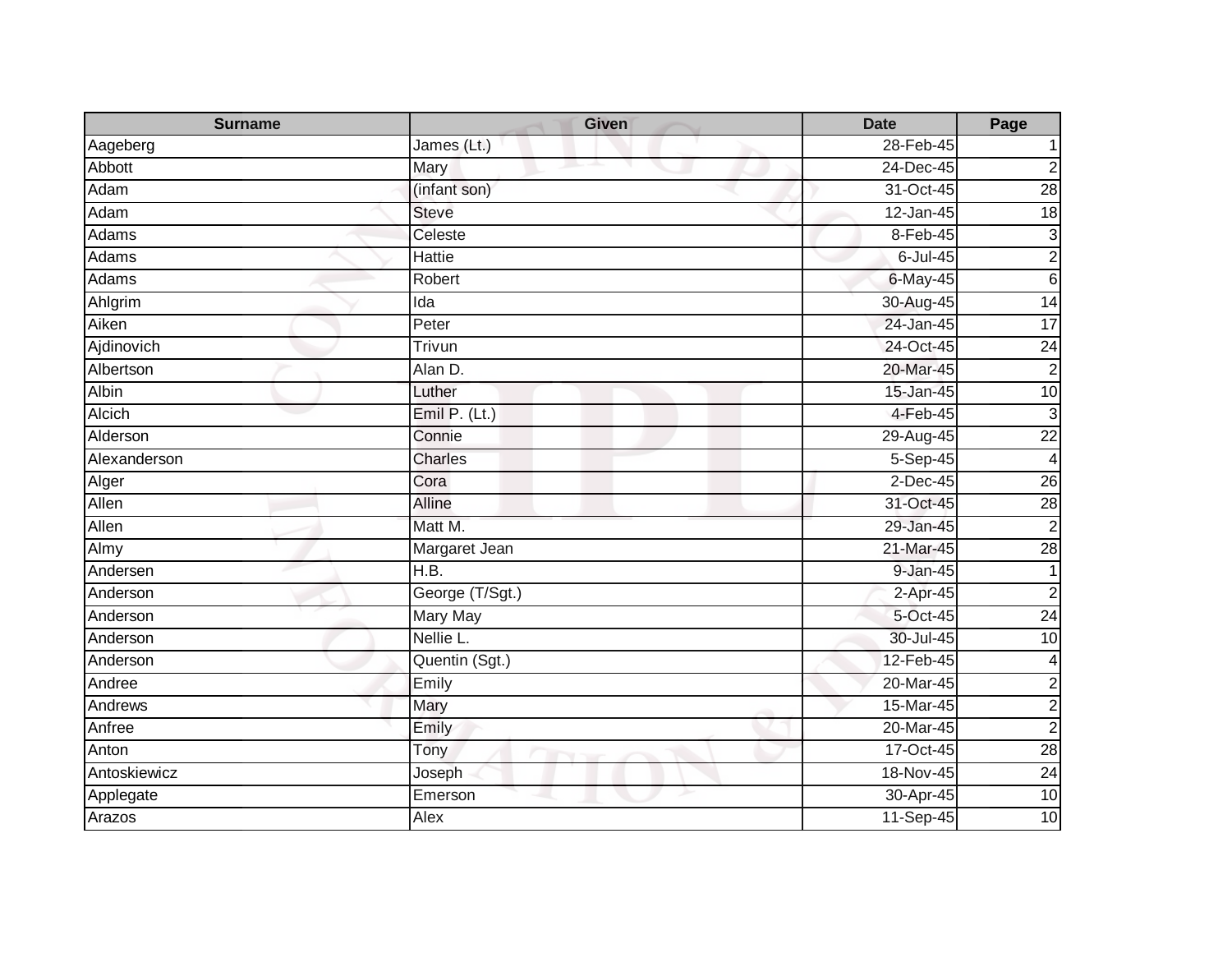| Armstrong      | George W.             | 5-Apr-45     | 16              |
|----------------|-----------------------|--------------|-----------------|
| Arnette        | Glen                  | 18-Jun-45    | 10              |
| Arnold         | Elizabeth             | $3$ -Jul-45  | 12              |
| Artim          | John                  | 7-Feb-45     | 20              |
| Arzumanian     | Anne                  | $3 - Jan-45$ | 15              |
| Ashberg        | Lilly                 | 19-Apr-45    | $\mathbf{2}$    |
| Atchison       | Arnold                | 16-Mar-45    | $\mathbf{1}$    |
| Auch           | Loraine               | $2$ -May-45  | 26              |
| Aukselewicz    | Joseph                | 13-Apr-45    | $5\overline{)}$ |
| Austgen        | Laura                 | 9-Jul-45     | 10              |
| <b>Babich</b>  | Milan (Pvt.)          | 23-Mar-45    | $\mathbf{1}$    |
| Bacon          | Anna                  | 8-May-45     | 12              |
| <b>Bafia</b>   | Joseph                | 28-Aug-45    | 10              |
| Bahel          | Robert C. (Pvt.)      | 18-Feb-45    | 13              |
| <b>Baker</b>   | Chris                 | 22-Aug-45    | $\overline{24}$ |
| <b>Baker</b>   | George                | 9-Oct-45     | 12              |
| Balash         | Lewis (Pfc.)          | 2-Apr-45     | $\overline{2}$  |
| <b>Balczo</b>  | Robert                | 6-Dec-45     | 18              |
| <b>Bales</b>   | <b>William Albert</b> | 22-Mar-45    | $\overline{4}$  |
| <b>Ballard</b> | Edna                  | 13-Nov-45    | $\overline{12}$ |
| Ballon         | Albert J. (Pfc.)      | 12-Apr-45    | 4               |
| Balog          | John                  | 22-Aug-45    | 24              |
| Banka          | <b>Barbara</b>        | 3-Aug-45     | 18              |
| <b>Banks</b>   | James                 | 18-Jan-45    | 14              |
| Baran          | Ethel                 | $2-Feb-45$   | $\overline{2}$  |
| <b>Barber</b>  | Orrin                 | $22-Oct-45$  | 10              |
| Barbour        | Thomas S.             | 13-May-45    | 5               |
| Barlag         | Ernest                | 14-Jan-45    | 6               |
| <b>Barnett</b> | William A.            | 11-Feb-45    | $\overline{2}$  |
| Baron          | <b>Stanley</b>        | 5-Jun-45     | 10              |
| <b>Barrows</b> | Fred                  | 13-Dec-45    | $\overline{c}$  |
| <b>Barry</b>   | John P.               | $2-Feb-45$   | $\mathbf{2}$    |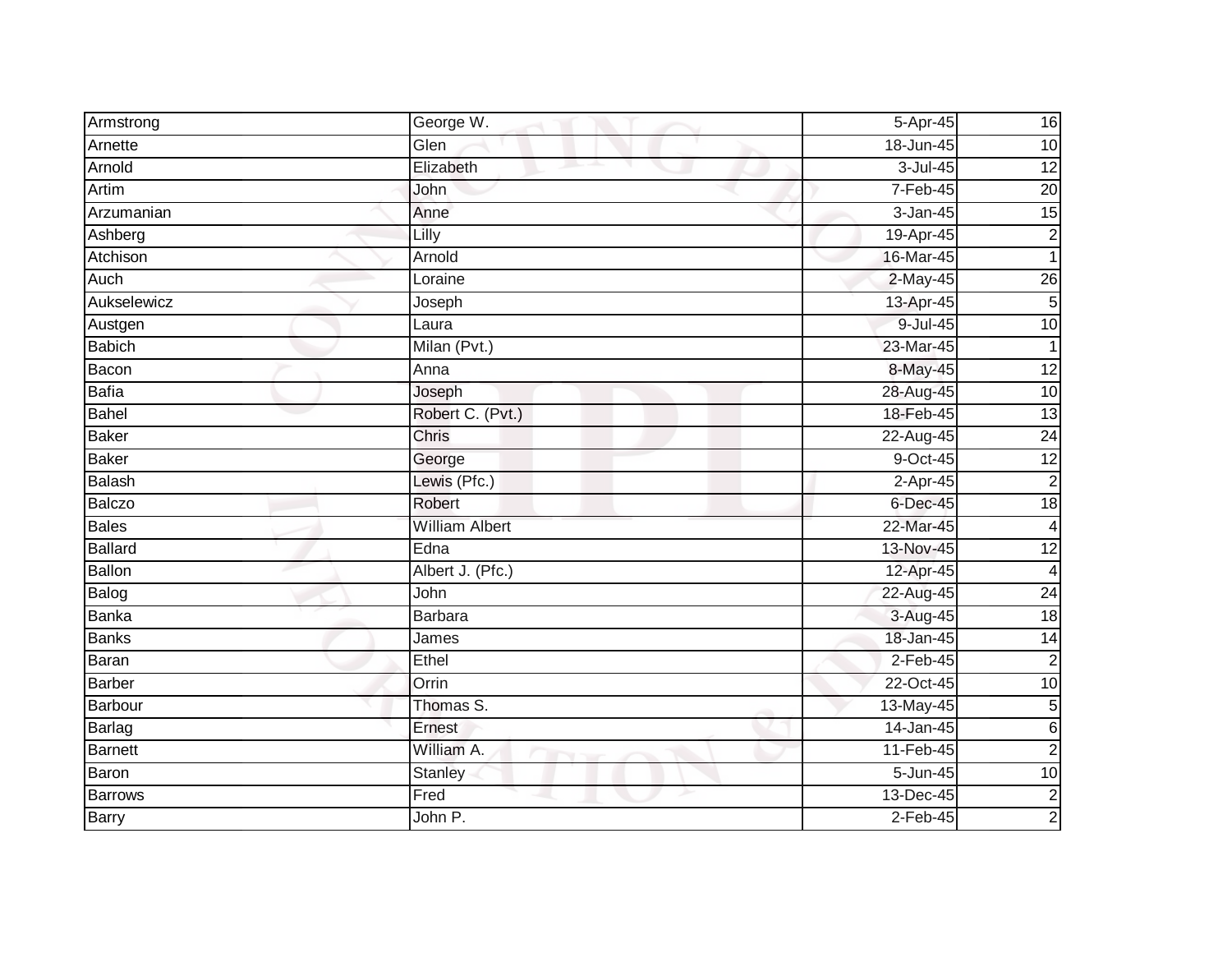| <b>Barsic</b>  | Catherine                | 25-Jun-45    | 10              |
|----------------|--------------------------|--------------|-----------------|
| <b>Bartell</b> | Charles W.               | 4-Jun-45     | 10              |
| <b>Bartels</b> | Katherine                | $1-Apr-45$   | 19              |
| <b>Barth</b>   | Cecelia                  | 23-May-45    | $\overline{c}$  |
| Barton         | Jacob                    | 14-Jan-45    | $\mathbf{1}$    |
| Barton         | Rose                     | 19-Mar-45    | $\overline{c}$  |
| Barzda         | Charles                  | 26-Jun-45    | 12              |
| <b>Bassow</b>  | William C.               | 7-Mar-45     | $\overline{24}$ |
| <b>Bauer</b>   | George W. (Lt.)          | 19-Mar-45    | 1               |
| <b>Bauer</b>   | Herman C. (Lt.)          | 30-Mar-45    | $\overline{2}$  |
| <b>Bauer</b>   | Rose                     | 12-Jan-45    | $\frac{1}{8}$   |
| Bayron         | Fosley                   | 7-May-45     | $\overline{14}$ |
| Beasley        | Wilbur (Sgt.)            | 18-Apr-45    | $\overline{21}$ |
| Beda           | Joseph                   | 1-Jun-45     | $\overline{2}$  |
| Bedawka        | John                     | 30-Oct-45    | 10              |
| Bednar         | William L. (Pfc.)        | 16-Apr-45    | 1               |
| Bednarsky      | Anton                    | 29-Jul-45    | 24              |
| <b>Beers</b>   | Artie                    | 19-Feb-45    | $\overline{12}$ |
| Beganz         | Hermann                  | 8-Jun-45     | $\overline{24}$ |
| <b>Bell</b>    | Martha                   | 8-Jul-45     | $\overline{22}$ |
| <b>Belshaw</b> | Charles                  | 16-Oct-45    | 10              |
| Benante        | Lorraine (Lt.)           | 5-Jan-45     | 1               |
| Bennett        | EdF.                     | 19-Jan-45    | $\mathbf{1}$    |
| <b>Bennett</b> | Prudence                 | 22-Oct-45    | $\overline{10}$ |
| Berdzinski     | Roman                    | 26-Jan-45    | $\overline{2}$  |
| <b>Berg</b>    | Thora                    | 4-Jun-45     | $\overline{10}$ |
| Berta          | George                   | 12-Aug-45    | 24              |
| Berthold       | Frances                  | $1-Feb-45$   | $\overline{2}$  |
| Bezrucki       | Walter<br><b>Service</b> | 6-Nov-45     | 10              |
| <b>Bieker</b>  | Mary                     | $6 - Jun-45$ | $\overline{24}$ |
| Bielefeld      | Mary Magdalene           | 11-Jun-45    | 10              |
| Bieniewicz     | Frank J.                 | 29-Jan-45    |                 |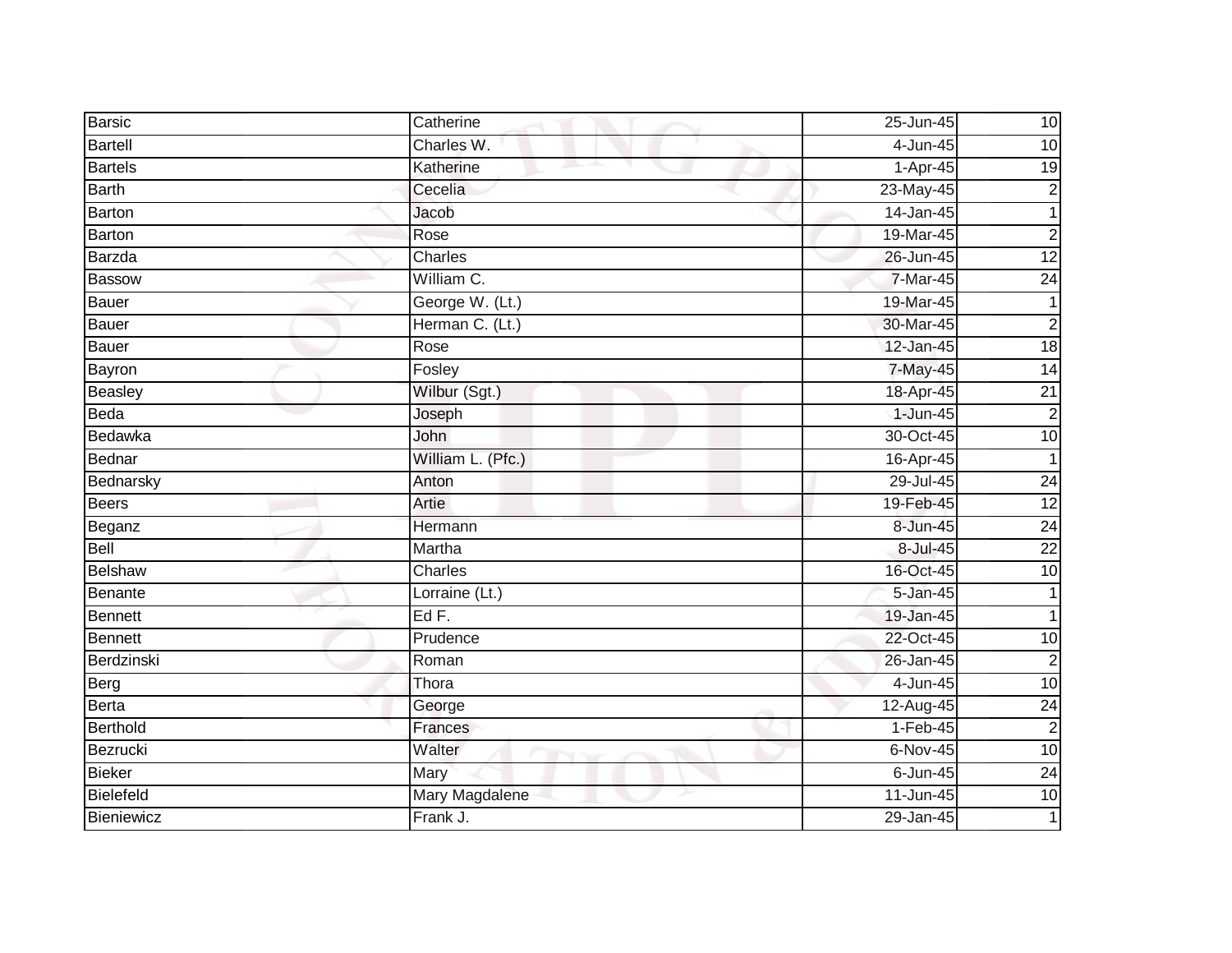| <b>Bigby</b>     | <b>Richard Dale</b> | 26-Feb-45     | $\mathbf{2}$     |
|------------------|---------------------|---------------|------------------|
| Bigger           | William             | 31-Dec-45     | $6\phantom{.}6$  |
| <b>Biggins</b>   | John                | 6-Apr-45      | 16               |
| <b>Bishop</b>    | Mary M.             | 22-May-45     | $\overline{2}$   |
| <b>Bizila</b>    | John                | $23 - Jan-45$ | 10               |
| <b>Bjorklund</b> | Agnes               | 22-Jul-45     | 20               |
| <b>Black</b>     | Joseph              | 21-Dec-45     | $\overline{22}$  |
| <b>Black</b>     | Robert J.           | 5-Mar-45      |                  |
| <b>Bland</b>     | William H. (Pvt.)   | 4-Apr-45      | 8                |
| Blankenburg      | Carolyn             | 12-Sep-45     | 26               |
| Blaszcyk         | Catherine           | 27-Jul-45     | $\mathbf{2}$     |
| <b>Blocker</b>   | Emma M.             | $11$ -Jan-45  | $\mathbf{2}$     |
| <b>Blocker</b>   | William             | 23-Nov-45     | 28               |
| Blodgett         | Mary E.             | 21-Mar-45     | $\overline{2}$   |
| <b>Blume</b>     | Otto                | 18-Sep-45     | 10               |
| Bogielczyk       | <b>Steve</b>        | 11-Mar-45     | $\overline{2}$   |
| <b>Bohling</b>   | <b>Herbert</b>      | 8-Oct-45      | 10               |
| <b>Bohling</b>   | Richard A.          | 3-Jan-45      | 15               |
| <b>Bolduan</b>   | <b>Bertha</b>       | 23-Jul-45     | 10               |
| <b>Boles</b>     | Leonard             | 13-Jun-45     | $\overline{22}$  |
| <b>Bond</b>      | George (Pvt.)       | 9-Feb-45      | 1                |
| <b>Borchert</b>  | Caroline            | 26-Jan-45     | $\boldsymbol{2}$ |
| Borman           | Otto                | 30-Mar-45     | 10               |
| <b>Borowiec</b>  | Walter              | 17-May-45     | $\mathbf{2}$     |
| Borum            | John R.             | 30-Aug-45     | $\overline{14}$  |
| <b>Boseich</b>   | John                | 3-Jun-45      | $\overline{2}$   |
| <b>Bossard</b>   | Edith               | 25-Jun-45     | 10               |
| <b>Bostwick</b>  | Mary                | 12-Aug-45     | 12               |
| Bowman           | Charles             | 4-Dec-45      | 12               |
| Bowman           | Charles A.          | 14-Feb-45     | 17               |
| Bowman           | Pearl               | $5-Feb-45$    | $\overline{c}$   |
| <b>Bowser</b>    | Matt C. (Pfc.)      | 4-Jan-45      | 9                |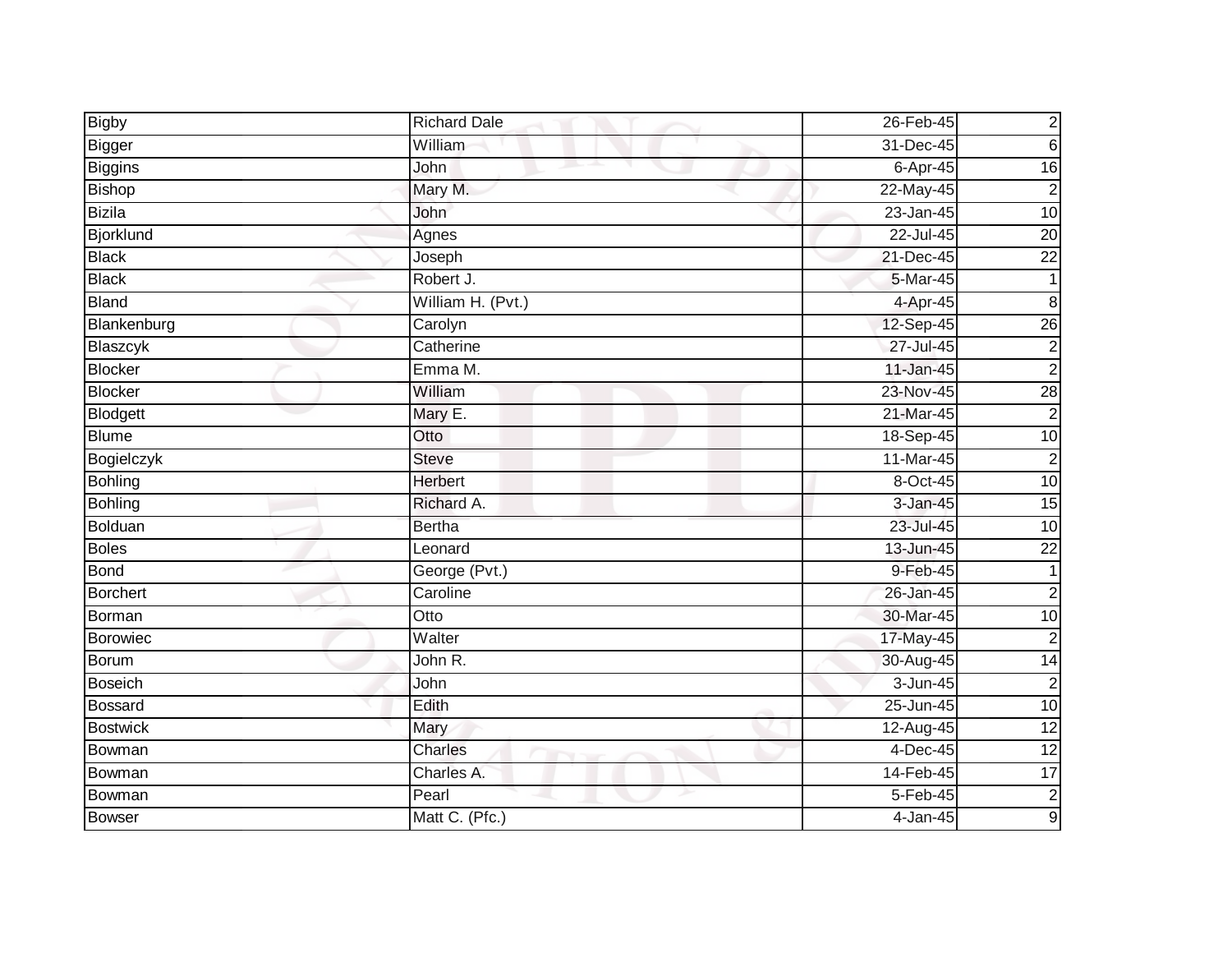| <b>Boyd</b>        | Robert           | 22-Jul-45  | 20              |
|--------------------|------------------|------------|-----------------|
| Boyer              | Howard           | 5-Aug-45   | 24              |
| <b>Boyer</b>       | Pearl            | 20-Mar-45  | $\overline{2}$  |
| <b>Bradtmiller</b> | Edgar            | 3-Apr-45   | 10              |
| <b>Brannon</b>     | Elizabeth        | 16-Oct-45  | 10              |
| Branum             | Anna             | 12-Aug-45  | $\overline{24}$ |
| <b>Bratcher</b>    | Anderson         | 16-Sep-45  | 14              |
| <b>Bratina</b>     | Helen            | $1-Feb-45$ | 14              |
| <b>Breeze</b>      | Grace            | 19-Feb-45  | $\overline{5}$  |
| <b>Brenman</b>     | Jacob            | 14-Oct-45  | 30              |
| Brennan            | Elizabeth        | 27-Jun-45  | $\overline{20}$ |
| <b>Briel</b>       | Irene            | 26-Jan-45  | 20              |
| <b>Bright</b>      | William (Cpl.)   | 30-Jul-45  | 10              |
| <b>Britton</b>     | Marguerite       | 26-Aug-45  | 4               |
| <b>Brock</b>       | <b>Edna Bell</b> | 26-Feb-45  | $\overline{2}$  |
| <b>Brock</b>       | Joseph (Lt.)     | 2-Jul-45   | 10              |
| <b>Broear</b>      | John             | 13-Feb-45  | $\overline{2}$  |
| <b>Brough</b>      | Armor            | 10-Sep-45  | 10              |
| <b>Brown</b>       | Francis          | 16-Sep-45  | $\overline{14}$ |
| <b>Brown</b>       | Harry            | 30-Oct-45  | 10              |
| Brown              | John (Jr. Pvt.)  | 7-May-45   |                 |
| <b>Brown</b>       | Lassie           | 20-Jul-45  | $\overline{18}$ |
| <b>Brown</b>       | Lessie           | 20-Jul-45  | $\mathbf{2}$    |
| <b>Brown</b>       | Lucille Iola     | 25-Feb-45  | $\overline{2}$  |
| <b>Brown</b>       | Mable            | 21-Dec-45  | $\overline{22}$ |
| <b>Brown</b>       | William T.       | $1-Oct-45$ | 10              |
| <b>Brownell</b>    | J. Carl          | 28-May-45  | 3               |
| Brunsdon           | Emily W.         | 23-Feb-45  | 20              |
| <b>Brxa</b>        | Paul             | 4-Jun-45   | 10              |
| <b>Brzinski</b>    | John J.          | 30-Aug-45  | $\overline{14}$ |
| <b>Bunde</b>       | Mary             | $7-Feb-45$ | 20              |
| <b>Burke</b>       | Elmer G.         | 18-May-45  | $\overline{2}$  |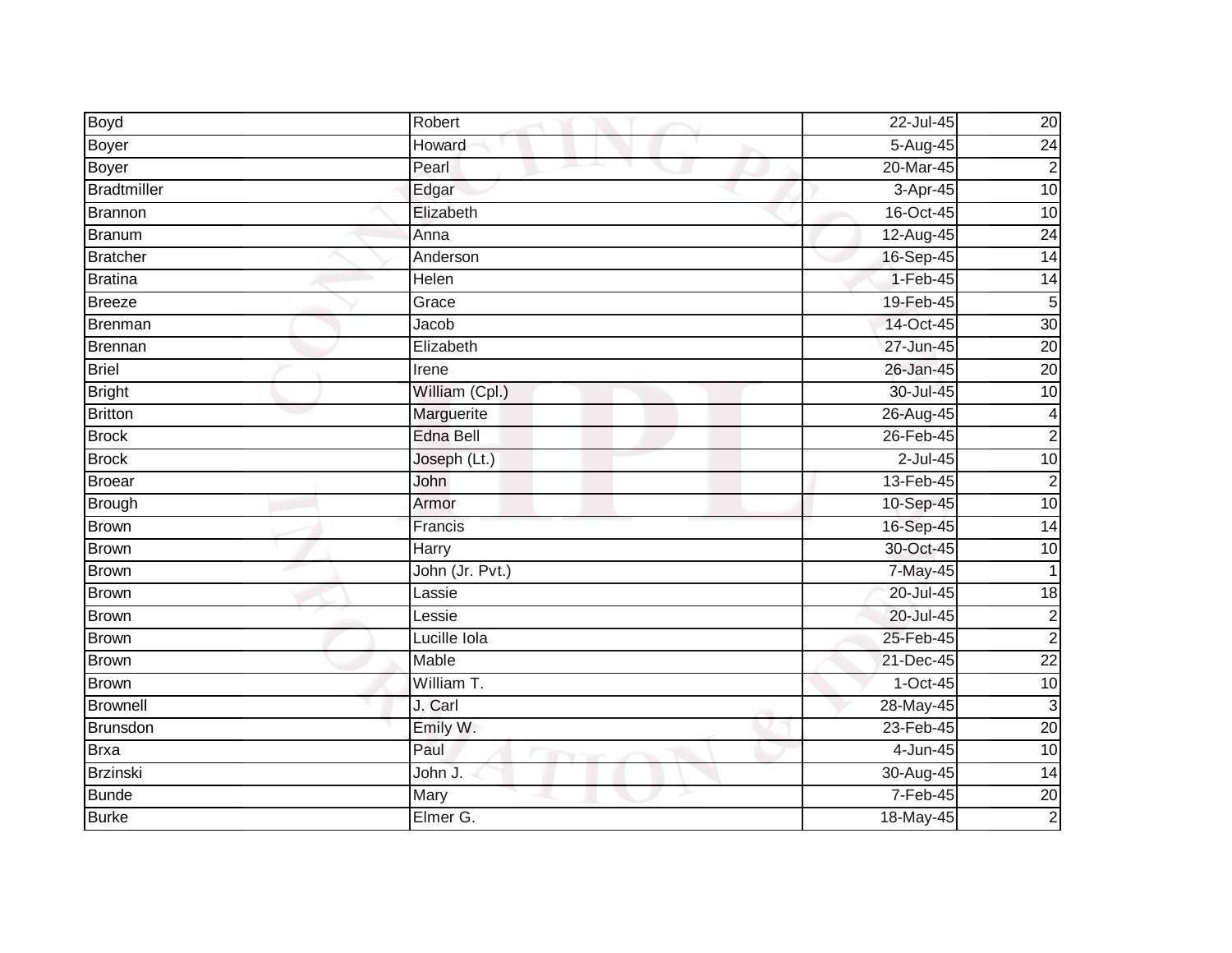| <b>Burke</b>     | Fred          | 30-Dec-45    | 10              |
|------------------|---------------|--------------|-----------------|
| <b>Burke</b>     | Rachel M.     | $5 - Jan-45$ | $\overline{21}$ |
| <b>Burkot</b>    | Christine     | 14-Mar-45    | 26              |
| <b>Burney</b>    | Andrew        | 15-Feb-45    |                 |
| <b>Burns</b>     | <b>Bessie</b> | 15-Nov-45    | $\overline{16}$ |
| <b>Burton</b>    | <b>Nettie</b> | 19-Dec-45    | $\overline{26}$ |
| <b>Butkovich</b> | Mildred       | 19-Jan-45    | $\overline{2}$  |
| <b>Butler</b>    | Ann           | 20-Aug-45    | $\overline{10}$ |
| <b>Butler</b>    | Esther        | 26-Oct-45    | $\overline{22}$ |
| <b>Bysinski</b>  | Stanley       | 28-Feb-45    | $\overline{2}$  |
| <b>Bzdawka</b>   | John          | 29-Oct-45    | 10              |
| Callahan         | Thomas F.     | 26-Jul-45    | $\overline{14}$ |
| Cameron          | John          | 19-Jun-45    | 10              |
| Campbell         | James L.      | 14-Jan-45    | 14              |
| Campbell         | William       | 19-Sep-45    | 28              |
| Cannells         | Paulina       | 8-May-45     | 12              |
| Carlson          | Carl          | $3 -$ Jul-45 | 12              |
| Carlson          | Clarence M.   | 17-Jan-45    | $\overline{c}$  |
| Carlson          | Frank         | 28-Nov-45    | 26              |
| Carr             | Anna          | 14-Dec-45    | 26              |
| Carroll          | Edward M.     | 1-Aug-45     | 1               |
| Castle           | John          | 2-May-45     | $\overline{c}$  |
| Cecil            | Theresa C.    | 22-Mar-45    |                 |
| Chambers         | Sharon Rose   | 16-Mar-45    | $\overline{c}$  |
| Cheknis          | Paul          | 18-May-45    | $\overline{c}$  |
| Chernota         | Andrew        | 11-Apr-45    | $\overline{c}$  |
| Chevigny         | Jack (Lt.)    | 25-Mar-45    | $\mathbf{1}$    |
| Chevigny         | Margaret      | 3-Jul-45     | $\overline{12}$ |
| Chiado           | John          | $2-Nov-45$   | $\overline{22}$ |
| Childress        | Agnes         | 13-Aug-45    | 10              |
| Chmielewski      | Mary          | 19-Nov-45    | 10              |
| Christ           | Gust          | 7-Dec-45     | $\overline{2}$  |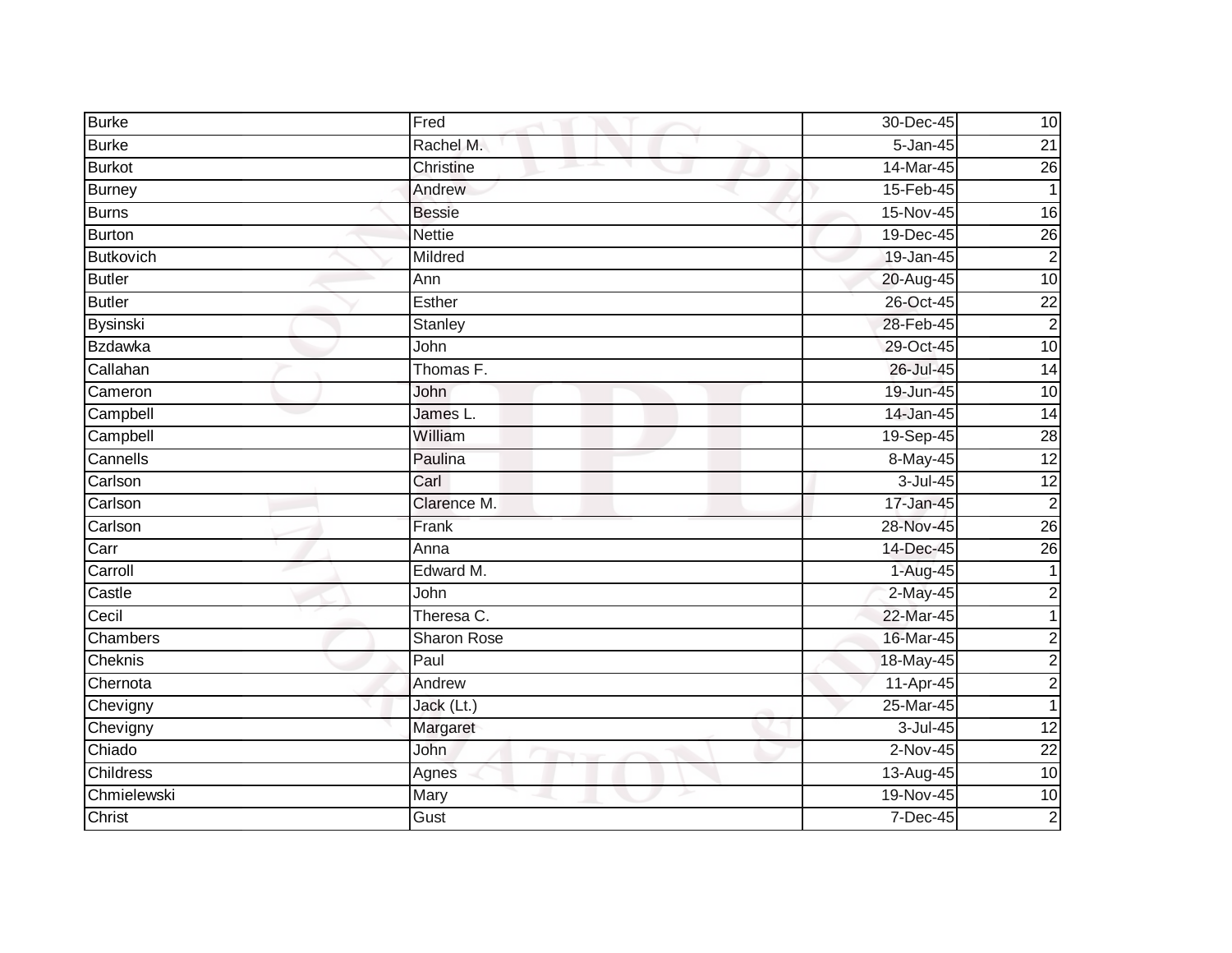| Chruby      | Walter            | $6-Sep-45$     | 16              |
|-------------|-------------------|----------------|-----------------|
| Ciecierski  | Thomas            | 18-Jan-45      | 14              |
| Cigrand     | Annie             | 27-Aug-45      | 12              |
| Ciocian     | John              | 12-Apr-45      | $\overline{2}$  |
| Ciucci      | George            | 29-Aug-45      | $\overline{22}$ |
| Clark       | Karl              | 24-Jun-45      | $\overline{24}$ |
| Clark       | Michael           | 18-Oct-45      | 16              |
| Clark       | Myrtle            | 23-Sep-45      | $\overline{28}$ |
| Clark       | William A. (Lt.)  | 9-May-45       | $\overline{21}$ |
| Clayton     | Minnie            | 20-Mar-45      | $\overline{2}$  |
| Clefford    | Isabella          | $2$ -Dec-45    | 26              |
| Cleveland   | Bertha S.         | 30-Apr-45      | 10              |
| Cline       | William E. (Pvt.) | 6-Apr-45       | $\mathbf{1}$    |
| Clune       | James J.          | 5-Jan-45       | 6               |
| Coffenberry | Martha            | $23 -$ Jul-45  | 10              |
| Coit        | Tillie            | 10-Aug-45      | 18              |
| Colby       | Donald (Pvt.)     | $6 - Apr - 45$ | $\mathbf{1}$    |
| Coldwell    | Alice A.          | 26-Feb-45      | $\mathbf{2}$    |
| Coleman     | John P. (Pfc.)    | 2-Apr-45       | $\overline{2}$  |
| Collins     | Pauline           | 31-May-45      | 14              |
| Compton     | Catherine         | 17-Apr-45      | 10              |
| Comstock    | James A. (Sgt.)   | 27-Mar-45      |                 |
| Conception  | Aguirre           | 26-Feb-45      | $\sqrt{2}$      |
| Constant    | Elizabeth         | 15-Jan-45      | 12              |
| Cook        | Alva E.           | 26-Feb-45      | $\overline{2}$  |
| Cook        | Mable             | 7-Mar-45       | $\overline{2}$  |
| Core        | William           | 20-Aug-45      | 10              |
| Corey       | Marie D.          | 16-May-45      | $\overline{2}$  |
| Cornwell    | Samuel            | $1-Jul-45$     | $\overline{22}$ |
| Cotter      | Thomas F. (Dr.)   | 13-Mar-45      | $\mathbf{1}$    |
| Coughlin    | Margaret          | 28-Feb-45      | $\overline{2}$  |
| Coulis      | Paul A.           | $11$ -Jun-45   | 10              |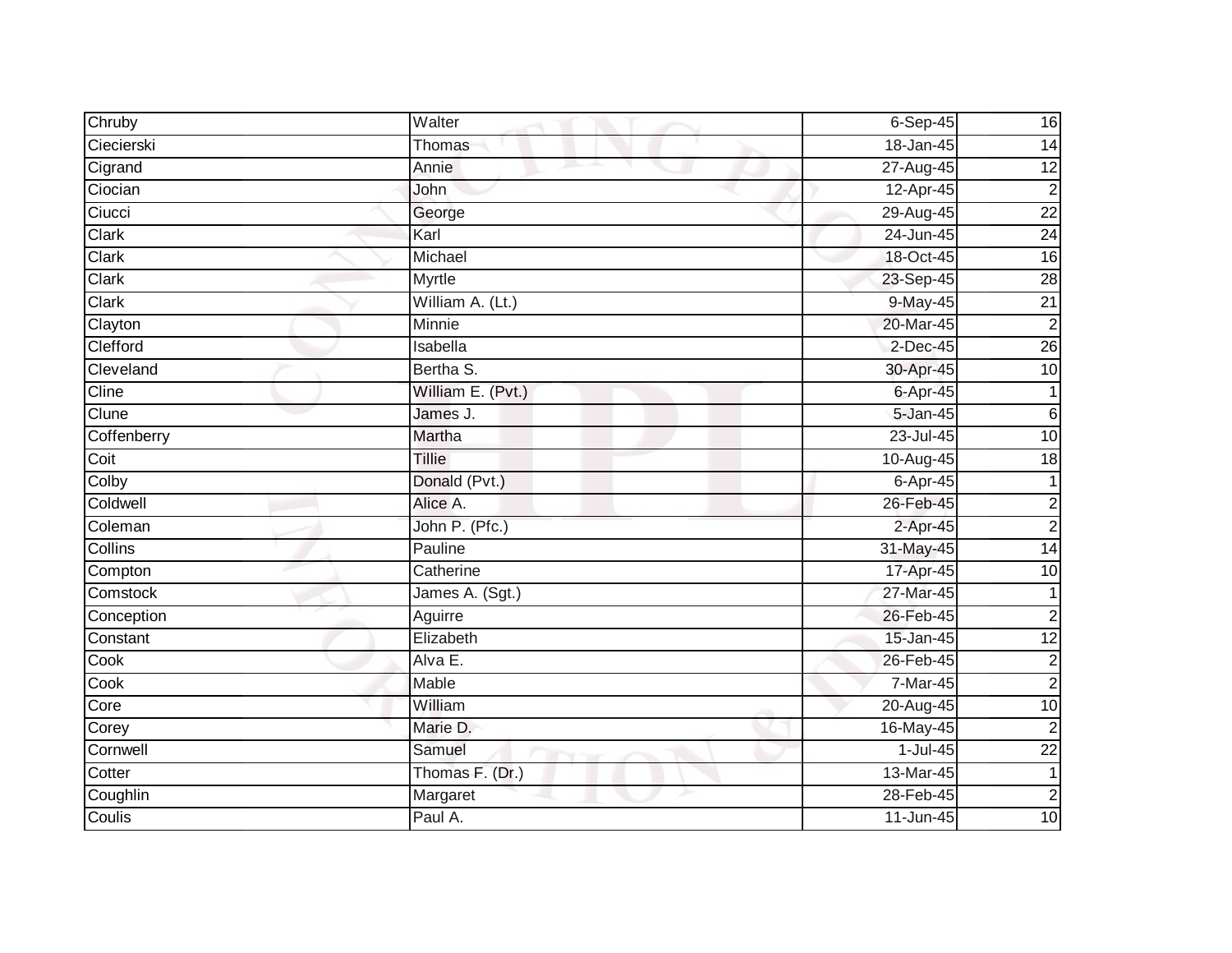| Courtright    | William               | $1-Feb-45$   | $\overline{\mathbf{c}}$ |
|---------------|-----------------------|--------------|-------------------------|
| Cox           | <b>Blanche</b>        | 5-Feb-45     | $\overline{c}$          |
| Cox           | Wiley                 | 13-May-45    | $\overline{5}$          |
| Craig         | Stephen               | 30-Dec-45    | 10                      |
| Crane         | <b>Patrick</b>        | 23-Mar-45    | 24                      |
| Creffolean    | Theodore              | 22-Mar-45    | 4                       |
| Crist         | Gust                  | 9-Dec-45     | $\overline{27}$         |
| Cronkhite     | Francis (Pfc.)        | 8-Apr-45     |                         |
| Crow          | Ida                   | 5-Mar-45     | $\overline{c}$          |
| Crowley       | Raymond Wayne         | 12-Mar-45    | $\overline{2}$          |
| Crutcher      | Henry                 | $2-Sep-45$   | $\overline{18}$         |
| Csicsko       | John (Sgt.)           | 11-Mar-45    |                         |
| Culp          | Robert (Lt.)          | 6-Mar-45     |                         |
| Cunningham    | Larquis (Sgt.)        | 4-Apr-45     |                         |
| Cunningham    | William L.            | $12$ -Jul-45 | 16                      |
| Cure          | Illia                 | 29-May-45    | 10                      |
| Curry         | Laura                 | 18-Apr-45    | $\sigma$                |
| Curtin        | <b>Charles</b>        | 23-Jul-45    | $\overline{10}$         |
| Curtis        | <b>Charles Edward</b> | 5-Apr-45     | $\overline{c}$          |
| Curtis        | Robert C.             | 25-Apr-45    | $\overline{2}$          |
| Cutler        | Rebecca               | 18-Jul-45    | 18                      |
| Cwizdz        | Stephen S. (S/Sgt.)   | 12-Feb-45    | 4                       |
| Czaja         | <b>Stanley</b>        | 3-Jun-45     | $\overline{c}$          |
| Czapar        | Rose                  | 26-Dec-45    | $\overline{c}$          |
| Czarnik       | August                | 6-Dec-45     | $\frac{1}{8}$           |
| Czvra         | Walter                | $1-Aug-45$   | $\overline{22}$         |
| Czyzniejewski | Gust                  | 28-Feb-45    | $\overline{c}$          |
| Damai         | Edward                | 5-Jul-45     | $\overline{14}$         |
| Daniel        | Florian               | 9-Nov-45     | $\overline{22}$         |
| Darrah        | Mary Annie            | 15-Aug-45    | 10                      |
| Davidson      | Fred                  | 13-Aug-45    | 10                      |
| Day           | Minnie                | 23-Mar-45    | $\overline{2}$          |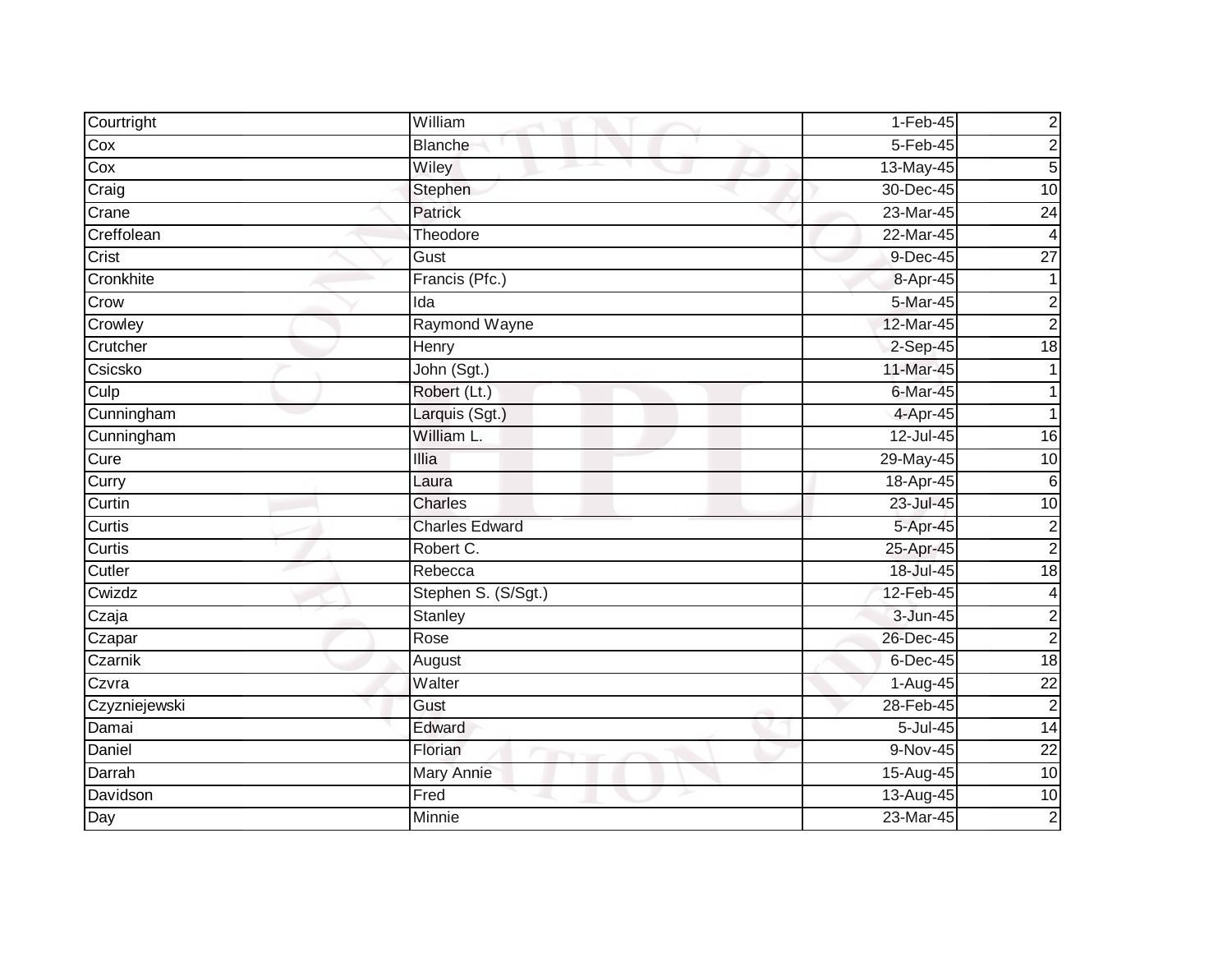| De Frates        | Ruth               | 14-Nov-45     | 26              |
|------------------|--------------------|---------------|-----------------|
| De Rosa          | Janice             | $6-Sep-45$    | 16              |
| Deboer           | Cornelia           | 30-Jan-45     | $\overline{10}$ |
| Deholl           | Henry R.           | 23-Apr-45     | $\,6$           |
| DeLong           | Glen (S/2c)        | 28-Feb-45     | 1               |
| Demik            | Edward             | 29-May-45     | 10              |
| Deming           | Charles            | 29-Jan-45     |                 |
| Dempsey          | Fred               | 30-Dec-45     | 10              |
| Denham           | Robert             | 27-Dec-45     | $\overline{c}$  |
| Derrow           | Thomas L. (Pfc.)   | 2-Apr-45      | $\overline{2}$  |
| Detterline       | Florence           | 9-Aug-45      | $\overline{16}$ |
| <b>DeWitt</b>    | Donald W. (Pfc.)   | 29-Jan-45     | $\mathbf{3}$    |
| <b>DeWitt</b>    | <b>John Edward</b> | 2-May-45      | 26              |
| Dezamko          | Charles            | 4-Jan-45      | 12              |
| Diamond          | Alex               | 18-Sep-45     | 10              |
| Dickinson        | William G.         | 18-Feb-45     | $\overline{7}$  |
| <b>Diedrich</b>  | Harry (Mrs.)       | $2-Jan-45$    | 1               |
| Dilba            | Joseph             | 31-May-45     | 11              |
| <b>Dillos</b>    | Joseph             | 16-Apr-45     | $\overline{12}$ |
| Dinche           | Anna               | 2-May-45      | $\overline{26}$ |
| Dinger           | Jay                | 27-Dec-45     | $\overline{c}$  |
| <b>Dinwiddie</b> | Elmer              | 8-Apr-45      | 18              |
| Dixon            | Isaac              | 20-May-45     | $\overline{c}$  |
| Dobak            | Susan              | 10-Jul-45     | $\overline{10}$ |
| Dobronovsky      | John               | 16-Apr-45     | $\overline{12}$ |
| Doe              | Elizabeth          | 9-Nov-45      | $\overline{22}$ |
| Doebler          | Marie              | 18-Feb-45     | 4               |
| Doege            | Martha B.          | 9-Apr-45      | $\overline{c}$  |
| <b>Dolnics</b>   | Margaret E.        | 16-Mar-45     | 1               |
| Dombrowski       | Alexander          | 16-Apr-45     | 12              |
| Dombrowski       | Elizabeth          | $17 - Dec-45$ | 12              |
| Dombrowski       | Henry A. (Pfc.)    | 17-Jan-45     | 17              |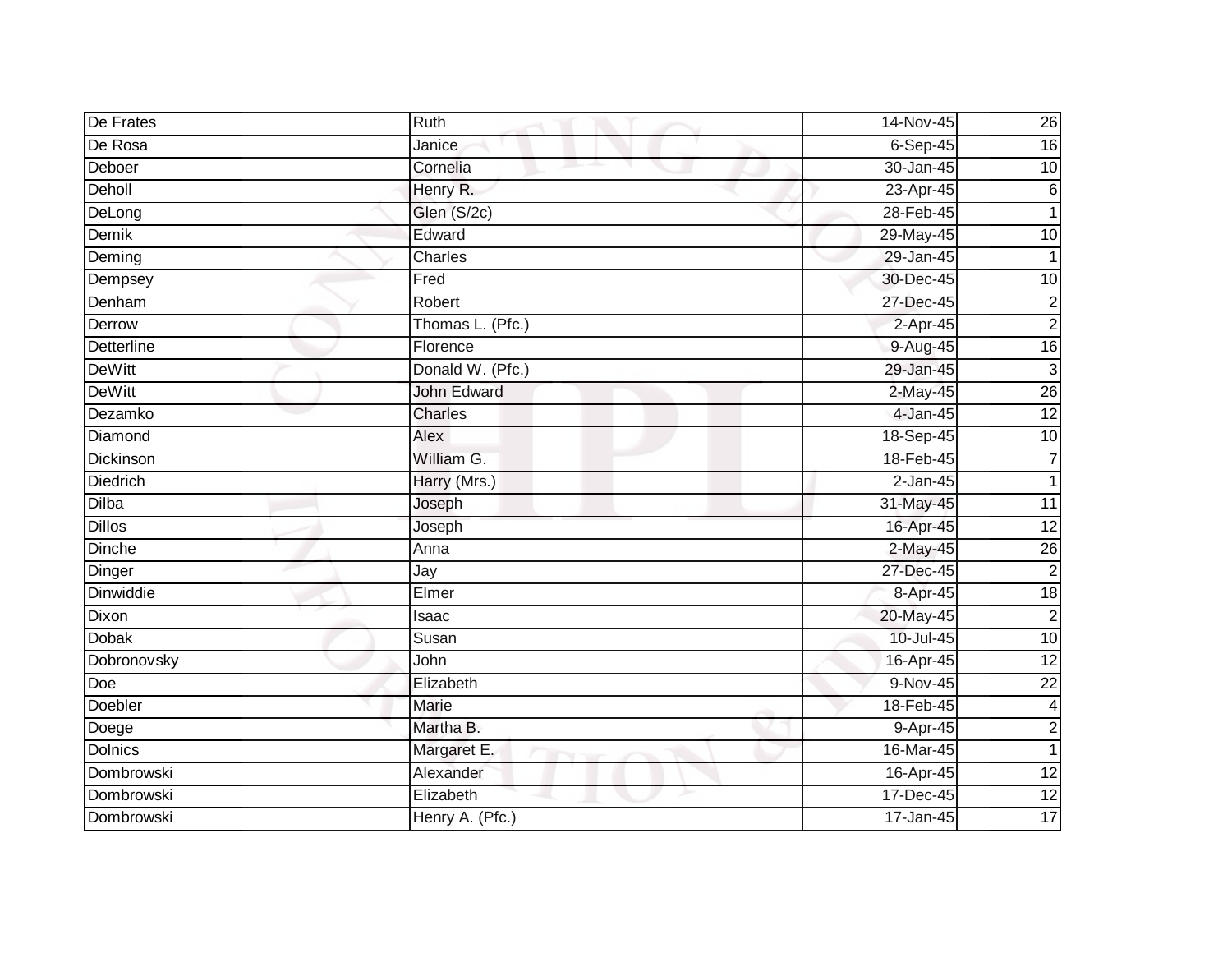| Domsic         | George            | 17-Sep-45     | 10              |
|----------------|-------------------|---------------|-----------------|
| Donahue        | Jack (Sgt.)       | 9-Feb-45      |                 |
| Donahue        | John A. (S/Sgt.)  | 13-Mar-45     |                 |
| Doolin         | Margaret          | 10-Aug-45     | 18              |
| Dora           | Anna              | 19-Mar-45     | $\mathbf 2$     |
| Doughtery      | James J.          | 20-Feb-45     | $\overline{c}$  |
| <b>Drost</b>   | Mike              | 9-Jan-45      | $\overline{12}$ |
| Druvetski      | <b>Bernice</b>    | 5-Jul-45      | 4               |
| <b>Ducker</b>  | Mary              | 17-Jun-45     | $\overline{20}$ |
| Ducomb         | Frank L.          | 18-Apr-45     | $\sigma$        |
| <b>Dudek</b>   | Sophie            | 31-May-45     | $\overline{c}$  |
| Dudley         | John              | 16-Mar-45     | $\mathbf{1}$    |
| <b>DuFrane</b> | Leon (Rev.)       | $5 -$ Jul-45  | $\overline{2}$  |
| Dugal          | Elizabeth         | 8-Oct-45      | $\overline{10}$ |
| Dull           | Anna              | 22-Oct-45     | $\overline{10}$ |
| Dull           | <b>Steve</b>      | 10-Oct-45     | $\overline{28}$ |
| Dunajski       | Walter A. (Pvt.)  | $4-Feb-45$    | $\mathbf{3}$    |
| Dundon         | Mary              | 10-Aug-45     | 18              |
| Dungey         | Carrie Jane       | 10-Jun-45     | 16              |
| <b>Dunker</b>  | Ernest (Sgt.)     | 22-Mar-45     | 4               |
| <b>Dunne</b>   | James M.          | 7-Jun-45      | 16              |
| Dupay          | John              | 17-Apr-45     | $\overline{2}$  |
| Dutka          | Mary              | 27-Sep-45     | 16              |
| Dutko          | Mary              | 11-Nov-45     | $\overline{10}$ |
| <b>Dybel</b>   | John              | 18-Mar-45     | $\overline{23}$ |
| Eads           | Orville V. (Pvt.) | 4-Apr-45      |                 |
| Eaton          | George            | $3-Dec-45$    | 10              |
| Eberle         | Francis           | 25-Sep-45     | 10              |
| Eder           | Clarence          | $27 -$ Jul-45 | 18              |
| Edmonds        | Ida               | 18-Dec-45     | 12              |
| Edwards        | Ollie             | 16-Oct-45     | $\overline{10}$ |
| Eggerbrecht    | Katharyn          | 17-Jun-45     | 20              |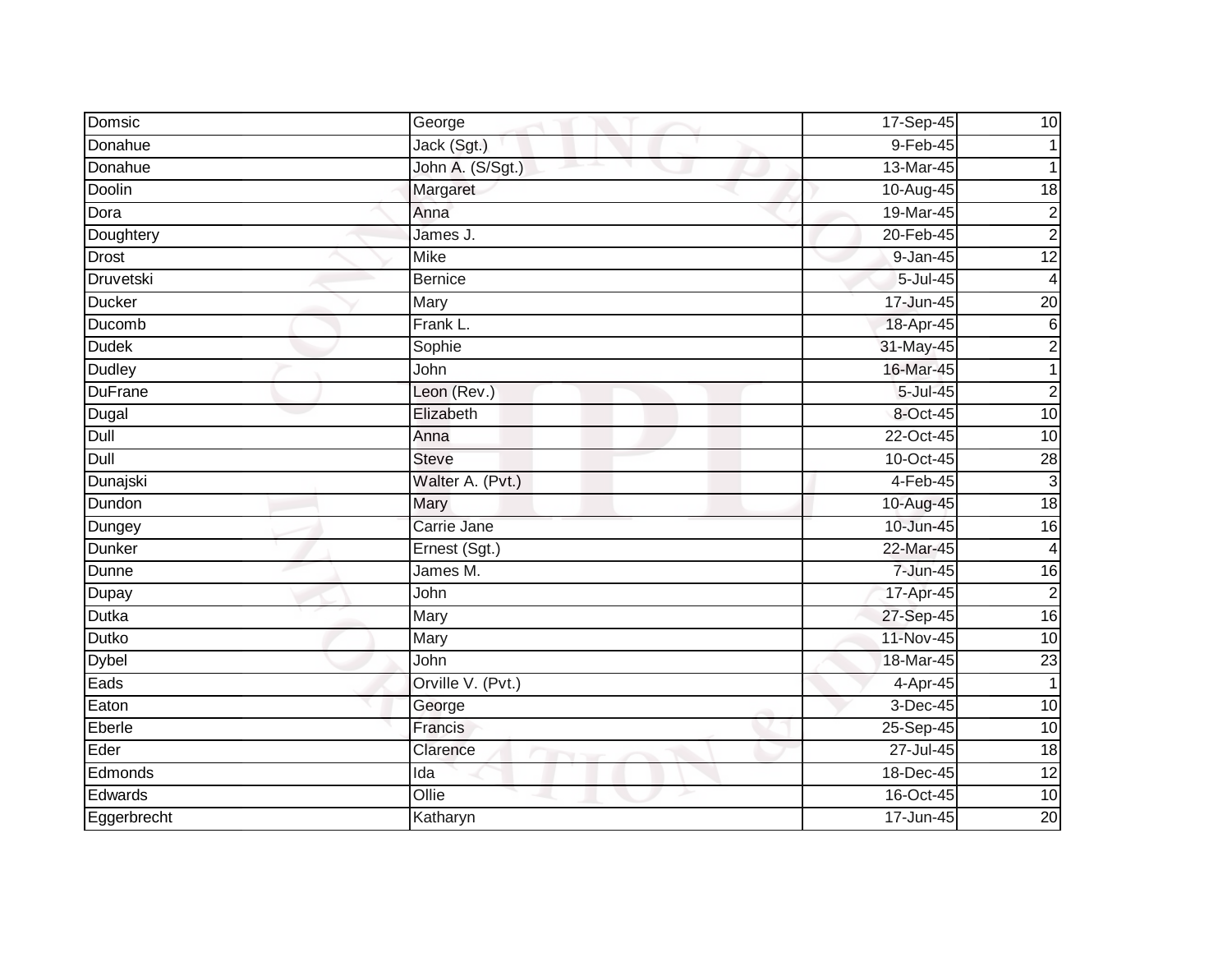| Eidem        | Rudolph       | 13-Dec-45   | 18              |
|--------------|---------------|-------------|-----------------|
| Eiselt       | Lena          | $6$ -Dec-45 | 18              |
| <b>Ellis</b> | Lois<br>ᅩ     | 21-Oct-45   | 7               |
| Emerson      | Dorothy       | 10-Jan-45   | $\overline{7}$  |
| Endres       | Anna          | 18-Sep-45   | $\overline{10}$ |
| Erb          | John          | 25-Feb-45   | $\overline{c}$  |
| Erhardt      | George        | 30-Apr-45   | $\overline{2}$  |
| Erickson     | Erik John     | 16-Jan-45   | $\overline{12}$ |
| Erickson     | Irene $E$ .   | 15-May-45   | $\overline{c}$  |
| Ernest       | Lena          | 29-Oct-45   | 10              |
| Etling       | Margaret      | 15-Nov-45   | $\overline{16}$ |
| Evangilista  | Anna (Sister) | 4-Mar-45    | 1               |
| Evans        | Henrietta     | 16-May-45   | $\overline{2}$  |
| Faber        | Rose          | $6$ -Feb-45 | $\overline{2}$  |
| Falconbury   | Ora           | 20-Dec-45   | 20              |
| Fandrei      | Pauline       | 15-Jan-45   | 10              |
| Farrell      | John          | 24-Oct-45   | 24              |
| Fauth        | Caroline      | 31-Jul-45   | 10              |
| Fearing      | Roy           | 10-Sep-45   | $\overline{10}$ |
| Fedak        | Andrew        | 20-Jul-45   | $\frac{1}{8}$   |
| Feher        | Joanne        | 16-Apr-45   | 12              |
| Feltner      | Thomas        | 2-Oct-45    | 12              |
| Felton       | Catherine     | $6$ -Feb-45 | 1               |
| Femiak       | Dan           | 5-Mar-45    | $\overline{c}$  |
| Ferguson     | Clyde (Pvt.)  | 14-Feb-45   | $\overline{2}$  |
| Ferline      | Emma          | 15-Oct-45   | 10              |
| Fetsch       | Valentine     | $2-Sep-45$  | $\frac{1}{8}$   |
| Fick         | Charles       | 10-Jul-45   | 10              |
| Fiedler      | Susan         | 9-Jan-45    | $\overline{2}$  |
| Fiedorowicz  | Lawrence      | 16-Sep-45   | 14              |
| Fieldhouse   | Joan          | 12-Jul-45   | $\overline{16}$ |
| Figiewicz    | Eleanor       | 20-Feb-45   | $\overline{2}$  |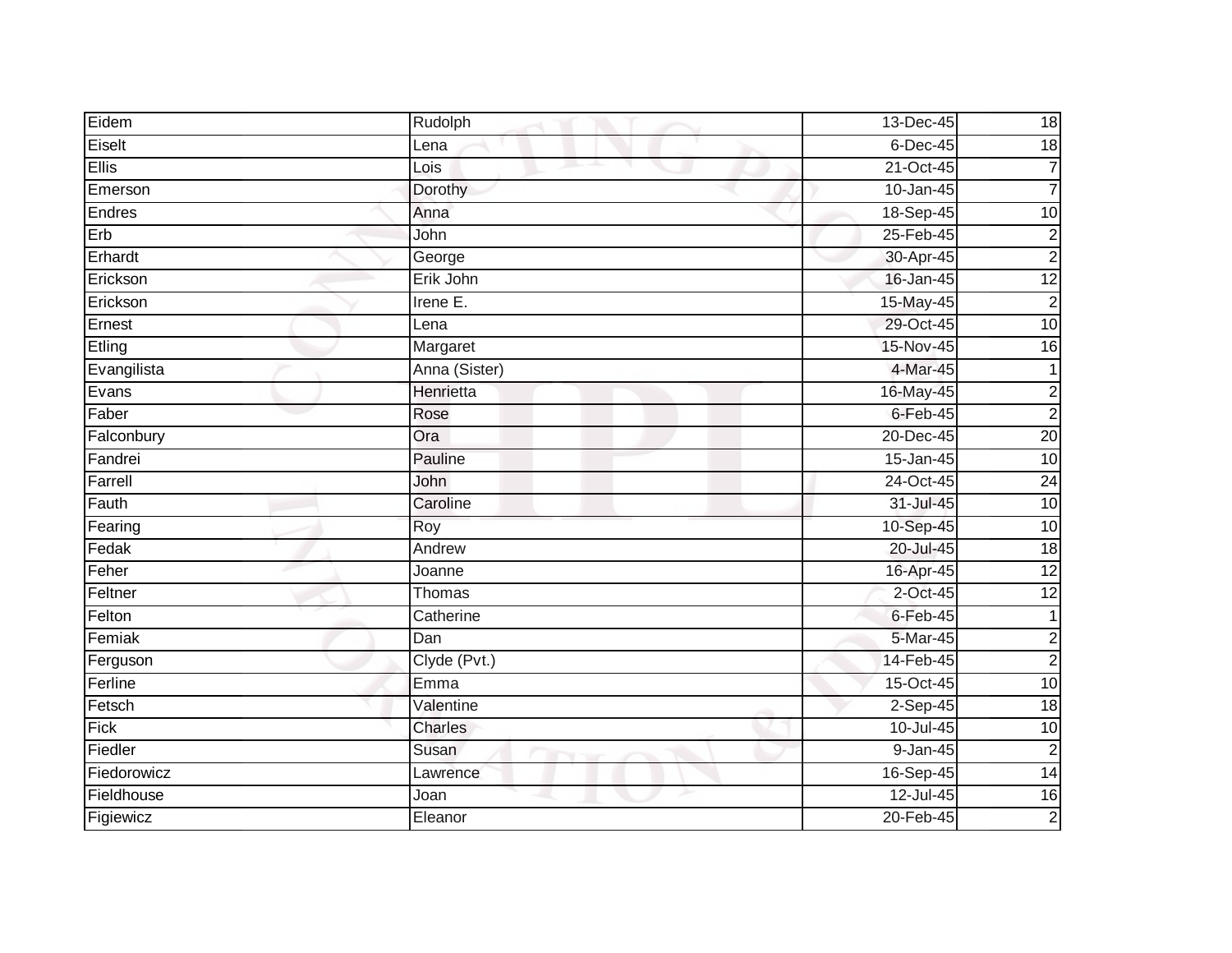| Finerty    | Lawrence E.           | 23-Mar-45    | 24              |
|------------|-----------------------|--------------|-----------------|
| Firchav    | <b>Bertha</b>         | 3-Jul-45     | $\overline{12}$ |
| Fisch      | Edwin                 | 24-Apr-45    | 7               |
| Fischer    | Mary                  | 26-Dec-45    | $\overline{16}$ |
| Fischer    | <b>Mayme</b>          | $4-Oct-45$   | $\frac{1}{8}$   |
| Fischrupp  | Mary                  | 26-Dec-45    | $\overline{c}$  |
| Fisher     | George W. (Pvt.)      | 11-Feb-45    | ω               |
| Fishman    | Herman                | 4-Feb-45     | $\overline{c}$  |
| Fistrovic  | <b>Matt</b>           | 4-Jun-45     | 10              |
| Fistrovich | John                  | 5-Feb-45     | $\overline{2}$  |
| Fleck      | Michael               | 26-Mar-45    | $\,6$           |
| Flemion    | Edward                | 25-Nov-45    | 28              |
| Flora      | John                  | 23-Jul-45    | 10              |
| Flores     | Antonia (Pvt.)        | 23-Apr-45    | $\mathfrak{B}$  |
| Flores     | Thomas E. (Pfc.)      | 4-Apr-45     | $\infty$        |
| Fodor      | Virginia              | 6-Mar-45     | $\overline{2}$  |
| Fogle      | <b>Richard Harold</b> | 14-Feb-45    | 13              |
| Forest     | Elizabeth             | 13-Jul-45    | 16              |
| Formalski  | Cyrijan               | 14-Aug-45    | $\overline{10}$ |
| Fornear    | John                  | 7-Oct-45     | $\overline{14}$ |
| Forsberg   | Otto                  | 3-Oct-45     | $\overline{26}$ |
| Fortener   | Leroy                 | 6-Aug-45     | 10              |
| Foster     | Richard F.            | 14-Feb-45    | $\overline{20}$ |
| Fraley     | Laurence M. (S/Sgt.)  | 29-Jan-45    | $\mathbf{3}$    |
| Fraser     | Jean                  | 18-Sep-45    | 10              |
| Freeby     | Franklin              | 22-Jun-45    | 18              |
| Freeman    | George C.             | 25-Mar-45    | $\overline{21}$ |
| Freeman    | Joseph                | 15-Nov-45    | $\overline{16}$ |
| Frencel    | Joseph                | $10-$ Sep-45 | $\overline{10}$ |
| French     | Joseph                | 9-Sep-45     | 19              |
| French     | William               | 26-Dec-45    | $\overline{2}$  |
| Fritzen    | Grace                 | 8-Jul-45     | $\overline{22}$ |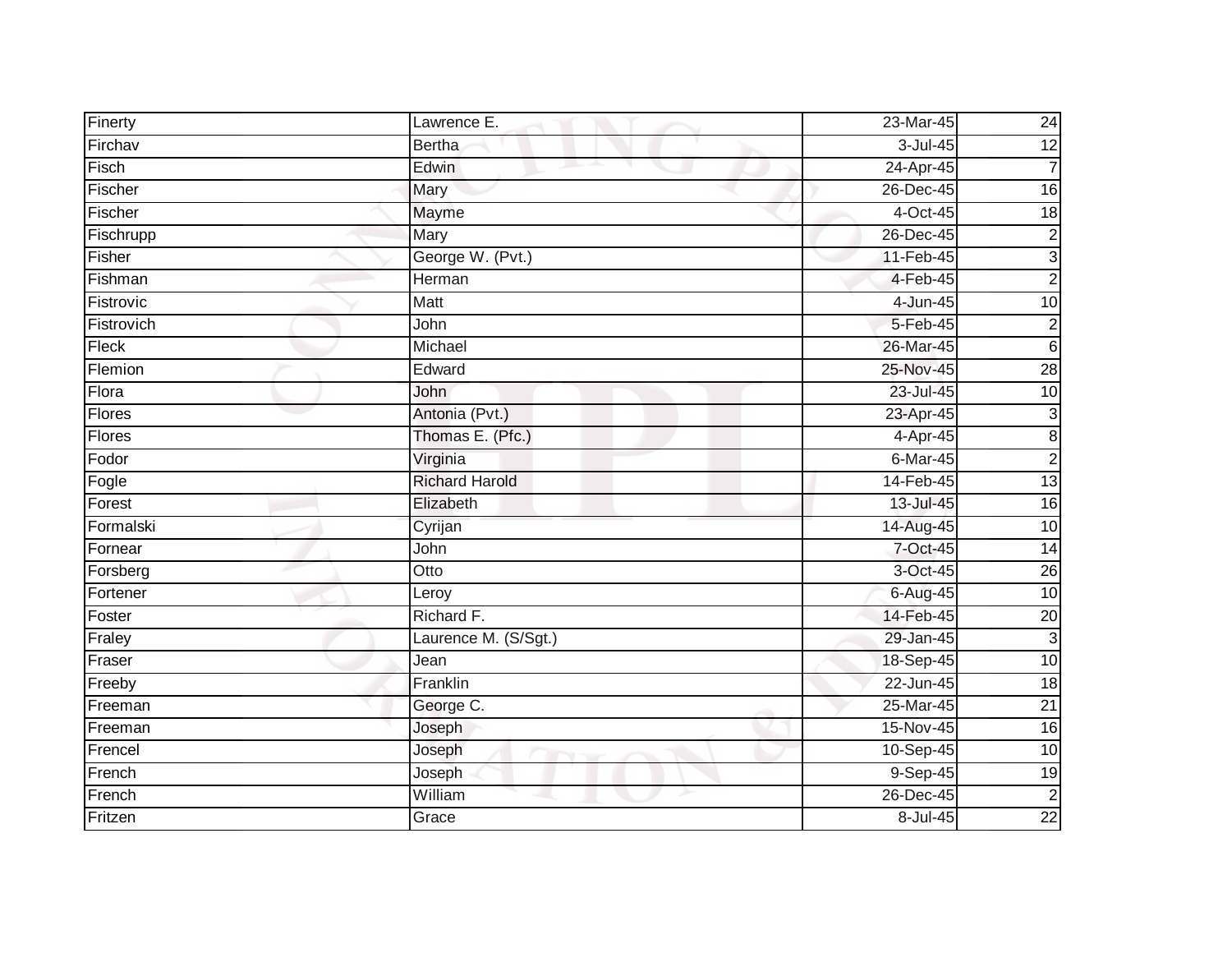| Froncek     | Thomas           | 19-Jan-45          | $\overline{2}$  |
|-------------|------------------|--------------------|-----------------|
| Fulmer      | Harry M.         | 30-Mar-45          | 10              |
| Furman      | Anthony          | 7-Nov-45           | $\overline{26}$ |
| Furrier     | Steve (Pfc.)     | $2$ -Apr-45        | $\overline{2}$  |
| Furtak      | Mary             | $1-Apr-45$         | 19              |
| Furtenbaugh | Frank E.         | 29-May-45          | 10              |
| Gaburiak    | Andrew           | 23-Nov-45          | 28              |
| Gaddo       | Peter            | 11-Jul-45          | $\overline{22}$ |
| Gadomski    | Mary             | 27-Sep-45          | 16              |
| Gaither     | Eva              | 31-Oct-45          | 28              |
| Gaither     | John S.          | 31-Aug-45          | $\overline{18}$ |
| Gajdos      | George (Pfc.)    | 29-Mar-45          |                 |
| Gall        | Elmer            | $6 - Apr-45$       | 16              |
| Gallagher   | Josephine (Mrs.) | 3-Apr-45           | $\overline{c}$  |
| Galvan      | Anna M.          | September I6, 1945 | 14              |
| Gansinski   | Pearl            | August I, 1945     | $\overline{22}$ |
| Garcia      | $Emil$ (Cpl.)    | 2-May-45           | $\overline{21}$ |
| Gard        | Dorothy          | October II, 1945   | 16              |
| Garson      | John (Lt.)       | May 2l, 1945       | $6\phantom{.}6$ |
| Gaskey      | Frank            | 26-Dec-45          | $\mathbf{2}$    |
| Gebauer     | Arline           | 23-Dec-45          | $\mathbf{2}$    |
| Gebaver     | Arline           | 23-Dec-45          | $\overline{2}$  |
| Geffert     | Anna             | 3-Aug-45           | $\frac{1}{8}$   |
| Genshiemer  | Jean             | 4-Jun-45           | 10              |
| George      | Joseph J. (Lt.)  | 23-Mar-45          | $\mathbf 1$     |
| Gerrard     | Anna             | 30-Nov-45          | $\overline{24}$ |
| Gettler     | John             | $4-Sep-45$         | 12              |
| Gibson      | Floyd F.         | 25-Jul-45          | $\overline{22}$ |
| Gieseler    | Caroline         | 22-Jun-45          | 18              |
| Giordano    | Phillip (Sgt.)   | 12-Feb-45          | 4               |
| Girman      | George           | August 13, 1945    | 10              |
| Gladish     | Stephan          | $2$ -Dec-45        | 26              |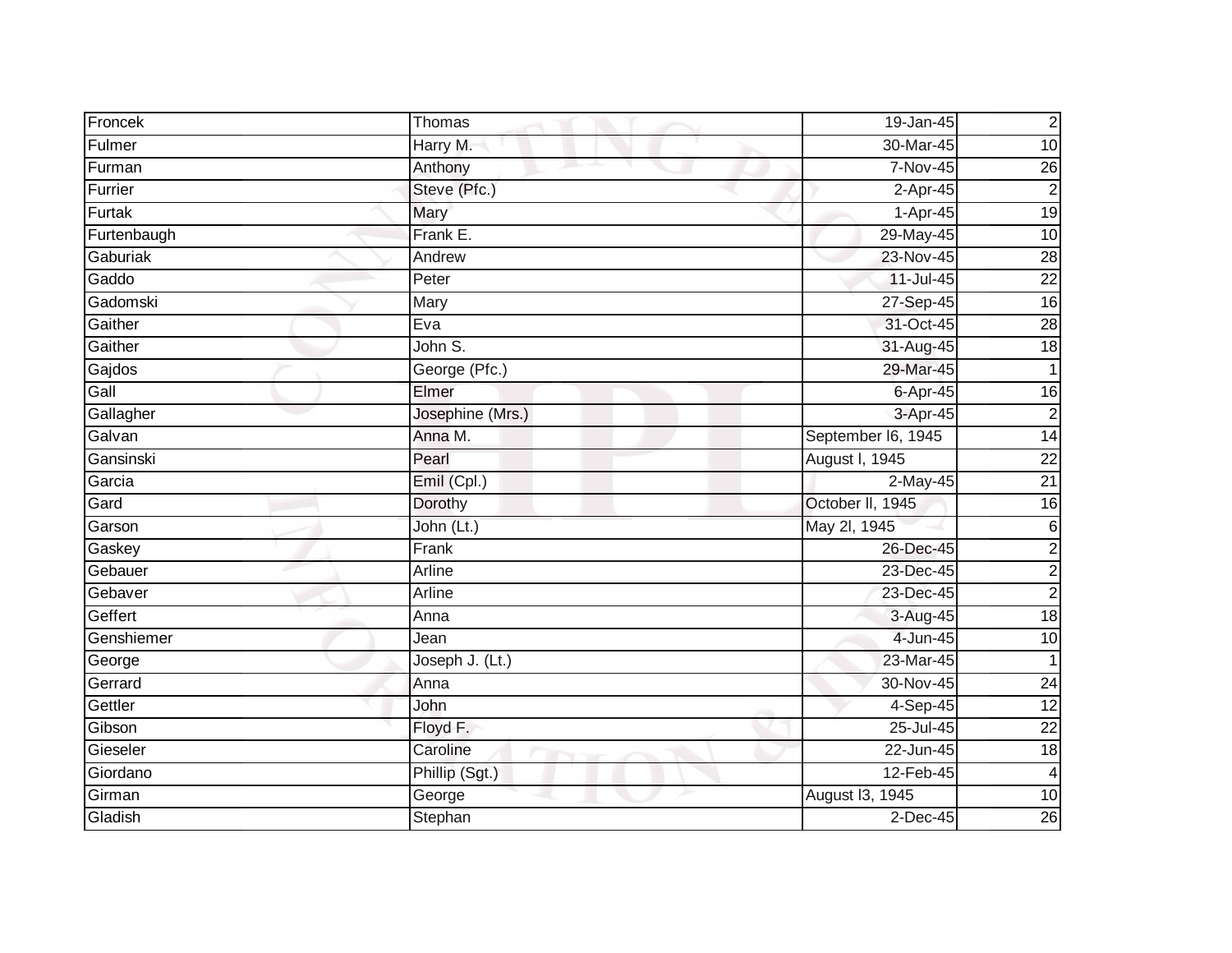| Gladish   | Stephan        | $2$ -Dec-45       | 26              |
|-----------|----------------|-------------------|-----------------|
| Godocik   | Rosemarie      | 3-Jul-45          | $\overline{12}$ |
| Godocik   | Rosemarie      | $3$ -Jul-45       | 12              |
| Golden    | Mary           | 22-Oct-45         | 10              |
| Goldstein | Dora           | 30-Dec-45         | 10              |
| Golumbeck | Dorothy        | December I4, 1945 | $\overline{26}$ |
| Gondon    | Alfonso        | 20-Nov-45         | 14              |
| Gooding   | Edward (Pfc.)  | May 2l, 1945      | $6\phantom{1}6$ |
| Goot      | Fannie         | $2$ -Dec-45       | 26              |
| Gordon    | David          | August 2l, 1945   | 10              |
| Gordon    | Dennis O.      | 3-Jun-45          | $\overline{2}$  |
| Gorondi   | Louis          | July 3l, 1945     | $\overline{10}$ |
| Gough     | William (Lt.)  | January 16, 1945  | $\overline{5}$  |
| Gowens    | Nancy          | $2$ -Sep-45       | 18              |
| Gowins    | William (Pvt.) | 2-Apr-45          | $\overline{2}$  |
| Grabaski  | AI N. (Pfc.)   | January 17, 1945  | $\overline{15}$ |
| Grabski   | AI (Pfc.)      | 28-May-45         | 1               |
| Graf      | William F.     | 9-Apr-45          | $6\phantom{1}$  |
| Graham    | Ernest         | 2-Jul-45          | 10              |
| Graham    | Ruby           | 2-Nov-45          | $\overline{16}$ |
| Grainger  | George C.      | 12-Jul-45         | 16              |
| Grcevich  | Ivan           | 10-Apr-45         | $\overline{2}$  |
| Grcevich  | John           | 19-Jan-45         | $\overline{20}$ |
| Green     | Frank          | 24-Aug-45         | $\overline{22}$ |
| Greenwald | Morris L.      | 25-May-45         | $\mathbf{1}$    |
| Gregor    | Earl           | April 17, 1945    |                 |
| Greiner   | John           | November I, 1945  | 16              |
| Greiving  | Henry          | December 3I, 1945 | $\overline{2}$  |
| Gresary   | Aaron          | 26-Nov-45         | 19              |
| Gridley   | Annetiah       | December 2l, 1945 | $\overline{22}$ |
| Griffin   | Jack A. (F/O)  | 5-Jan-45          | $\overline{21}$ |
| Grigson   | Roscoe O.      | 9-Feb-45          | 1               |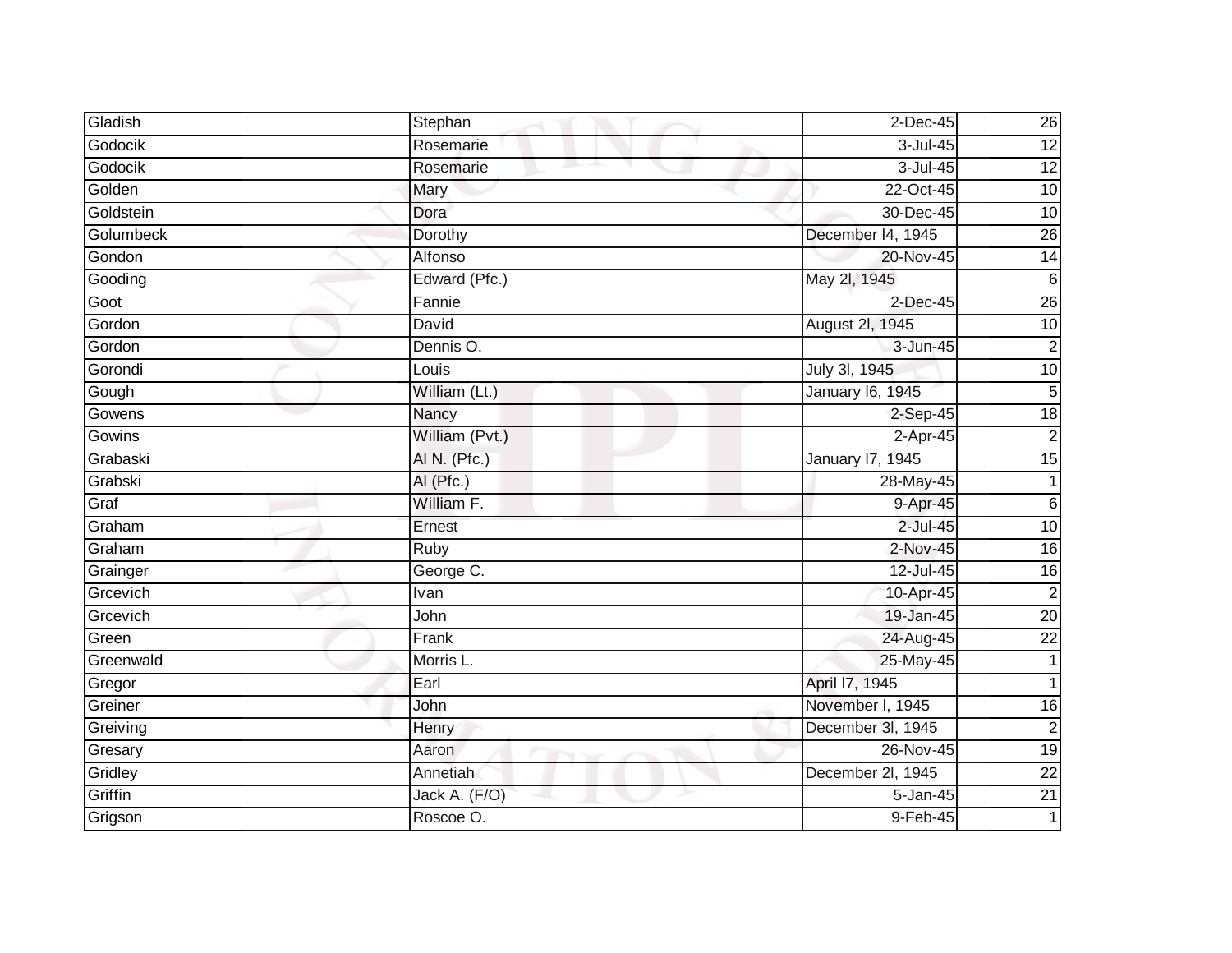| Grills       | Donald E. (Pfc.) | March I5, 1945     |                 |
|--------------|------------------|--------------------|-----------------|
| Grindle      | Ada              | $2$ -Jan-45        | 10              |
| Griswold     | Addie D.         | 11-Apr-45          | 9               |
| Groat        | Dora             | 22-Aug-45          | $\overline{24}$ |
| Groat        | Eleanore         | 8-May-45           | 12              |
| Groat        | Eva Mary (Mrs.)  | February 2l, 1945  | $\mathbf 2$     |
| Groat        | John             | 29-Oct-45          | 10              |
| Grodeicki    | John             | 7-Nov-45           | $\overline{26}$ |
| Grodzicki    | Andrew           | 26-Mar-45          | 9               |
| Grogan       | Gene             | 4-Sep-45           | $\overline{12}$ |
| Gromaire     | Lucy             | December I7, 1945  | 12              |
| Gronkiewicz  | John             | November 2I, 1945  | 14              |
| Gross        | Anna (Mrs.)      | 6-May-45           | $\overline{6}$  |
| Gross        | Herman           | July 18, 1945      | $\frac{1}{8}$   |
| Gross        | Valentine        | September I7, 1945 | 5               |
| Grysiewicz   | Peter            | 9-Nov-45           | $\overline{22}$ |
| Guering      | Frederick        | 26-Jul-45          | $\overline{14}$ |
| Guess        | Diane Faye       | May 13. 1945       | 5               |
| Guikema      | Jacob (Lt.)      | 2-Apr-45           | $\overline{2}$  |
| Gursansky    | Mary             | October 19, 1945   | $\overline{22}$ |
| Gyerko       | Peter            | 26-Nov-45          | 1               |
| Haagen       | Faun B. (Mrs.)   | May 13, 1945       | 5               |
| Hadach       | Joseph           | 12-Sep-45          | $\overline{26}$ |
| Hadady       | Hermina          | March I, 1945      | 14              |
| Hadley       | henry (Mrs.)     | May 15, 1945       | $\overline{2}$  |
| Hagerman     | Alice            | 4-Dec-45           | 12              |
| <b>Halas</b> | Susan            | 24-Sep-45          | 12              |
| Hall         | George           | 7-Dec-45           | $\overline{26}$ |
| Hall         | Nancy            | 12-Nov-45          | $\overline{10}$ |
| Hall         | Robert C. (Pfc.) | 2-Apr-45           | 1               |
| Hallberg     | Arthur           | 9-Feb-45           | $\overline{2}$  |
| Hammer       | Marie (Mrs.)     | January II, 1945   | $\mathbf 2$     |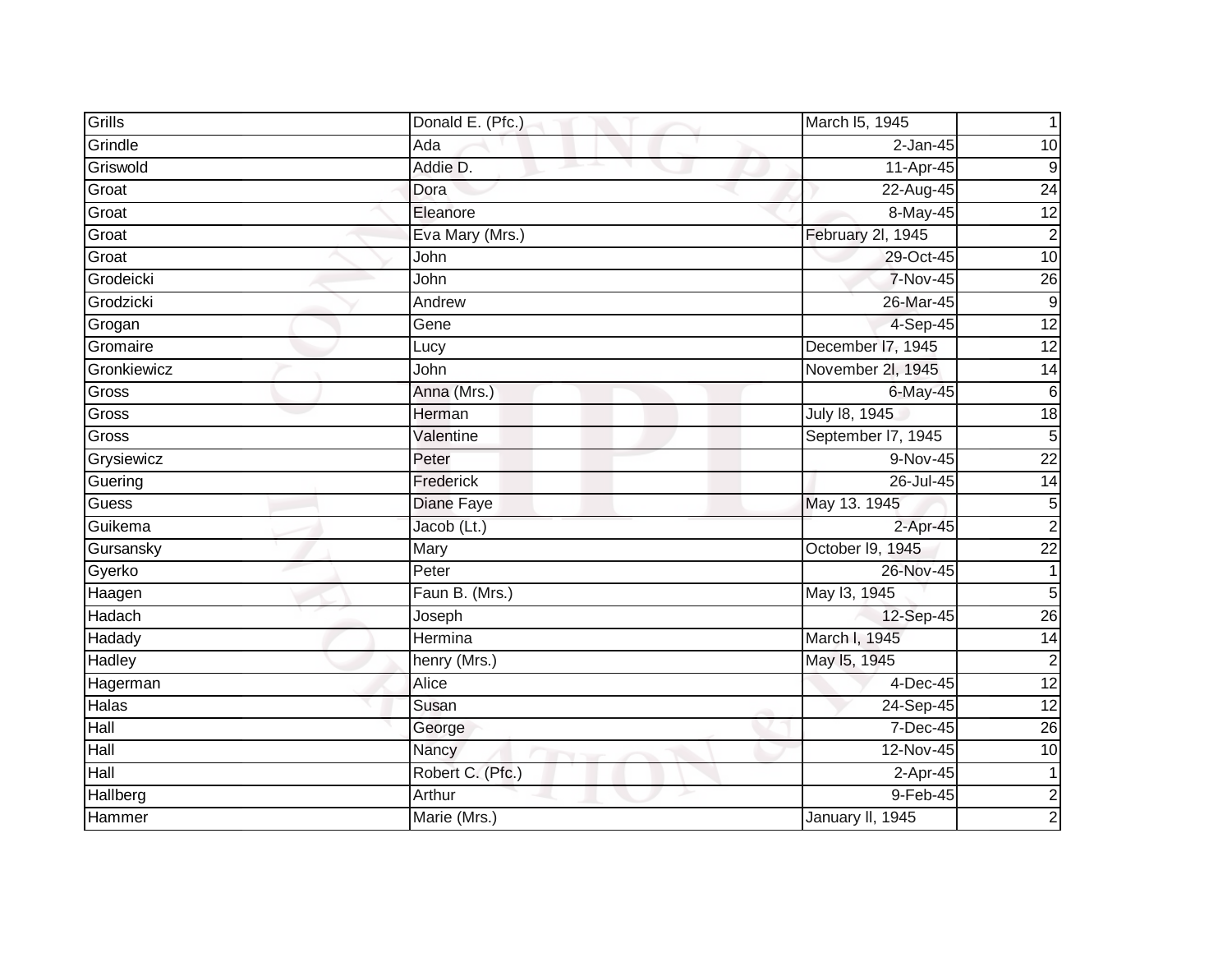| Hand            | Louise            | 12-Aug-45               | 24              |
|-----------------|-------------------|-------------------------|-----------------|
| Hanish          | Raymond (Pfc.)    | 20-May-45               | 13              |
| Hanner          | Mary (Mrs.)<br>m. | $9 - Jan-45$            | $\overline{c}$  |
| Hansen          | Harry (S/Sgt.)    | February I6, 1945       | 1               |
| Hansen          | Vernon            | December 18, 1945       | 12              |
| Hanson          | Frances           | 22-Aug-45               | 24              |
| Hanusin         | Mary (Mrs.)       | 25-Feb-45               | $\overline{2}$  |
| <b>Harbit</b>   | Claude A. (Pfc.)  | April 16, 1945          |                 |
| Hardesty        | Benjamin          | 7-Nov-45                | $\overline{26}$ |
| <b>Hardesty</b> | Elizabeth (Mrs.)  | May 3l, 1945            | $\overline{2}$  |
| Harjes          | John              | 26-Jan-45               | $\overline{c}$  |
| Harkenrider     | Catherine         | 9-Nov-45                | $\overline{22}$ |
| <b>Harness</b>  | Harold (Cpl.)     | 5-Mar-45                |                 |
| Harness         | Harold (Cpl.)     | <b>January 17, 1945</b> | $\overline{17}$ |
| Harnson         | Jack (Cpl.)       | February II, 1945       | 4               |
| Harper          | Christine         | 26-Dec-45               | $\overline{2}$  |
| Harper          | John A.           | 3-Jul-45                | $\overline{12}$ |
| Harris          | Lillie            | 25-Jul-45               | 22              |
| Harris          | Lincoln (T/Sgt.)  | May 2l, 1945            | $6\phantom{1}6$ |
| Hart            | Frank Jacob       | 6-Mar-45                | $\overline{c}$  |
| Hart            | William S.        | January 19, 1945        | $\overline{c}$  |
| Hartlerode      | Edgar             | 22-Oct-45               | 10              |
| Harvey          | Charles W.        | 28-Feb-45               | $\overline{2}$  |
| Harwood         | Eva B.            | 6-Jun-45                | 24              |
| Hassel          | Gertrude (Mrs.)   | $2-May-45$              | 26              |
| Hathaway        | Earl J.           | 20-Jul-45               | $\frac{1}{8}$   |
| Haubenrisser    | Tilly M.          | $29 - Jan-45$           | $\overline{2}$  |
| Hausenfleck     | Charles N.        | 29-Jul-45               | $\overline{24}$ |
| <b>Hawk</b>     | Fred              | $9-$ Sep-45             | $\overline{19}$ |
| <b>Hawkins</b>  | Tulita (Mrs.)     | 23-Mar-45               | $\overline{c}$  |
| Hawley          | (infant son)      | 9-Apr-45                | $\overline{2}$  |
| <b>Hayes</b>    | Lee               | September 18, 1945      | 10              |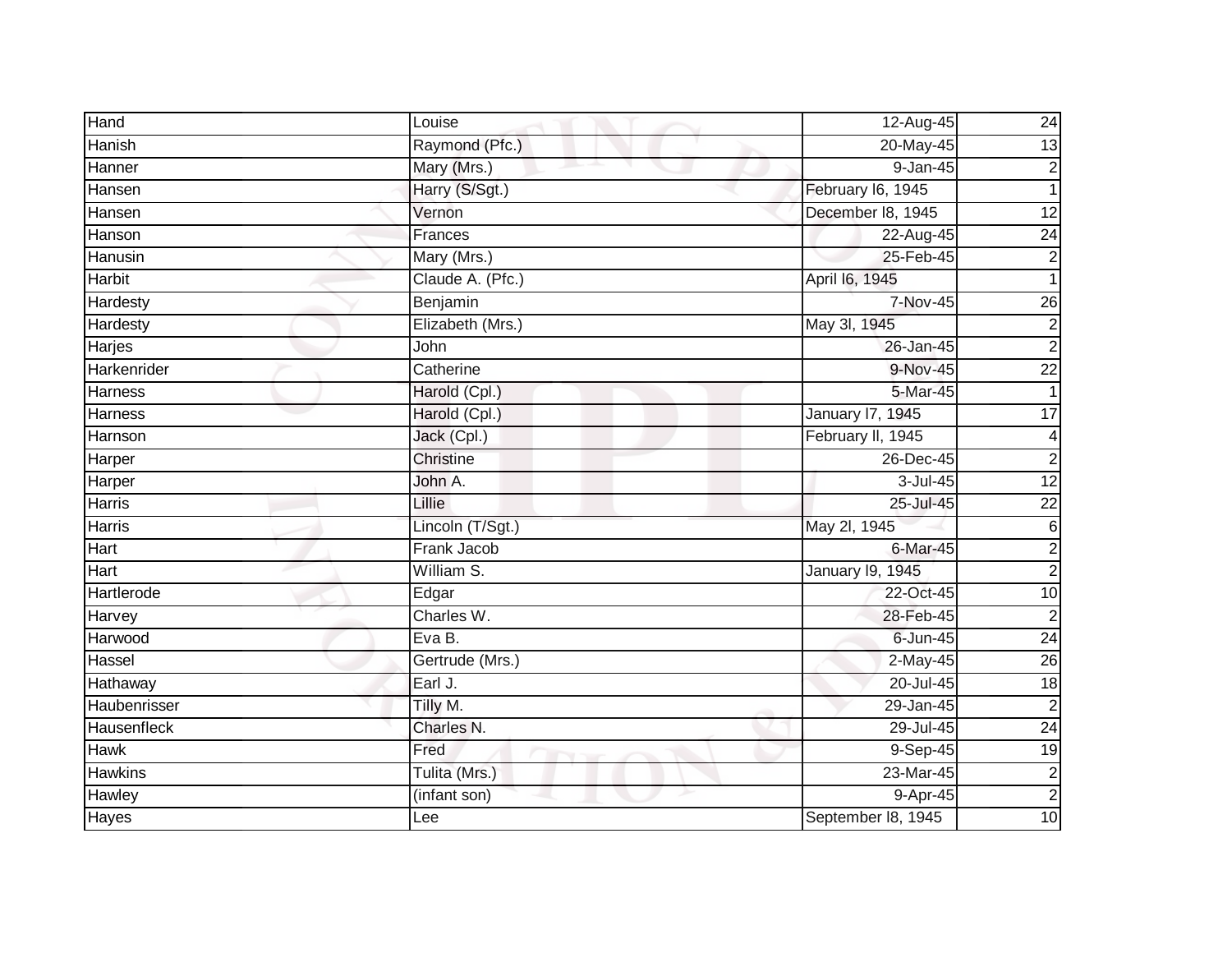| Hearne          | Fairy Lyle                  | September I2, 1945 | 26               |
|-----------------|-----------------------------|--------------------|------------------|
| Heckler         | Josephine                   | December I7, 1945  | $\overline{12}$  |
| Heckman         | Alice<br>and the projection | 26-Oct-45          | $\overline{22}$  |
| Hedinger        | Charles                     | December I7, 1945  | 12               |
| Heigel          | William                     | 22-Oct-45          | 10               |
| Heiman          | John                        | February II, 1945  | $\overline{2}$   |
| Heimbecher      | Rudolph                     | 26-Nov-45          | 10               |
| Hein            | Earl J. (Pvt.)              | 23-Apr-45          | $\mathsf 3$      |
| Hein            | Minnie                      | 24-Dec-45          | $\overline{c}$   |
| <b>Heist</b>    | $\overline{R}$ oy J.        | 13-Apr-45          | 11               |
| Helmer          | William F.                  | 29-May-45          | $\overline{10}$  |
| Hemphill        | (infant daughter)           | 24-May-45          | $\overline{c}$   |
| Hemphill        | William Edward (Cpl.)       | April 17, 1945     | $\overline{1}$   |
| <b>Hemstock</b> | Mary (Mrs.)                 | 28-Feb-45          | $\overline{19}$  |
| Henkel          | <b>Martin</b>               | 29-Aug-45          | $\overline{21}$  |
| Hepp            | <b>Barbara</b>              | October I7, 1945   | $\overline{28}$  |
| Herkner         | <b>Martha</b>               | 8-Jul-45           | $\overline{22}$  |
| Herod           | Matt                        | 23-Dec-45          | $\overline{2}$   |
| Heslin          | <b>Nellie</b>               | November I, 1945   | $\overline{16}$  |
| Hiestand        | Emma                        | April II, 1945     | $\boldsymbol{9}$ |
| Higgins         | Mae (Miss)                  | May 15, 1945       | $\overline{c}$   |
| Higgins         | Ralph                       | July 19, 1945      | $\overline{2}$   |
| Hill            | Henry J.                    | 29-Jun-45          | $\overline{18}$  |
| Hindman         | Oren M. (Capt.)             | February 14, 1945  | $\overline{c}$   |
| Hite            | Monte                       | 30-Apr-45          |                  |
| Hodonos         | Eli                         | October 2l, 1945   | 7                |
| Hoekstra        | Louis                       | December 3l, 1945  | $\overline{c}$   |
| Hoff            | Karl                        | February 2l, 1945  | $\overline{2}$   |
| Hoffman         | Eva                         | December 14, 1945  | 26               |
| Hoffman         | Mary                        | June 14, 1945      | 14               |
| Hogarth         | William                     | 29-Jun-45          | $\frac{1}{8}$    |
| Hoge            | Herman                      | $6-Sep-45$         | 16               |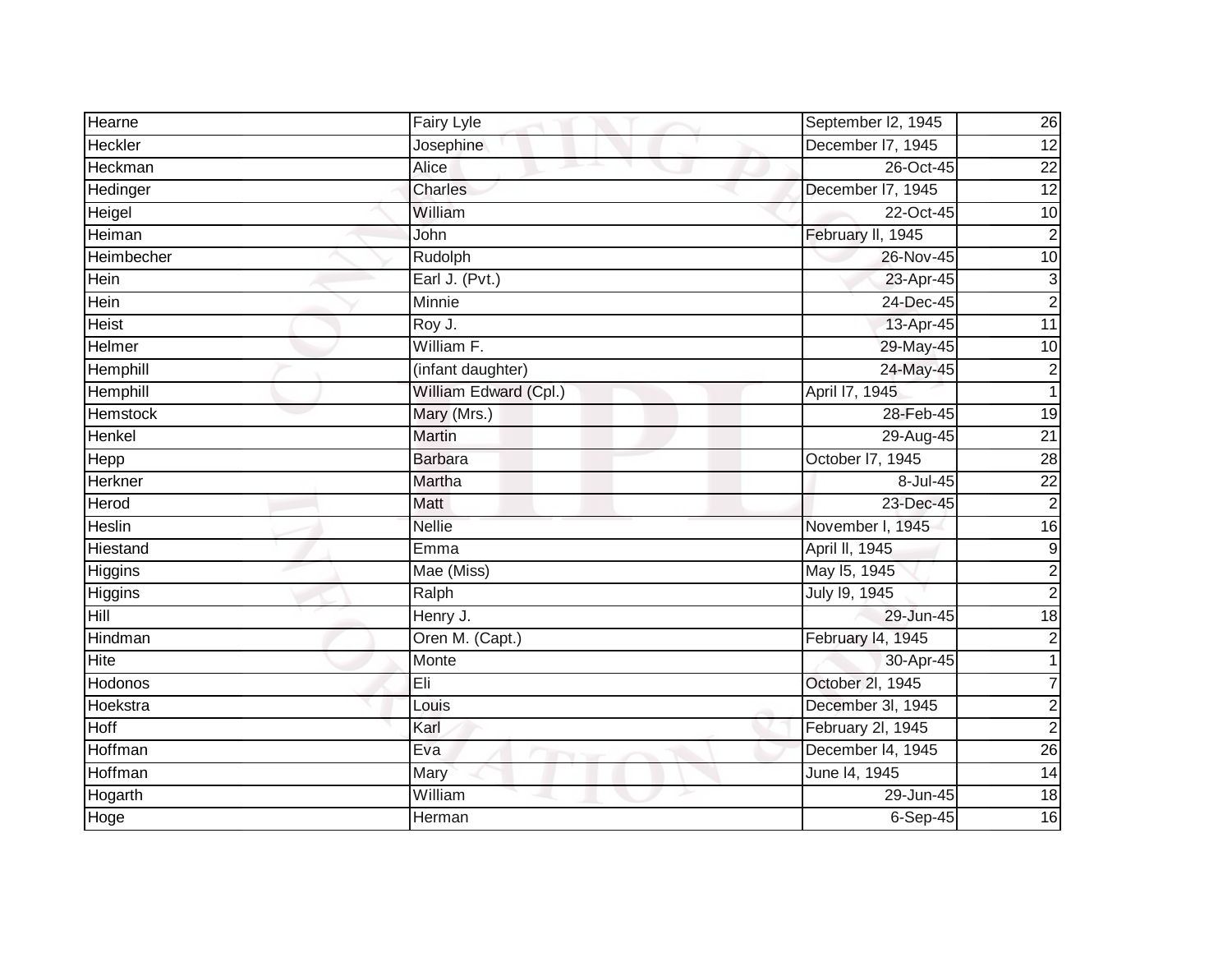| Hoggat        | Shiela              | $2$ -Jul-45        | 10              |
|---------------|---------------------|--------------------|-----------------|
| Hoke          | Walter A.           | 4-Jan-45           | 9               |
| Holdorf       | Henry C.            | 23-Mar-45          | 24              |
| Holewa        | Joseph              | 20-Nov-45          | 14              |
| Holeway       | Andrew J. (Pfc.)    | 23-Apr-45          | $\mathsf 3$     |
| Holley        | Carrie L.           | July 17, 1945      | 10              |
| <b>Holly</b>  | Otto C. (Pvt.)      | May 2l, 1945       | $\sigma$        |
| Holmes        | John                | 30-Nov-45          | $\overline{24}$ |
| Holton        | Margaret (Mrs.)     | April I2, 1945     | $\overline{2}$  |
| Holzberg      | Phillip             | September I0, 1945 | 10              |
| Homco         | Joseph (S/Ic)       | $6-Feb-45$         | $\mathbf 1$     |
| Homer         | Harry               | 12-Oct-45          | $\overline{22}$ |
| Hopek         | Mary                | 27-Apr-45          | $\overline{24}$ |
| Hopper        | Christine           | 26-Dec-45          | $\overline{16}$ |
| Hora          | Mary (Mrs.)         | 22-Feb-45          | $\overline{c}$  |
| Hornyak       | Anna (Mrs.)         | May 14, 1945       |                 |
| Horodynski    | John                | 23-Sep-45          | $\overline{28}$ |
| <b>Horton</b> | Oscar (Pfc.)        | February I2, 1945  | 4               |
| Horvat        | Cecilia             | 24-Jul-45          | 10              |
| Horvath       | George              | 26-Jul-45          | $\overline{14}$ |
| Horvath       | Theresa             | May 13, 1945       | $\sqrt{5}$      |
| Horvath       | William (T/Sgt.)    | 4-Apr-45           | $\overline{8}$  |
| Houk          | Maude               | April 15, 1945     | $\overline{20}$ |
| Howe          | Charles             | December 2l, 1945  | $\overline{22}$ |
| Hoycus        | Linda               | 28-Sep-45          | $\overline{24}$ |
| Hoyson        | Peter               | 30-Apr-45          | $\overline{10}$ |
| <b>Hruzic</b> | Joseph              | 8-Oct-45           | 10              |
| Hubbard       | James               | $27-Nov-45$        | $\overline{12}$ |
| Huber         | Edward G.           | 22-Feb-45          | $\overline{c}$  |
| Hubler        | Ida (Mrs.)          | 2-May-45           | $\overline{c}$  |
| Hughes        | Lucy                | April I, 1945      | 19              |
| <b>Hughes</b> | <b>William Earl</b> | 25-Jan-45          |                 |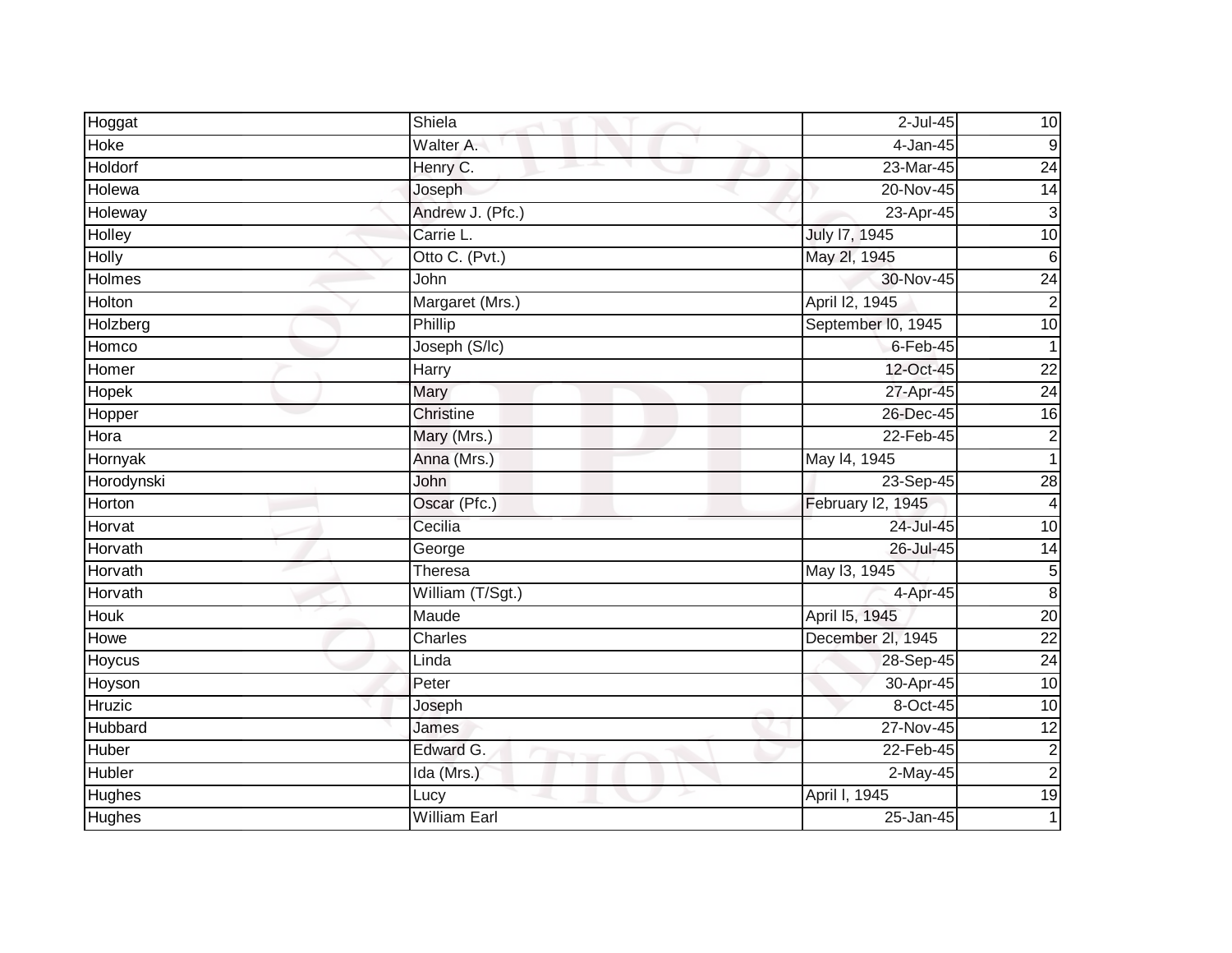| Huizenga        | Jacob            | $6-Sep-45$         | 16              |
|-----------------|------------------|--------------------|-----------------|
| Hummerich       | William          | 26-Feb-45          | $\overline{c}$  |
| Humphreys       | Florence         | September 17, 1945 | $\overline{10}$ |
| Hunt            | Elbert (Pfc.)    | 2-Apr-45           | $\overline{2}$  |
| <b>Hunt</b>     | Elmer            | June 2l, 1945      | 14              |
| Hunter          | William C.       | 25-Apr-45          | $\overline{2}$  |
| Hurley          | Edward           | August 15, 1945    | 10              |
| Huse            | Robert W. (Lt.)  | 4-Feb-45           | $\mathsf 3$     |
| <b>Hutchins</b> | Clarence         | 26-Mar-45          | $\sigma$        |
| <b>Hyde</b>     | Herman           | 27-Sep-45          | 16              |
| Hynes           | <b>Bridget</b>   | December I0, 1945  | 12              |
| Ibrahim         | Jack             | 28-Oct-45          | $\overline{12}$ |
| Ignatuk         | <b>Benedict</b>  | September I0, 1945 | 10              |
| Imrie           | Elizabeth        | 29-Aug-45          | $\overline{22}$ |
| Ingham          | Minnie           | September I4, 1945 | $\overline{22}$ |
| Inkley          | Roy M. (Pvt.)    | $2-Jan-45$         | $\mathbf 1$     |
| lonescu         | Mary (Mrs.)      | 4-Apr-45           | $\infty$        |
| Ipers           | Emma             | 27-Aug-45          | 12              |
| Jackson         | Elizabeth        | 24-Jul-45          | $\overline{10}$ |
| Jackson         | John             | October I0, 1945   | $\overline{22}$ |
| Jackura         | Andrew           | 12-Jun-45          | 10              |
| Jacobs          | Alice            | 5-Jul-45           | 14              |
| Jacobs          | Ralph M. (Cpl.)  | February 14, 1945  | $\overline{c}$  |
| Jakelich        | Julius C. (Sgt.) | 2-Apr-45           | $\overline{2}$  |
| Jandura         | Adam B. (Pvt.)   | 30-Apr-45          | 3               |
| Janiszewski     | Mary             | May 10, 1945       | 14              |
| Janiszewski     | Thomas           | 3-Oct-45           | 26              |
| Japkowski       | Theresa (Mrs.)   | February I6, 1945  | $\overline{2}$  |
| Jardscak        | Frank            | July 15, 1945      | $\overline{22}$ |
| Jarrett         | William          | 29-Oct-45          | $\overline{10}$ |
| Jeglowski       | Josephine        | December I0, 1945  | 12              |
| Jenkins         | Mary             | June 18, 1945      | 10              |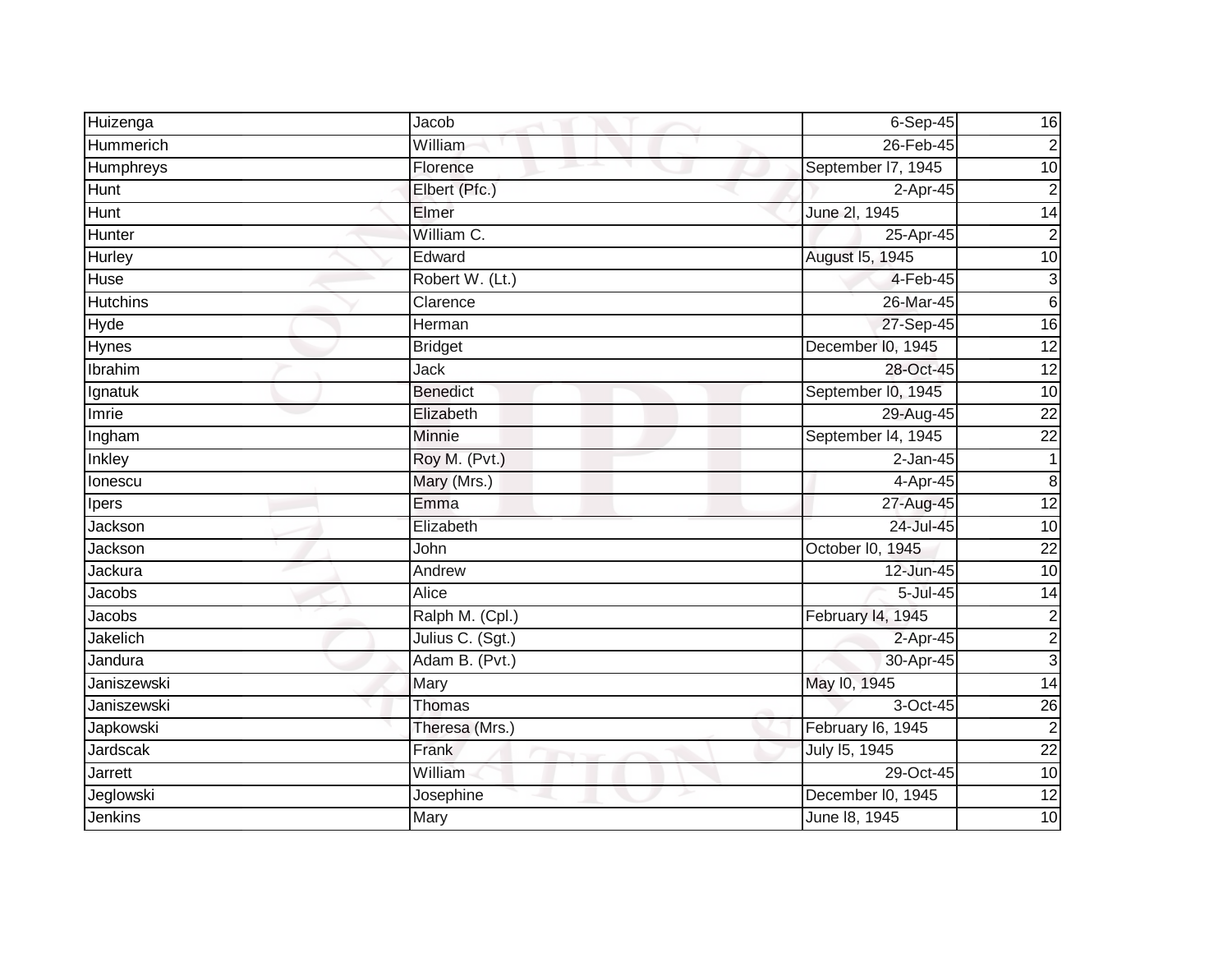| Jenkins    | Michael            | June 18, 1945           | 10              |
|------------|--------------------|-------------------------|-----------------|
| Jenkins    | Richard            | 5-Mar-45                | $\overline{2}$  |
| Jennings   | Robert<br>m.       | $9 - Jan-45$            | $\overline{10}$ |
| Jens       | William (Lt.)      | 9-Apr-45                |                 |
| Jensen     | <b>Jens Andrew</b> | 25-Jun-45               | 10              |
| Jerzyk     | Stanley (S/Sgt.)   | <b>January 2l, 1945</b> | 1               |
| Jhent      | Willis             | 8-Feb-45                | $\mathbf{3}$    |
| Johannes   | Joseph             | October I, 1945         | $\overline{10}$ |
| Johnson    | Charles A.         | 29-Jan-45               | $\overline{c}$  |
| Johnson    | Charles J.         | 25-Apr-45               | $\overline{2}$  |
| Johnson    | Charles W.         | 5-Jan-45                | $\overline{21}$ |
| Johnson    | Claus W.           | May 15, 1945            | $\overline{c}$  |
| Johnson    | John               | May 18, 1945            | $\overline{2}$  |
| Johnson    | Orland             | February 14, 1945       | $\overline{13}$ |
| Jones      | Jane               | 26-Dec-45               | $\overline{c}$  |
| Jordan     | William            | January 15, 1945        | 12              |
| Jovas      | Mary               | 28-May-45               | 12              |
| Judis      | James R.           | 29-Jul-45               | 24              |
| Jurczak    | Mary               | September I6, 1945      | $\overline{14}$ |
| Justak     | Eugene             | 12-Apr-45               | $\overline{c}$  |
| Justice    | Ellen (Mrs.)       | May 13, 1945            | 5               |
| Juzwik     | Joseph             | 23-Dec-45               | $\overline{2}$  |
| Kabala     | Frank (S/Sgt.)     | <b>January 16, 1945</b> |                 |
| Kacedan    | Peter              | 23-Jan-45               | 10              |
| Kaczmarski | Casimir            | 30-Oct-45               | 10              |
| Kaczmarski | Katherine (Mrs.)   | 8-Feb-45                | $\mathbf{3}$    |
| Kadar      | John               | 12-Sep-45               | 26              |
| Kadis      | Ignatius           | 26-Aug-45               | $\overline{4}$  |
| Kaiser     | Joseph             | 9-Mar-45                | $\overline{2}$  |
| Kaiser     | William            | <b>January 12, 1945</b> | 18              |
| Kalocsai   | John               | August 13, 1945         | 10              |
| Kalwa      | Albert             | July I, 1945            | $\overline{22}$ |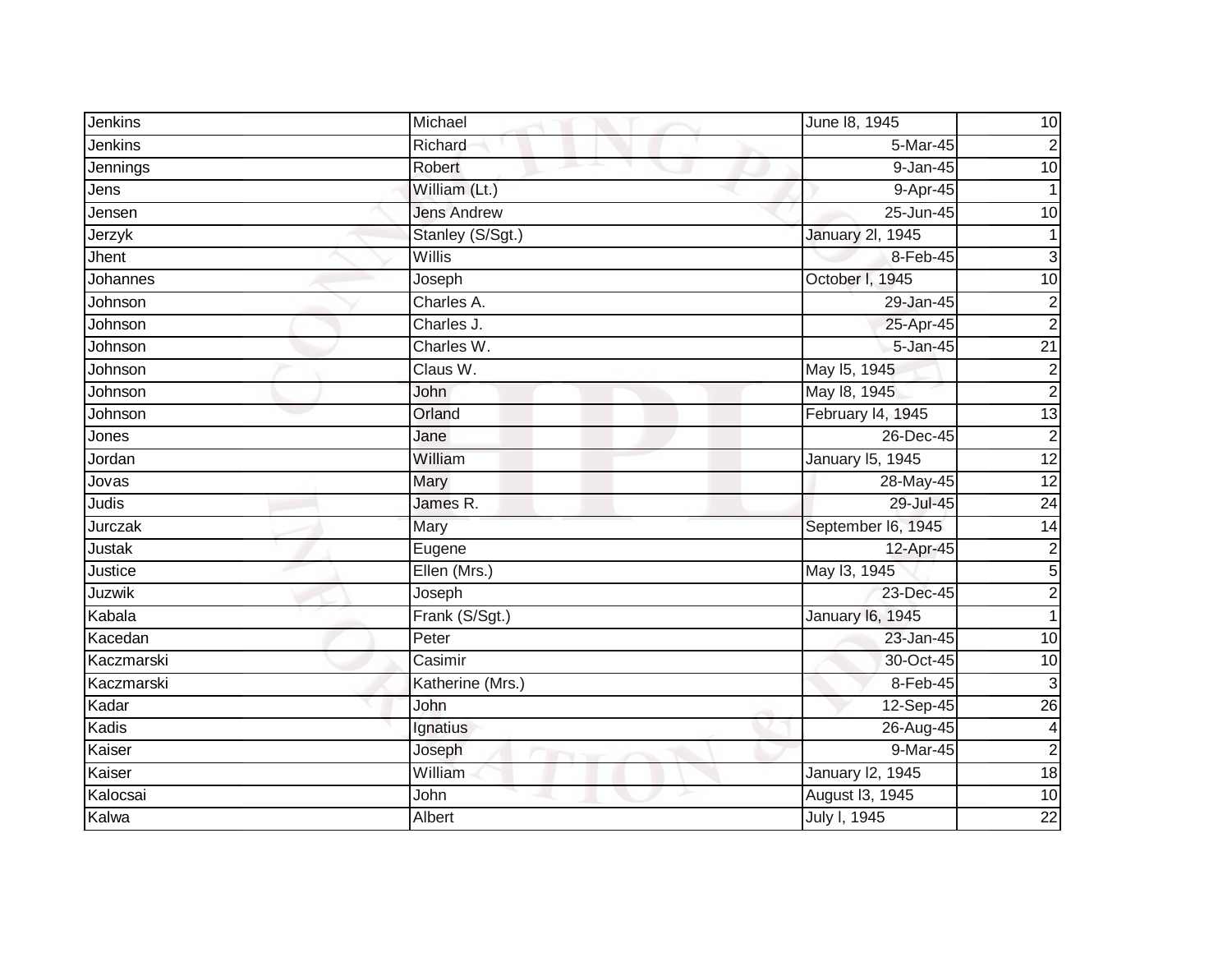| Kambiss        | Peter (S/Sgt.)   | 8-Jan-45          | 6               |
|----------------|------------------|-------------------|-----------------|
| Kaminski       | John B.          | February 18, 1945 | $\mathbf 2$     |
| Kaminski       | Joseph           | October I6, 1945  | $\overline{10}$ |
| Kapuscinski    | <b>Stanley</b>   | 27-Dec-45         | $\overline{2}$  |
| Karner         | Mary             | November I6, 1945 | $\overline{26}$ |
| Kasch          | William A.       | May I, 1945       | $\mathbf 2$     |
| Kaska          | Wayne (Pvt.)     | 4-Feb-45          | $\overline{3}$  |
| Kasper         | Alex             | 22-Jul-45         | $\overline{20}$ |
| Kasper         | Frank            | January 16, 1945  |                 |
| Kaszak         | Chester (Pvt.)   | 7-Mar-45          | 1               |
| Kazar          | Nahebedian       | February 18, 1945 | 2               |
| Kazen          | Gerrit           | 26-Aug-45         | 4               |
| Kazmer         | Elizabeth (Mrs.) | March I4, 1945    | $\mathbf 2$     |
| Keefe          | Walter (T/Sgt.)  | 29-Mar-45         | 1               |
| Keene          | A.               | $2-Jan-45$        | $\overline{10}$ |
| Keilman        | Emma             | 28-Oct-45         | $\overline{12}$ |
| Keilman        | Robert A. (Pvt.) | 2-May-45          | 21              |
| Keller         | <b>Russell</b>   | 7-Oct-45          | 14              |
| Kennedy        | Edward C.        | April 19, 1945    | $\overline{2}$  |
| Kennedy        | Jesse C.         | 28-Jun-45         | 16              |
| Kennedy        | Thomas S. (Pvt.) | 20-Feb-45         | 1               |
| Kenney         | Schuyler         | June 19, 1945     | $\overline{10}$ |
| <b>Kerkes</b>  | Mary             | 6-Aug-45          | 10              |
| Kesler         | Orah L. (Mrs.)   | 6-May-45          | $6\phantom{1}6$ |
| Kiefor         | Mary             | 25-Mar-45         | $\overline{21}$ |
| Kijurna        | Mildred          | 22-Oct-45         | $\overline{10}$ |
| <b>Kikkert</b> | Anna J.          | 8-Jul-45          | $\overline{22}$ |
| Kimbrough      | E.F. (W/O)       | February 14, 1945 |                 |
| King           | Donald F.        | 29-Mar-45         |                 |
| King           | Margaret         | November I5, 1945 | 16              |
| Kiraly         | <b>Steve</b>     | 7-Jan-45          | 4               |
| Kirk           | Kyle             | 8-Mar-45          | 2               |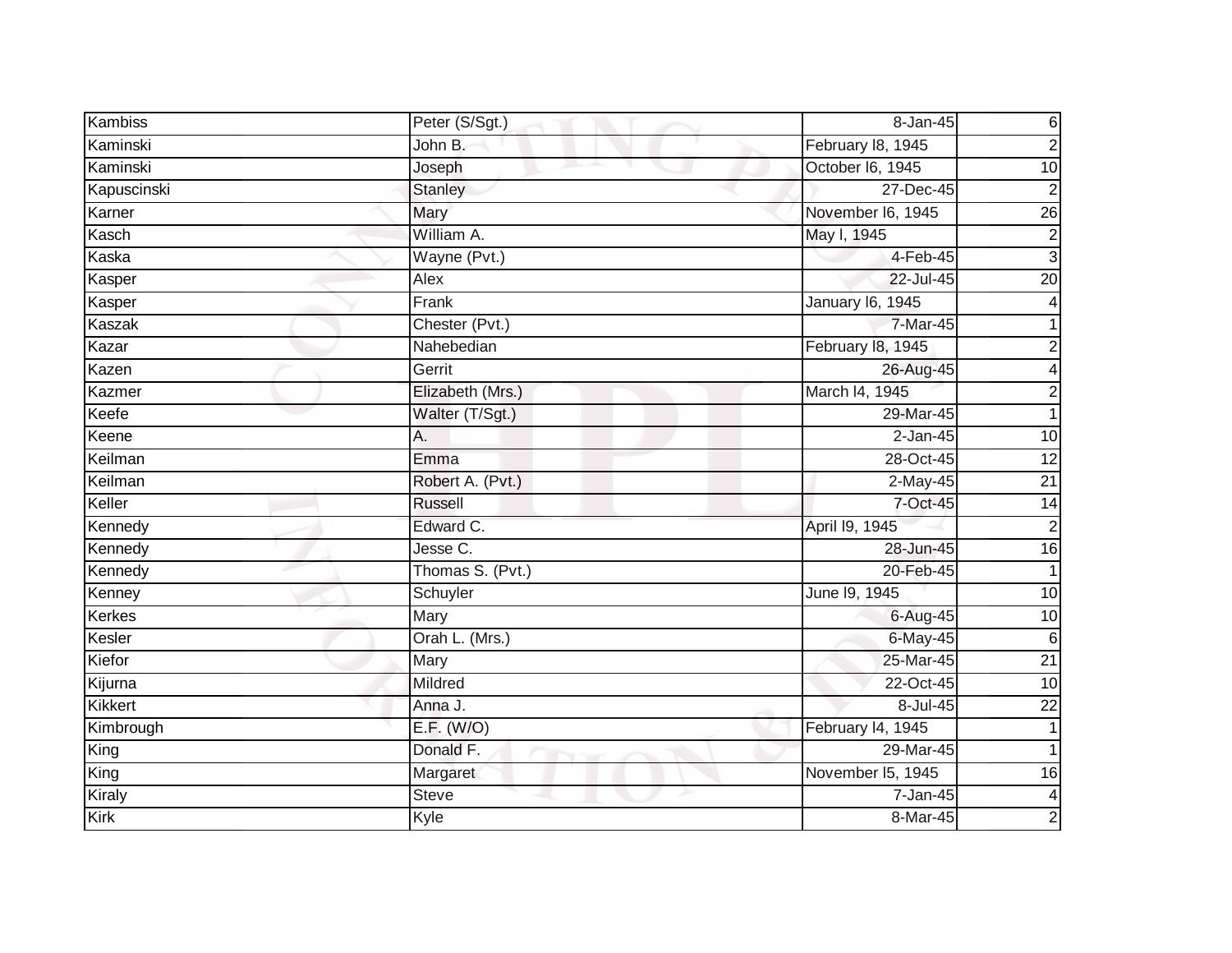| Kirkland     | Perry            | August I0, 1945    | 18              |
|--------------|------------------|--------------------|-----------------|
| Kitchell     | Katherine (Mrs.) | 22-Jan-45          | $\overline{c}$  |
| Klassen      | Joseph P.        | 7-Mar-45           | $\overline{c}$  |
| Kleinschmidt | Pauline (Miss)   | February I9, 1945  | 5               |
| Kleinwatcher | Helen            | 24-Dec-45          | $\overline{c}$  |
| Klemsman     | Margaret         | 27-Jul-45          | 18              |
| Klootwyk     | James            | December I3, 1945  | $\frac{1}{8}$   |
| Kmiec        | Lawrence         | September I6, 1945 | $\overline{14}$ |
| Knapir       | Anthony          | October I5, 1945   | 10              |
| Knasis       | Aniela           | 2-Mar-45           | $\overline{c}$  |
| Knipp        | Walter (Mrs.)    | August 2l, 1945    | $\overline{c}$  |
| Kobcick      | John             | 8-Jan-45           | 1               |
| Koepke       | Albert           | 6-Dec-45           | 18              |
| Kohl         | John (Pfc.)      | 7-Jan-45           |                 |
| Kolibowski   | Felix F. (Pfc.)  | 30-Mar-45          | $\overline{c}$  |
| Kolibowski   | Joseph (Cpl.)    | 12-Feb-45          | $\overline{4}$  |
| Kolling      | Catherine        | December I4, 1945  | 26              |
| Kollinger    | Frank            | 13-Jun-45          | $\overline{22}$ |
| Kolwalski    | Catherine        | 23-Oct-45          | $\overline{10}$ |
| Kometz       | John             | 23-Dec-45          | $\overline{2}$  |
| Konazewski   | Angeline         | October 15, 1945   | $\overline{10}$ |
| Kondrat      | Casper           | 23-Jan-45          | 10              |
| Kooy         | Warren           | 30-Nov-45          | 24              |
| Kordula      | Robert           | $6 - Jun-45$       | 24              |
| Koscieinlak  | Frank            | 12-Feb-45          | $\overline{c}$  |
| Koseri       | Constantine      | August 2l, 1945    | 10              |
| Kostopulos   | Nicholas         | 16-Apr-45          | 12              |
| Kot          | <b>Mike</b>      | 5-Mar-45           | $\overline{c}$  |
| Kovach       | Joseph T.        | 29-Mar-45          | $\bf{8}$        |
| Kovacic      | George           | $4-Mar-45$         | $\overline{c}$  |
| Kovacik      | Vincent          | 26-Feb-45          | $\overline{2}$  |
| Kowalski     | Adolph           | 3-Jun-45           | $\overline{a}$  |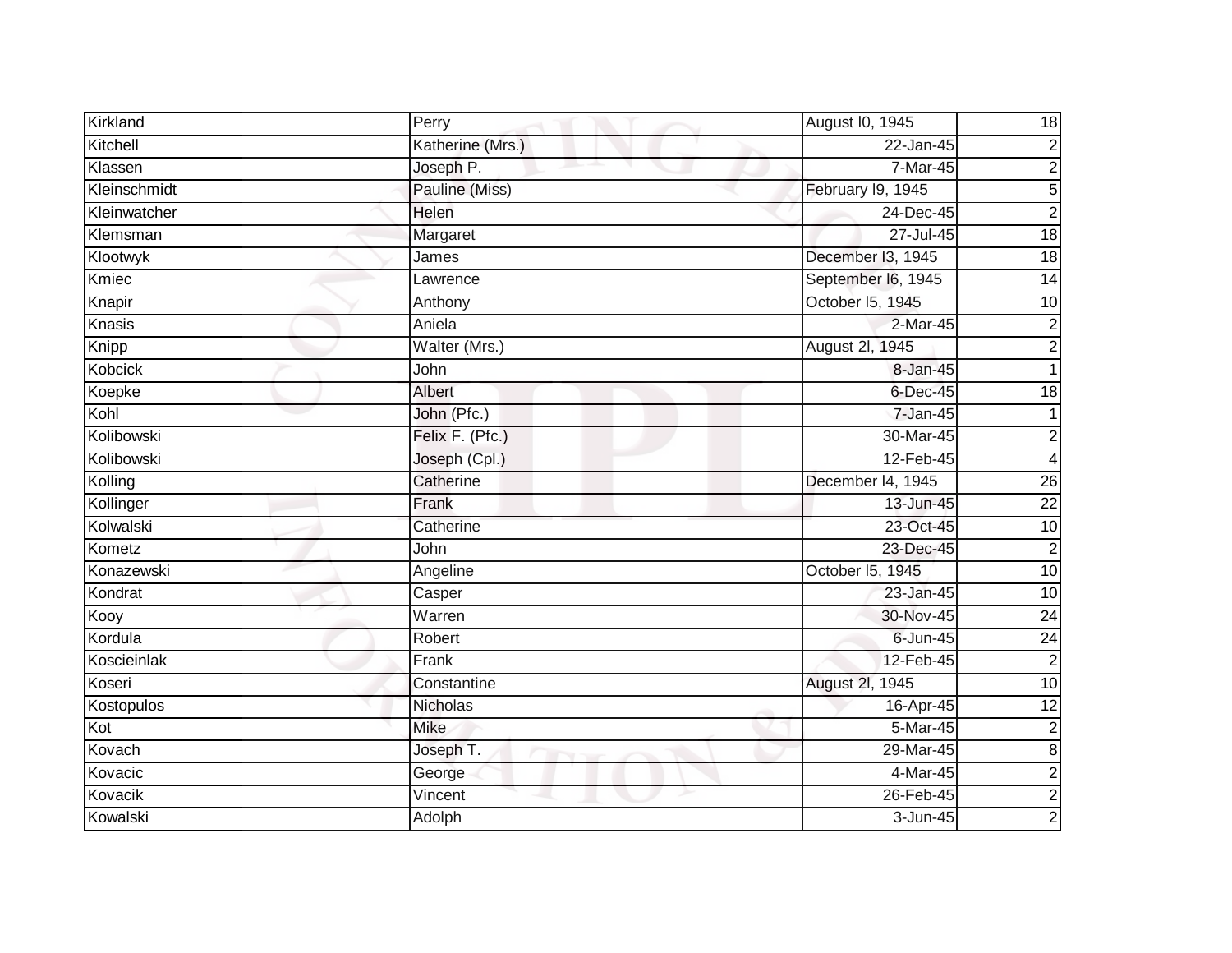| Kowski       | Elizabeth       | 7-Dec-45                | 26                      |
|--------------|-----------------|-------------------------|-------------------------|
| Kozacik      | Paul            | 29-May-45               |                         |
| Kozdras      | Walter          | 23-Nov-45               | 28                      |
| Kozlowski    | Alexander       | 9-Apr-45                | $\overline{2}$          |
| Kraegel      | Keoan           | December 18, 1945       | 12                      |
| Kraemer      | Cecelia         | April I0, 1945          | $\overline{12}$         |
| Kretsch      | Minnie (Mrs.)   | 12-Jan-45               | $\frac{1}{8}$           |
| Krieger      | Jennie          | November 2l, 1945       | $\overline{14}$         |
| Krinbill     | Edith (Mrs.)    | 22-Apr-45               | 1                       |
| Kristoff     | Michael         | 26-Oct-45               | $\overline{22}$         |
| Kroll        | Louise          | September I7, 1945      | $\overline{5}$          |
| Krueger      | Herman C.       | 23-Oct-45               | 10                      |
| Krug         | Emma (Mrs.)     | January 3I, 1945        | $\boldsymbol{2}$        |
| Kruto        | Mary (Mrs.)     | January 3I, 1945        | $\overline{c}$          |
| Kubulkanic   | Anna (Mrs.)     | $22$ -Jan-45            | $\overline{2}$          |
| Kuehenbecker | George Paul     | 12-Feb-45               | $\overline{2}$          |
| Kugler       | Walter          | 30-Jul-45               | 10                      |
| Kujawa       | Edward (Pfc.)   | May II, 1945            | 4                       |
| Kula         | Joseph          | 9-Feb-45                | $\overline{2}$          |
| Kula         | Mary (Mrs.)     | <b>January 16, 1945</b> | $\overline{2}$          |
| Kulik        | Louis           | 26-Dec-45               | $\overline{\mathbf{c}}$ |
| Kvarta       | Mary            | 5-Mar-45                | $\overline{2}$          |
| Labounty     | Hiran H.        | 25-Jun-45               | $\overline{10}$         |
| Lacatus      | Dan             | 7-Oct-45                | 14                      |
| Ladowicz     | John P. (M/3)   | $6$ -Feb-45             | 1                       |
| LaHayn       | August          | 25-Jun-45               | $\overline{10}$         |
| Lakin        | Harold          | 30-Oct-45               | $\overline{10}$         |
| Lally        | Thomas          | February I9, 1945       | 5                       |
| Lamb         | Lee             | October I7, 1945        | $\overline{28}$         |
| Lambe        | Kosta           | August 13, 1945         | 10                      |
| Lambing      | Charles F.      | <b>January 2l, 1945</b> | $\overline{\mathbf{c}}$ |
| Lampa        | Joseph F.(Pfc.) | May 2l, 1945            | 6                       |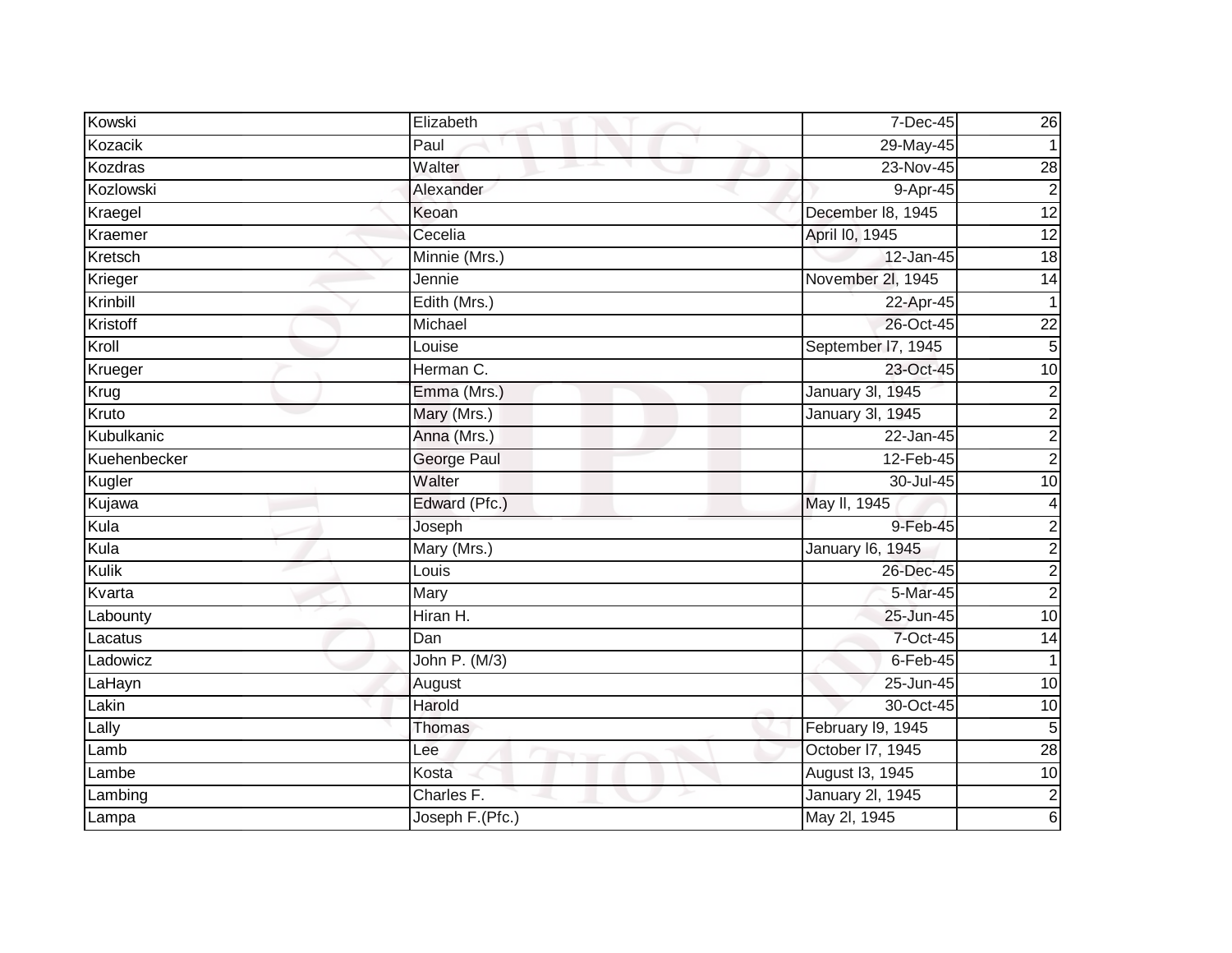| Landsfield | Henry                     | May 2l, 1945       | $\overline{c}$  |
|------------|---------------------------|--------------------|-----------------|
| Langdon    | James F. (Pfc.0           | 23-Mar-45          | $\mathbf{1}$    |
| Langohr    | Edward<br>and the project | 28-Oct-45          | $\overline{12}$ |
| Langowski  | <b>Steve</b>              | September I0, 1945 | $\overline{10}$ |
| Lanham     | Leman                     | 5-Nov-45           | 10              |
| LaPlant    | Frederick J. (Lt.)        | 28-May-45          | $\mathbf{1}$    |
| Largey     | Martha                    | November I6, 1945  | 26              |
| Larson     | <b>Niels</b>              | 7-Mar-45           | $\overline{2}$  |
| Lash       | Michael (Pfc.)            | May 2l, 1945       | $6\phantom{1}6$ |
| Lassen     | Hanna                     | October I0, 1945   | 28              |
| Laszlo     | Joseph                    | June 19, 1945      | $\overline{10}$ |
| Lauer      | A.J. (Mrs.)               | May 13, 1945       | 4               |
| Lauerman   | Fred F.                   | 23-Jul-45          | 10              |
| LaVoie     | David R.                  | July I, 1945       | $\overline{22}$ |
| Lawren     | Charles Jr.               | May 15, 1945       | $\overline{2}$  |
| Leach      | Erma                      | 9-Sep-45           | $\overline{19}$ |
| Leach      | Frank (Pfc.)              | January 15, 1945   | دن              |
| Lech       | <b>John</b>               | June 2l, 1945      | $\overline{14}$ |
| Lenz       | <b>Herman William</b>     | 9-Apr-45           | $\mathbf{1}$    |
| Leonard    | Charles W.                | March I5, 1945     | $\overline{2}$  |
| Leonard    | Edward                    | 4-Oct-45           | $\frac{1}{8}$   |
| Leonard    | Mary                      | 2-Aug-45           | $\overline{14}$ |
| Lesne      | Joseph (Pvt.)             | January 17, 1945   | 17              |
| Leva       | Frank                     | 6-Dec-45           | $\overline{c}$  |
| Lewis      | Herman A.                 | 27-Apr-45          | $\overline{4}$  |
| Liegerot   | Josephine                 | 28-Oct-45          | $\overline{12}$ |
| Lien       | Elsie                     | 25-Nov-45          | $\overline{28}$ |
| Light      | Anna G. (Mrs.)            | April 18, 1945     | $6\phantom{1}6$ |
| Lihota     | Joseph                    | October 3I, 1945   | 28              |
| Lindsey    | (infant twin daughters)   | $2$ -Jan-45        | 10              |
| Linton     | Esther                    | 24-Apr-45          | 10              |
| Lisius     | Rolland                   | 25-Sep-45          | 10              |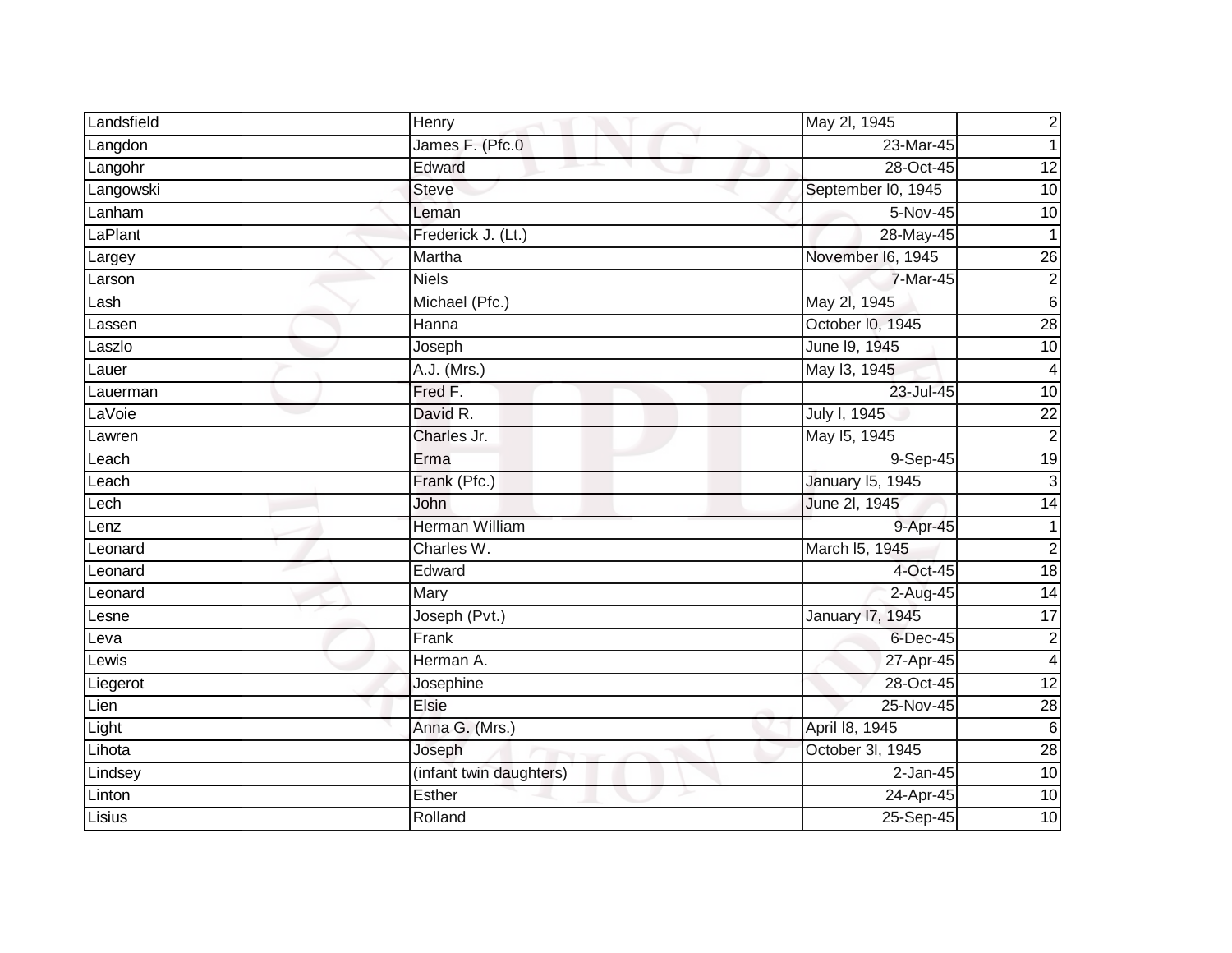| Lister      | Lena (Mrs.)        | January 14, 1945  | 6                       |
|-------------|--------------------|-------------------|-------------------------|
| Lister      | Marion F.          | 8-Mar-45          | $\overline{c}$          |
| Liston      | John               | July 3l, 1945     | 10                      |
| Little      | Oscar              | 23-May-45         | $\overline{22}$         |
| LLoyd       | <b>Jack</b>        | May 16, 1945      | $\overline{22}$         |
| Long        | Joseph             | 26-Aug-45         | $\overline{\mathbf{4}}$ |
| Long        | Maurice B.         | March 2I, 1945    | $\overline{2}$          |
| Longley     | Richard            | 3-Dec-45          | 10                      |
| Longstreet  | Minnie             | July 17, 1945     | $\overline{c}$          |
| Loomis      | Ellsworth          | June 18, 1945     | 10                      |
| Lopez       | Manuela (Mrs.)     | January 15, 1945  | $\overline{12}$         |
| Lords       | Carlton E.         | 29-Jul-45         | 24                      |
| Lovin       | Minnie L.          | July 18, 1945     | 18                      |
| Lowe        | Almon              | November I, 1945  | 16                      |
| Luboya      | Michael (Pvt.)     | 28-Feb-45         |                         |
| Lucht       | William            | $2$ -Jul-45       | 10                      |
| Luczak      | John P.            | 9-Jul-45          | 10                      |
| Luitagrdis  | M (Sister)         | 24-Oct-45         | $\overline{24}$         |
| Lukaszewski | Marcella (Mrs.)    | $2-Apr-45$        | $\mathbf{3}$            |
| Lukomski    | Mary               | 28-Nov-45         | 26                      |
| Lumpp       | Rosa               | June 18, 1945     | 10                      |
| Lundin      | Kenneth B. (T/Sgt) | 7-Mar-45          |                         |
| Lundquist   | Leonard E. (Pfc.)  | 5-Mar-45          |                         |
| Luring      | Lulu               | July 3l, 1945     | 10                      |
| Lustig      | Henry              | December 2l, 1945 | $\overline{22}$         |
| Luth        | Frank              | December I4, 1945 | $\overline{26}$         |
| Lutkus      | Jawiga (Mrs.)      | 25-Apr-45         | $\overline{2}$          |

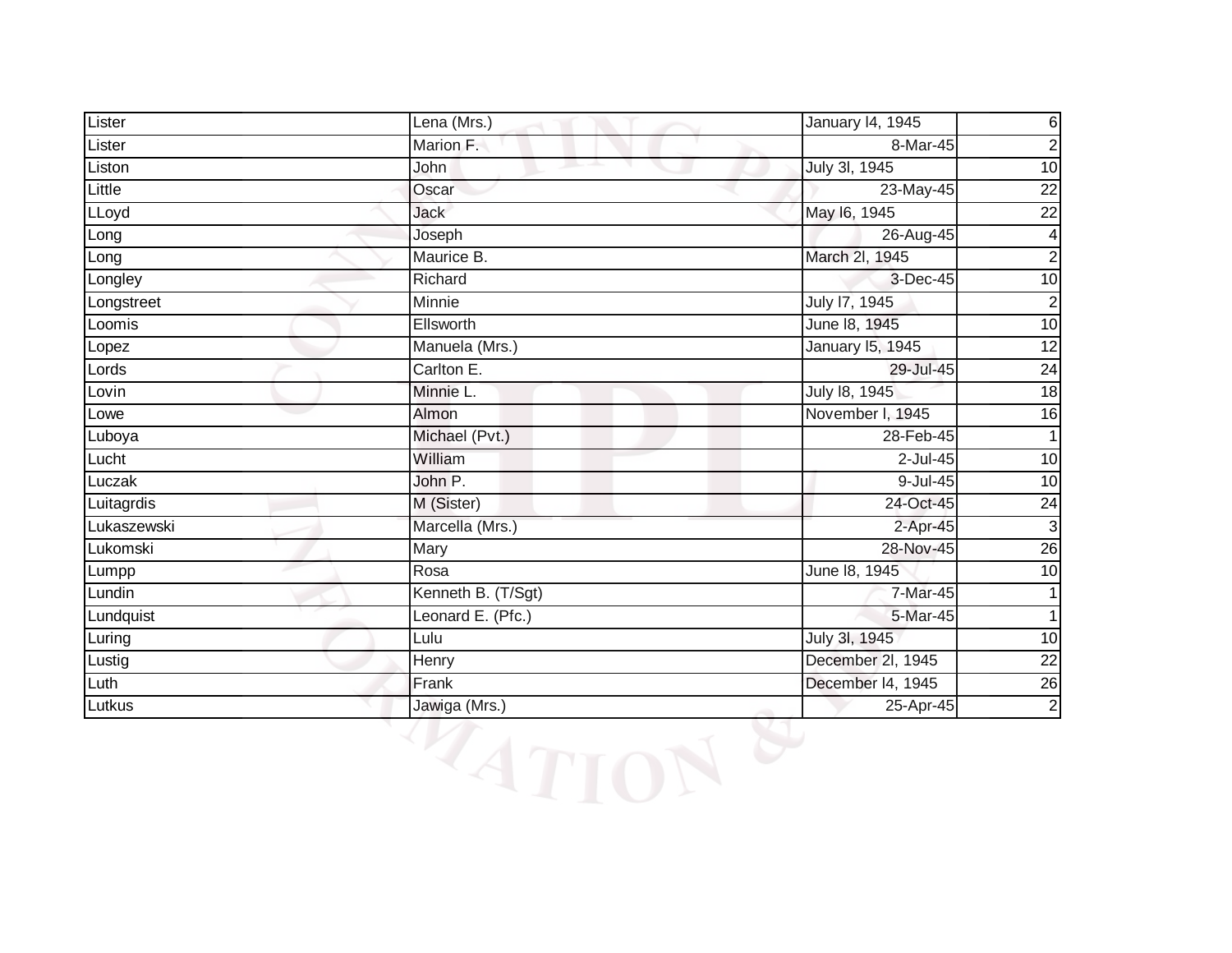| <b>Surname</b>    | <b>Given</b>     | <b>Date</b>        | Page            |
|-------------------|------------------|--------------------|-----------------|
| <b>Macielak</b>   | Walter (Pvt.     | 30-Apr-45          | 3               |
| Mackeigan         | John             | 20-Dec-45          | 20              |
| MacLaren          | Bonnie L.        | $26$ -Nov-45       | $\overline{2}$  |
| Magdziarz         | Joseph V.        | 6-Jul-45           | $\frac{1}{8}$   |
| Maginet           | Margaret (Mrs.)  | 4-May-45           | $\overline{c}$  |
| Maher             | Michael          | 6-May-45           | $\overline{6}$  |
| Makody            | Mary             | 9-Nov-45           | $\overline{22}$ |
| Malas             | Susan            | 24-Sep-45          | $\overline{12}$ |
| Malone            | James E. (Pvt.)  | April 16, 1945     | $\overline{4}$  |
| Malott            | $L.M.$ (Mrs.)    | 24-Apr-45          | $\overline{10}$ |
| Mandula           | Joseph M. (Sgt.) | February 14, 1945  | $\overline{2}$  |
| Manfredo          | Joseph           | 23-Oct-45          | 10              |
| Manos             | <b>Nicholas</b>  | 3-Dec-45           | 10              |
| <b>Mantakunis</b> | George (Sgt.)    | 25-Mar-45          | $\overline{21}$ |
| Mantel            | Betty (Mrs.)     | 8-Jan-45           | $6\phantom{1}6$ |
| Mantich           | Rose             | 9-Sep-45           | $\overline{19}$ |
| <b>Marcus</b>     | Abe              | March 2l, 1945     | 28              |
| Margeta           | <b>Nicholas</b>  | April 16, 1945     | $\overline{12}$ |
| Margison          | George           | 18-Sep-45          | 10              |
| Marine            | Field R. (T/S)   | 30-Apr-45          | 3               |
| <b>Mark</b>       | Marie (Mrs.)     | 3-May-45           | $\overline{2}$  |
| <b>Markanis</b>   | Michael          | $6 - Jun-45$       | $\overline{24}$ |
| Markovich         | Steve (Pfc.)     | 2-Apr-45           | $\mathbf 2$     |
| Marlowe           | Ross (Mrs.)      | 3-Apr-45           | $\overline{2}$  |
| Marovich          | George           | 26-Jul-45          | $\overline{14}$ |
| Marquardt         | Henry            | $2$ -Feb-45        | 1               |
| Marquart          | Fred W.          | 3-Apr-45           | $6\phantom{.}6$ |
| Marshall          | Margaret         | June II, 1945      | 10              |
| Marszalek         | <b>Stanley</b>   | 2-Aug-45           | 14              |
| Martich           | Anna             | 23-Sep-45          | $\overline{28}$ |
| Martinich         | George           | September I3, 1945 | 16              |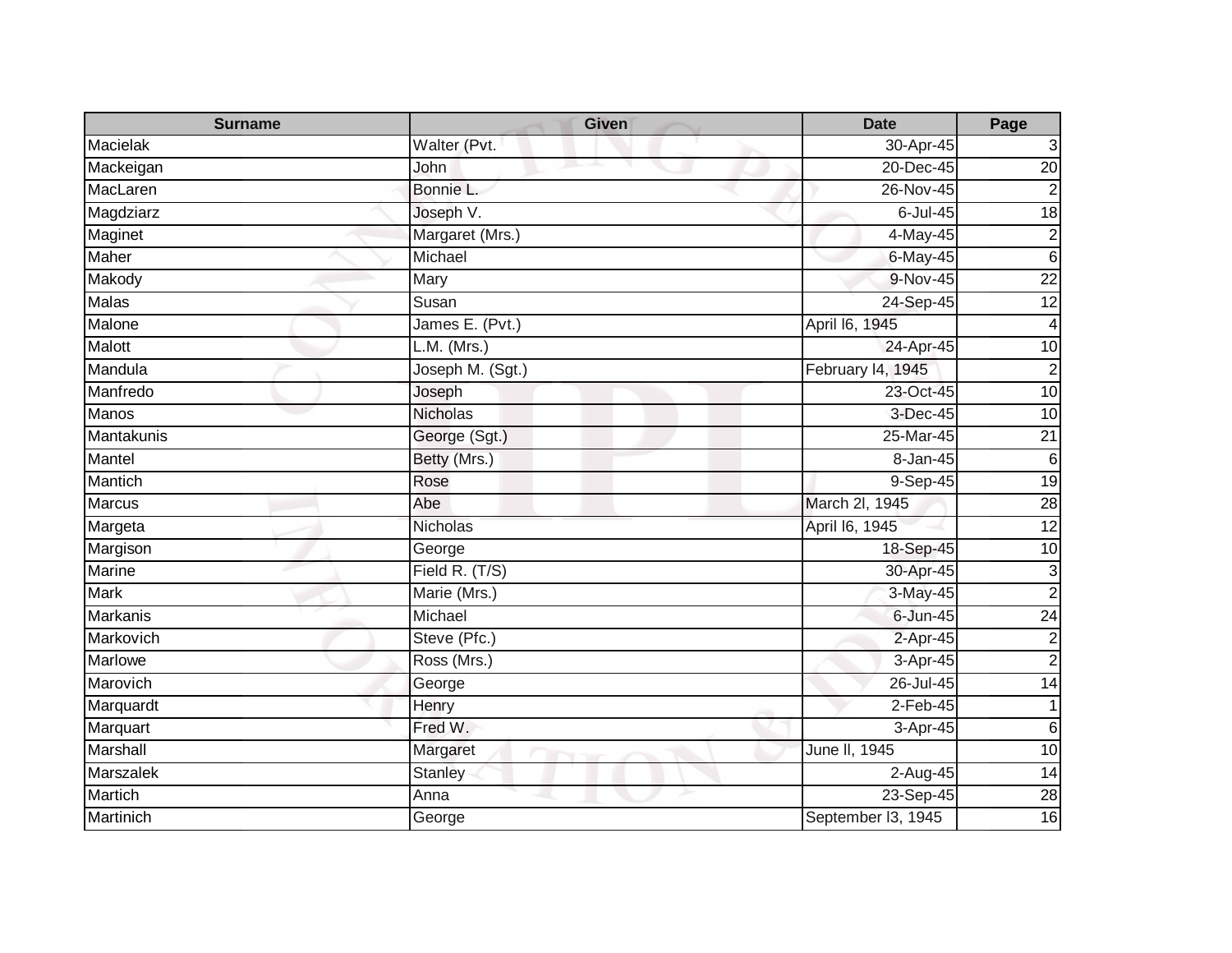| Marton           | Anna M.            | 28-Jan-45          | $\mathbf 2$             |
|------------------|--------------------|--------------------|-------------------------|
| Massehas         | Anthanasias        | March I3, 1945     | 11                      |
| Massie           | Harriet (Mrs.)     | 2-May-45           | $\overline{\mathbf{c}}$ |
| <b>Mastey</b>    | Helen              | 7-Oct-45           | $\overline{14}$         |
| <b>Matie</b>     | Peter (Pfc.)       | 9-Feb-45           | 1                       |
| Matlock          | Ella F. (Mrs.)     | 26-Mar-45          | 6                       |
| Mattson          | Axel               | July 18, 1945      | $\overline{18}$         |
| <b>Matusek</b>   | Andrew N.          | March I, 1945      | $\overline{2}$          |
| <b>Mauck</b>     | Florence Inez      | July 15, 1945      | $\overline{22}$         |
| May              | Mildred            | September I2, 1945 | $\overline{26}$         |
| May              | Sarah              | 7-Sep-45           | $\overline{20}$         |
| Mayernik         | John               | 12-Mar-45          | $\overline{c}$          |
| Mayes            | Lee                | September I7, 1945 | 10                      |
| Mazolewski       | John               | March II, 1945     | $\mathbf 2$             |
| Mazur            | Casper             | 22-Jan-45          | $\overline{c}$          |
| <b>McCarthy</b>  | John               | 28-Aug-45          | 10                      |
| McClellan        | Grover             | 9-Feb-45           | $\overline{20}$         |
| McConnell        | Joseph             | December 3l, 1945  | 2                       |
| <b>McCormack</b> | Charles V. (Dr.)   | May 13, 1945       | $\mathbf{1}$            |
| <b>McCormack</b> | Leo                | 26-Jun-45          | 12                      |
| <b>McCumsey</b>  | Celicea            | 5-Oct-45           | 24                      |
| McDonald         | Annie              | June 19, 1945      | 10                      |
| <b>McFall</b>    | Doris              | 4-Jun-45           | 10                      |
| <b>McGuire</b>   | Emma               | 4-Sep-45           | $\overline{12}$         |
| McHale           | Thomas             | 28-Mar-45          | $\overline{27}$         |
| McInroy          | Jeanie             | June 2l, 1945      | $\overline{14}$         |
| McIntee          | Agnes (Mrs.)       | 8-Feb-45           | 4                       |
| McIntyre         | William            | 2-Nov-45           | $\overline{16}$         |
| <b>McKay</b>     | <b>Jeffrey Lee</b> | 5-Feb-45           | $\overline{2}$          |
| McKenna          | Margaret (Mrs.)    | 22-Mar-45          | 11                      |
| <b>McKinley</b>  | Cecil A.           | 7-May-45           | $\overline{14}$         |
| <b>McKinney</b>  | Marie              | January 17, 1945   | 17                      |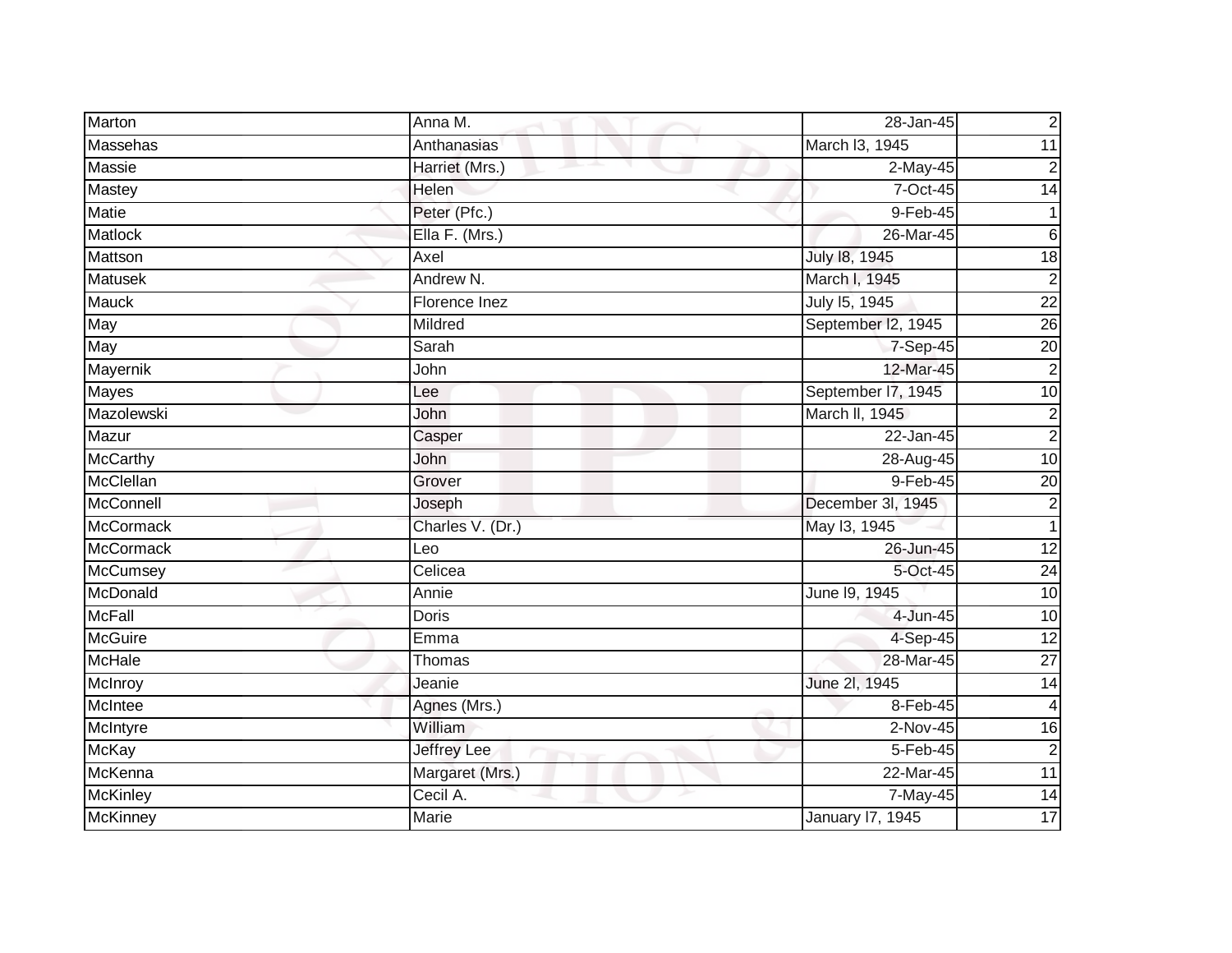| McLean          | Daniel             | 25-Jul-45         | 22              |
|-----------------|--------------------|-------------------|-----------------|
| <b>McNeil</b>   | Claude             | $8 -$ Aug-45      | $\overline{14}$ |
| McQuilken       | <b>Beulah</b>      | $9$ -Jul-45       | $\overline{10}$ |
| McQuiston       | Grace              | December I7, 1945 | $\overline{12}$ |
| McQuiston       | Minnie (Mrs.)      | 23-Apr-45         | 10              |
| <b>McShane</b>  | Patrick A.         | June 10, 1945     | 16              |
| Mead            | James              | 5-Nov-45          | 10              |
| Mecyssne        | Kate (Mrs.)        | February 2l, 1945 | $\overline{2}$  |
| Meding          | George             | 6-Nov-45          | 10              |
| <b>Mehmet</b>   | Nobi               | June II, 1945     | 10              |
| <b>MeHok</b>    | Gerald J. (S/Sgt)  | 28-Mar-45         |                 |
| Meisel          | William            | 27-Sep-45         | 16              |
| Mengel          | William J.         | 2-May-45          | $\overline{c}$  |
| Merko           | Paul               | May 13, 1945      | $\overline{5}$  |
| Messenger       | Stephen            | November I, 1945  | 16              |
| Messex          | Ernest             | 13-Aug-45         | 10              |
| <b>Metcalf</b>  | Abram              | 28-Mar-45         | $\overline{27}$ |
| Metzger         | Johanna            | 5-Jul-45          | $\overline{14}$ |
| Meyer           | Marion             | <b>7-Nov-45</b>   | $\overline{26}$ |
| <b>Meyers</b>   | Rose               | 20-Mar-45         | $\overline{9}$  |
| Meyers          | Rose               | March 2I, 1945    | 28              |
| Meyn            | Magdalena (Mrs.)   | 22-Mar-45         |                 |
| Meyn            | Magdelana (Mrs.)   | 23-Mar-45         |                 |
| Micenko         | Paul               | 3-Dec-45          | 10              |
| Michaelson      | Eugene C. (S/Sgt.) | January 19, 1945  | 15              |
| Mihalich        | Mary (Mrs.)        | March I3, 1945    | $\overline{2}$  |
| <b>Miklusak</b> | <b>Mary Ann</b>    | 6-Nov-45          | 10              |
| <b>Mikos</b>    | Walter J. (Pvt.)   | 2-Apr-45          | $\overline{2}$  |
| <b>Milas</b>    | Mary               | 4-Sep-45          | 12              |
| <b>Miles</b>    | Claude             | $2$ -Oct-45       | 12              |
| <b>Miller</b>   | Adolph             | February I5, 1945 | $\overline{c}$  |
| Miller          | Charles (Cpl.)     | 3-Jun-45          | 3               |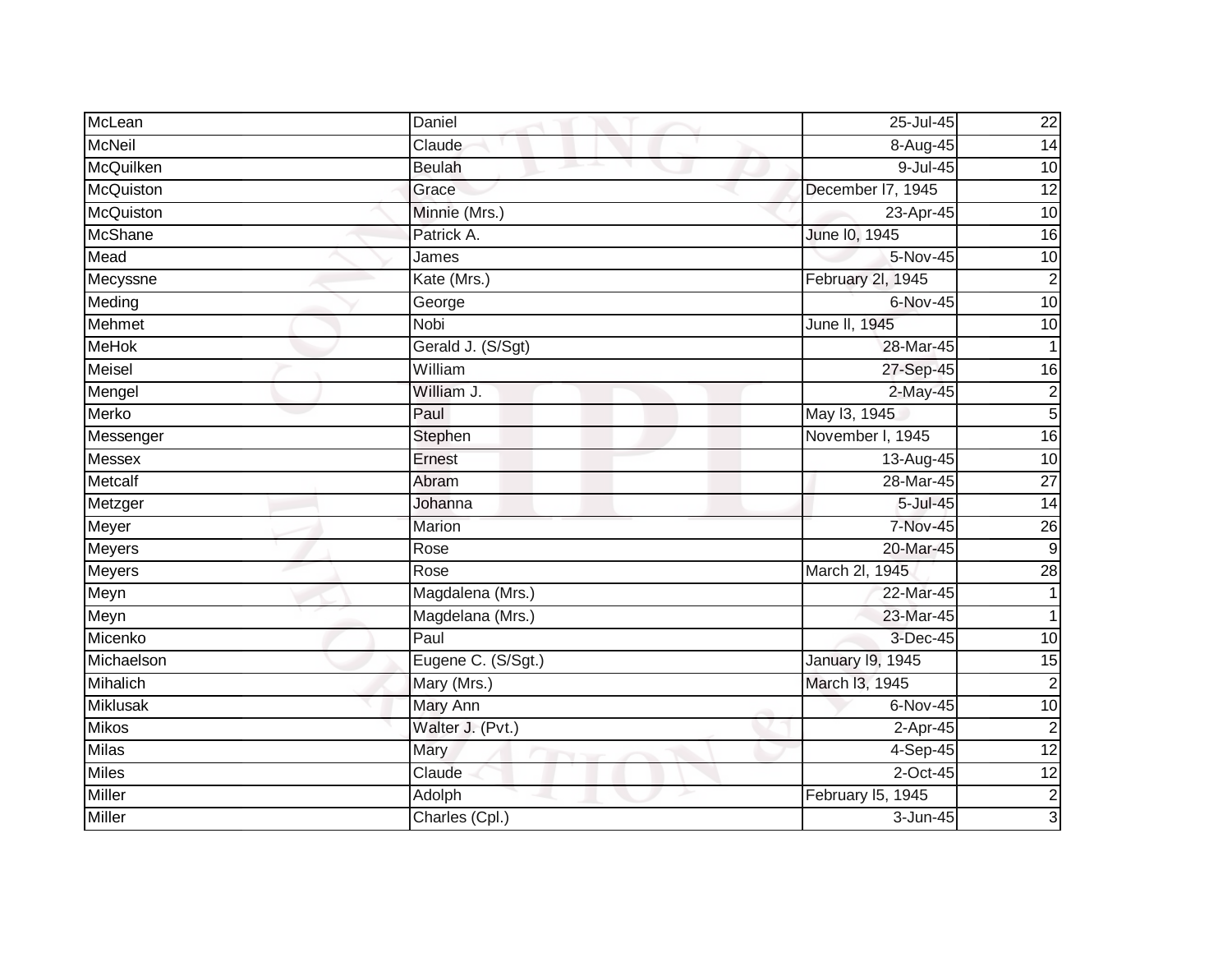| <b>Miller</b>  | Clarence          | 8-Aug-45           | 14                      |
|----------------|-------------------|--------------------|-------------------------|
| Miller         | Ernest            | June 18, 1945      | 10                      |
| Miller         | Farrells (T/S.)   | May 14, 1945       |                         |
| Miller         | Fred J. (T/Sgt.)  | 24-Apr-45          |                         |
| Miller         | Gordon (Pvt.)     | February I6, 1945  |                         |
| Miller         | John              | March 19, 1945     |                         |
| Miller         | Matilda           | 22-Apr-45          | $\overline{18}$         |
| Miller         | Sarah             | 5-Dec-45           | $\overline{26}$         |
| <b>Millies</b> | Emma M. (Mrs.)    | May 2l, 1945       | $\boldsymbol{2}$        |
| <b>Miniuk</b>  | Margaret          | 20-Aug-45          | 10                      |
| Mitchell       | Charles N.        | 24-Jun-45          | $\overline{24}$         |
| Mizo           | Edwin             | 12-Dec-45          | 30                      |
| Moberg         | Lawrence          | 27-Feb-45          | $\overline{2}$          |
| <b>Mock</b>    | Minnie Blanche    | March 2I, 1945     | $\overline{28}$         |
| Molnar         | Joesph            | 28-May-45          | $\overline{2}$          |
| Molnar         | John              | June 2l, 1945      | 14                      |
| Morales        | Francis           | 12-Jan-45          | $\overline{18}$         |
| Moran          | Sarah             | September I9, 1945 | 28                      |
| Morgan         | Booker T.         | January 12, 1945   | $\overline{1}$          |
| Morgan         | Emma              | 5-Jul-45           | $\overline{14}$         |
| Morgan         | George            | March 18, 1945     | $\overline{23}$         |
| Moroway        | Helen             | June 15, 1945      | $\overline{24}$         |
| Morr           | Margaret A.       | 25-Jun-45          | 10                      |
| Morrissey      | Daniel            | December 18, 1945  | $\overline{12}$         |
| Morse          | <b>Burdell</b>    | 23-Dec-45          | 16                      |
| Mortensen      | <b>Nels Peter</b> | February 15, 1945  | $\overline{2}$          |
| Morve          | Oscar             | $2$ -Feb-45        | $\overline{2}$          |
| Mose           | Hiram             | November I3, 1945  | 12                      |
| <b>Moses</b>   | Henry (Pvt.)      | 30-Apr-45          | $\overline{3}$          |
| Mosher         | Laurence F.       | 22-Mar-45          | $\overline{\mathbf{4}}$ |
| Moskwa         | Joseph            | 20-Jun-45          | $\overline{22}$         |
| Mosney         | Martin            | 30-Jul-45          | $\overline{10}$         |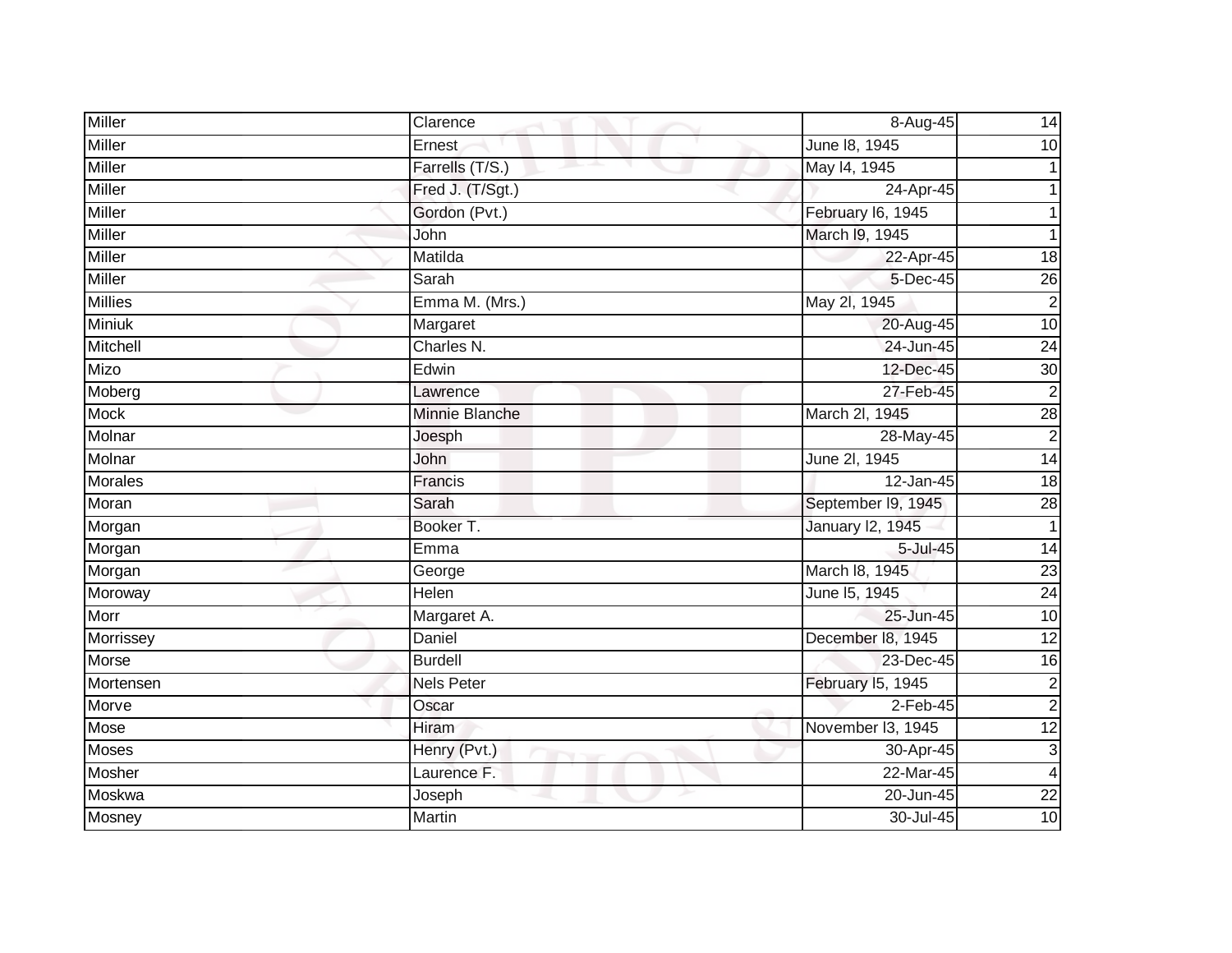| <b>Moss</b>  | Marie               | July I, 1945      | $\overline{22}$  |
|--------------|---------------------|-------------------|------------------|
| Moss         | Marie               | 2-Jul-45          | $\overline{10}$  |
| Mostel       | Barbara (Mrs.)      | 26-Mar-45         | $\boldsymbol{9}$ |
| Mott         | Frederick           | 27-Aug-45         | $\overline{2}$   |
| Movoski      | <b>Mike</b>         | August I, 1945    | $\overline{22}$  |
| Moxman       | Thomas              | Februrary 6, 1945 | $\boldsymbol{2}$ |
| Mroczkowski  | Mary (Mrs.)         | May 16, 1945      | $\overline{2}$   |
| Mueller      | Charles             | 3-Apr-45          | $\overline{10}$  |
| Muench       | Lester              | October 2l, 1945  | 7                |
| Muenich      | <b>Gustave Carl</b> | 6-Apr-45          | 24               |
| Muha         | Michael             | April I, 1945     | 19               |
| <b>Muka</b>  | Michael             | 30-Mar-45         | 10               |
| Mulloy       | Martin (Pfc.)       | May II, 1945      | 4                |
| Mumphrey     | William E.          | June 2l, 1945     | 14               |
| Mundt        | <b>Harry</b>        | 20-Aug-45         | $\overline{10}$  |
| Murawski     | William             | 24-Oct-45         | 24               |
| Murnighan    | William B. (Lt.)    | 5-Mar-45          | 1                |
| Murphy       | Thomas              | 7-May-45          | $\overline{2}$   |
| Murray       | Harry               | 12-Nov-45         | 10               |
| Muryasz      | Frances             | 24-Dec-45         | $\overline{2}$   |
| Murzyn       | Jacob               | August I, 1945    | $\overline{22}$  |
| Murzyn       | Martin              | 6-Sep-45          | 16               |
| Murzyn       | Walter E. (Pfc.)    | January 17, 1945  | $\overline{7}$   |
| Mussing      | Theodore            | 28-Feb-45         | $\overline{2}$   |
| <b>Myers</b> | Charles R. (Pvt.)   | $2$ -May-45       | $\overline{21}$  |
| Myren        | Violet              | $22-Aug-45$       | $\overline{24}$  |
| Nackman      | Bertha              | 20-Jun-45         | $\overline{22}$  |
| Naef         | <b>Bessie</b>       | 2-Oct-45          | 12               |
| Nagy         | Elizabeth           | August 19, 1945   | $\overline{24}$  |
| Nassau       | Charles             | 9-Apr-45          | $\overline{2}$   |
| Neary        | Gloria Jean         | 23-Jan-45         | 10               |
| <b>Neese</b> | Charles A.          | April 16, 1945    | 12               |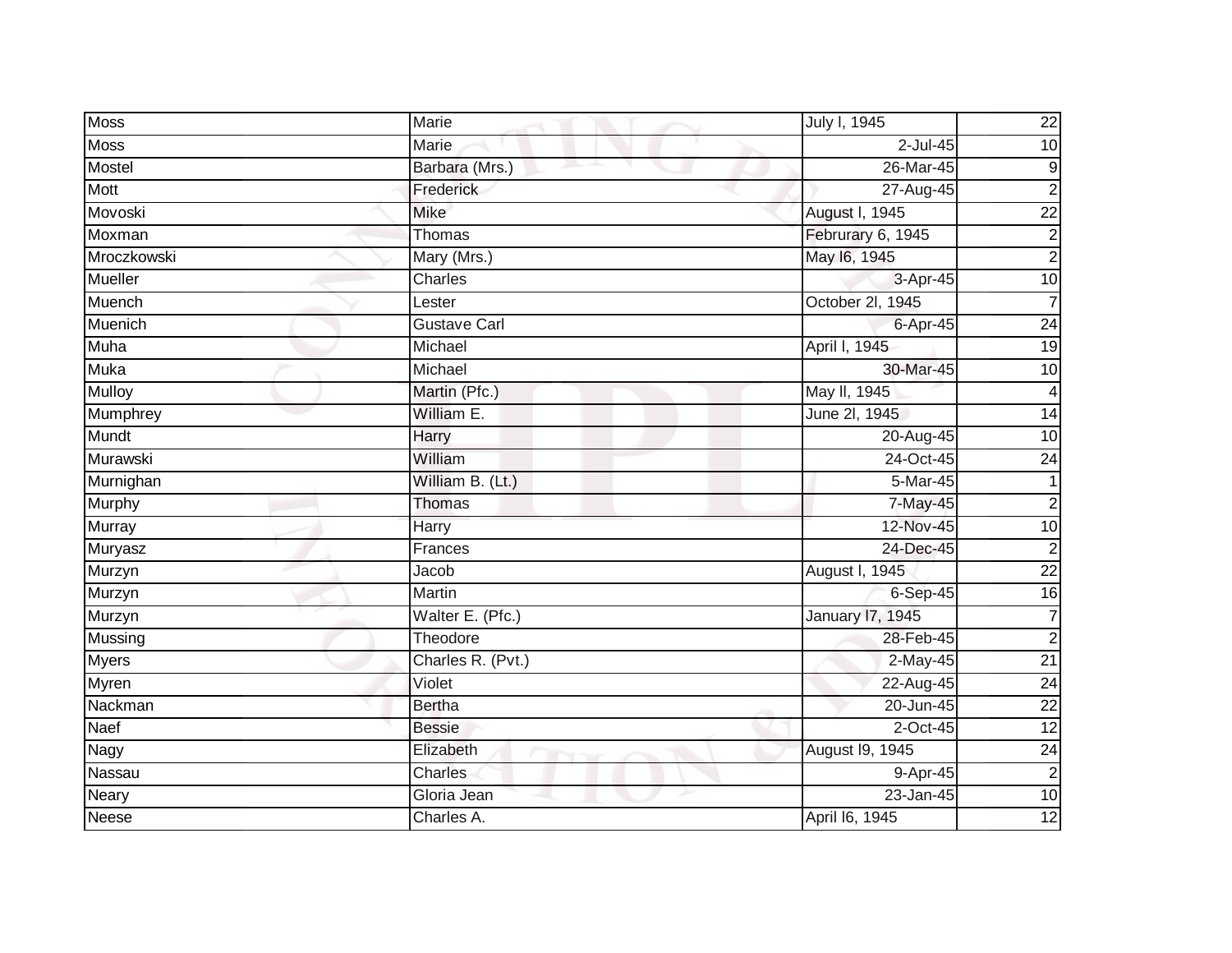| Neidermeyer   | Eva              | $2-Sep-45$              | 18                      |
|---------------|------------------|-------------------------|-------------------------|
| Nelson        | Wallace          | December 18, 1945       | 12                      |
| Nelson        | Walter<br>m.     | 30-Nov-45               | $\overline{2}$          |
| Nemeth        | Joseph           | June II, 1945           |                         |
| Neubauer      | Eugene E. (Pvt.) | 25-May-45               | $\overline{19}$         |
| Neudorf       | William          | 24-Jun-45               | 24                      |
| Nevdorf       | Peter            | 23-Aug-45               | 16                      |
| Newcomb       | Harry            | 26-Aug-45               | $\overline{\mathbf{4}}$ |
| <b>Newell</b> | William C.       | June 2l, 1945           | 14                      |
| Neyhart       | Cecil            | 7-Nov-45                | 26                      |
| Niedzielski   | Agnes            | April I, 1945           | $\overline{19}$         |
| <b>Nix</b>    | Mary Jane        | 20-Jun-45               | $\overline{22}$         |
| Noblet        | Donald           | August 2l, 1945         | $\overline{c}$          |
| Noland        | Grace            | 8-Feb-45                | دى                      |
| Norbert       | Donald           | August 2I, 1945         | 10                      |
| Nordquist     | Ellen            | 7-Sep-45                | $\overline{20}$         |
| <b>Norris</b> | William          | 26-Aug-45               | $\overline{4}$          |
| Novath        | Stephen          | 27-Nov-45               | 12                      |
| Novosel       | Mary (Mrs.)      | 23-May-45               | $\overline{2}$          |
| Novosel       | <b>Mike</b>      | August I, 1945          | $\overline{2}$          |
| Nowacki       | Marie J. (Mrs.)  | 8-Jan-45                | $6\phantom{.}6$         |
| <b>Nowak</b>  | Frank            | 9-Apr-45                | $\overline{2}$          |
| <b>Nowak</b>  | George           | July 15, 1945           | $\overline{22}$         |
| Nowak         | John             | 22-Oct-45               | $\overline{10}$         |
| Nowak         | Victoria         | <b>January 16, 1945</b> | $\overline{2}$          |
| Nykowski      | Stanley          | June 17, 1945           | $\overline{20}$         |
| Nywening      | Kenneth          | 23-Apr-45               | 10                      |
| O'Connell     | Margaret C.      | 9-Jan-45                | $\overline{c}$          |
| O'Connor      | Michael          | December I4, 1945       | 26                      |
| O'Day         | Harry C.         | May 3l, 1945            | $\overline{2}$          |
| O'Drobinak    | Sophie           | December I0, 1945       | $\overline{12}$         |
| Oakley        | Ross             | 29-Jan-45               | $\overline{2}$          |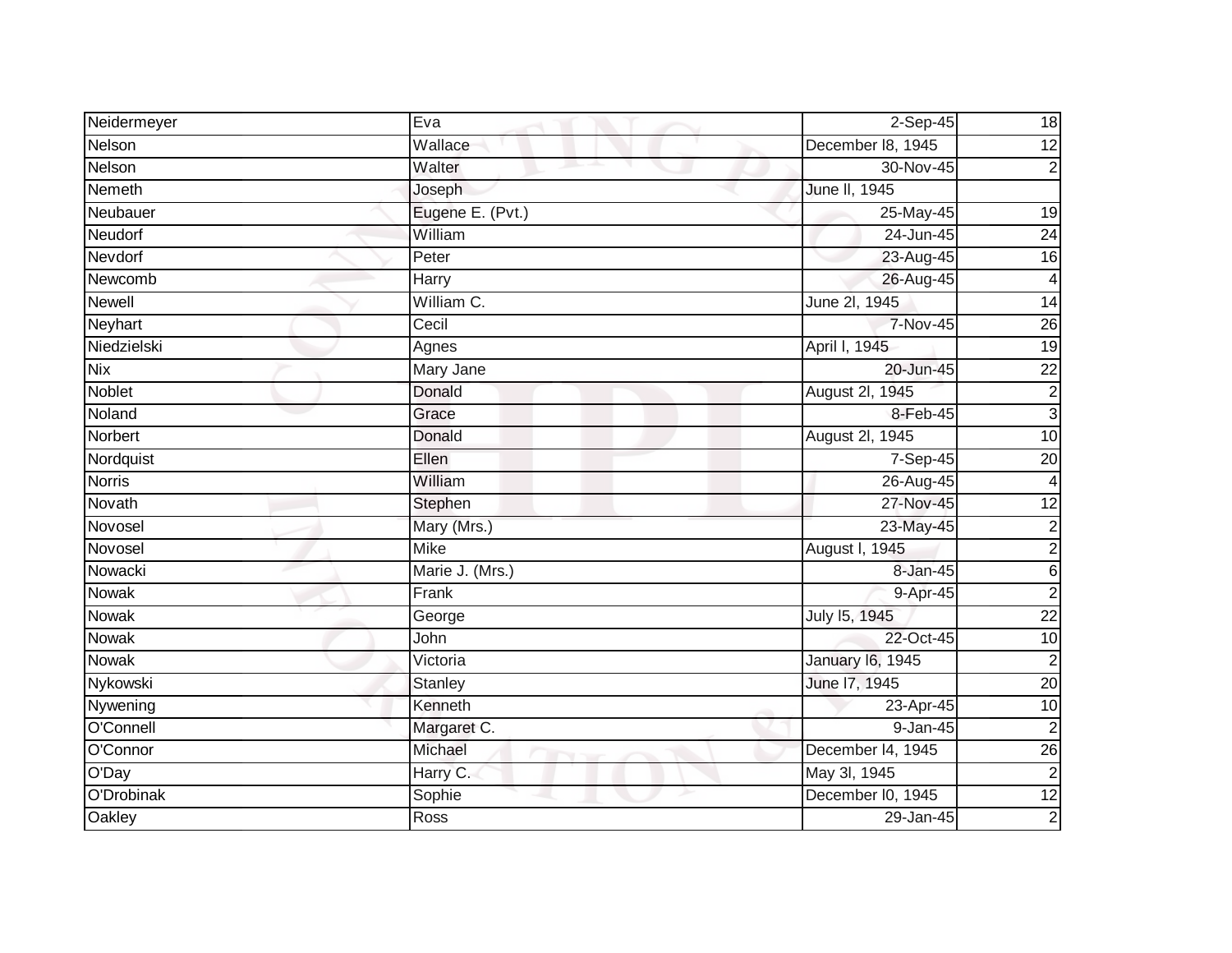| Oberc     | Sophie             | June II, 1945           | 10              |
|-----------|--------------------|-------------------------|-----------------|
| Oexmann   | Marie              | $2-Sep-45$              | 18              |
| Okeley    | Ross<br>m.         | 29-Jan-45               | $\overline{10}$ |
| Okicich   | Walter L. (Cpl.)   | 12-Feb-45               | 4               |
| Oldenburg | <b>Marie</b>       | $5-Nov-45$              | 10              |
| Olds      | Ezra               | June 2l, 1945           | $\overline{14}$ |
| Olszewski | Minnie             | 29-Oct-45               | 10              |
| Onco      | Andrew             | $6$ -Feb-45             | $\overline{c}$  |
| Ondrejka  | Joseph             | 29-Jan-45               | $\overline{2}$  |
| Ooms      | Jennie             | October 19, 1945        | $\overline{22}$ |
| Ooms      | John               | December I7, 1945       | 12              |
| Ottemeier | Henry              | 20-Aug-45               | 10              |
| Owczarzak | Adalbert           | 8-Jun-45                | $\overline{24}$ |
| Owen      | Ann                | November II, 1945       | $\overline{10}$ |
| Pajak     | Joseph             | October I4, 1945        | 30              |
| Palko     | Theresa            | 27-Aug-45               | $\overline{12}$ |
| Palmer    | Katherine          | August 3l, 1945         | 18              |
| Palmer    | <b>Mike</b>        | 24-Jan-45               | $\mathbf{1}$    |
| Pandolfi  | Connie Ann         | 25-Jul-45               | $\overline{22}$ |
| Panea     | Goerge             | 26-Oct-45               | $\overline{22}$ |
| Panepinto | Salvatore S. (Lt.) | February I4, 1945       | $\overline{c}$  |
| Parrish   | Thomas             | 6-Nov-45                | 10              |
| Parsons   | Dean J.(Lt.)       | 23-Mar-45               |                 |
| Pashon    | Artie P. (Pfc.)    | <b>January 19, 1945</b> | 15              |
| Paska     | <b>Bertha</b>      | 20-Jun-45               | $\overline{22}$ |
| Patterson | Elizabeth          | 6-Jul-45                | $\frac{1}{8}$   |
| Patterson | Jeanette           | April 17, 1945          | $\overline{10}$ |
| Patton    | Jennie (Mrs.)      | 27-Feb-45               | $6\phantom{1}6$ |
| Patton    | Ray                | 7-Sep-45                | $\overline{20}$ |
| Pavuk     | Elizabeth (Mrs.)   | 22-Mar-45               | $\overline{4}$  |
| Pawelko   | Aniela             | September I6, 1945      | $\overline{14}$ |
| Pawlias   | Lottie             | September I0, 1945      | 10              |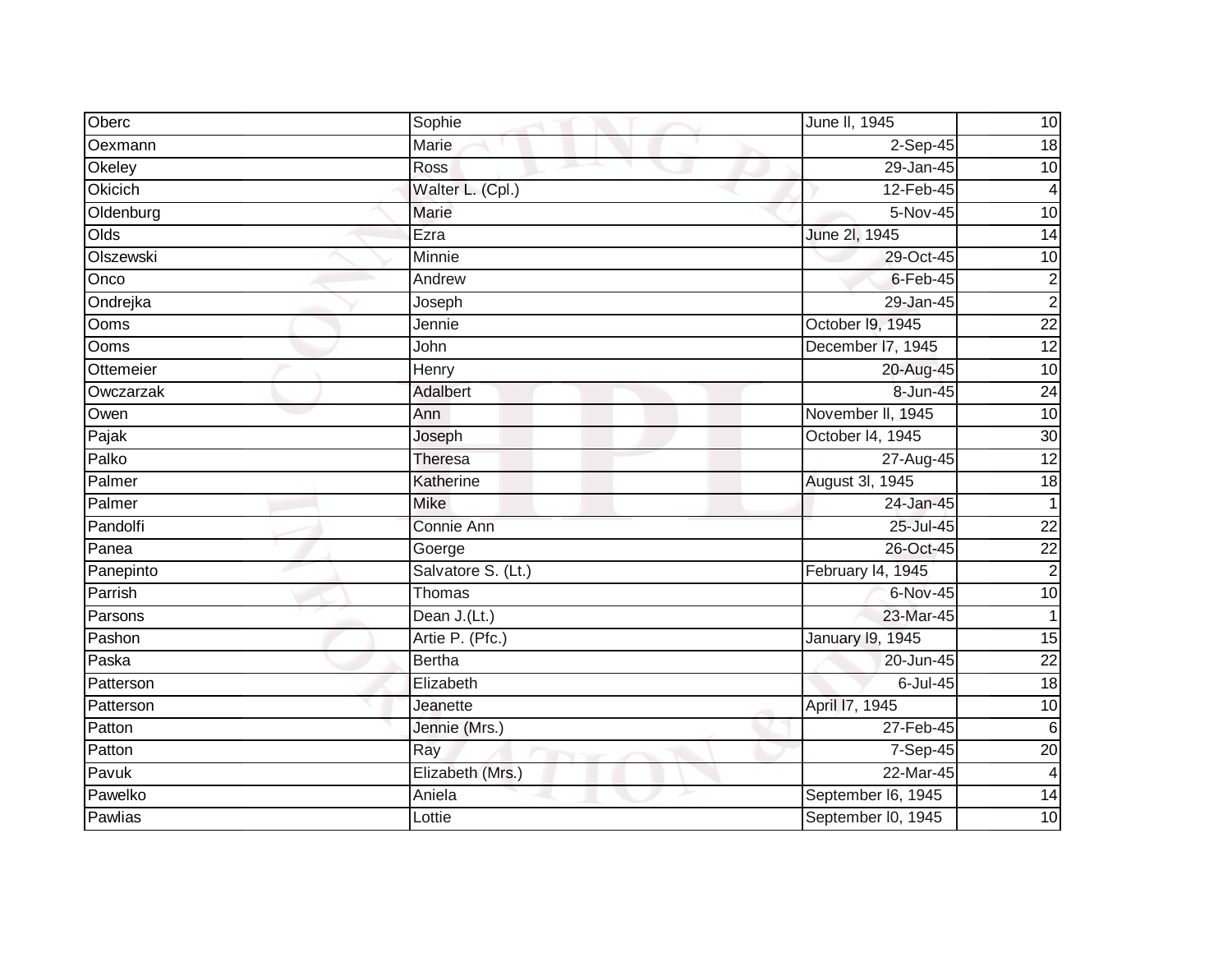| Pawlowski   | Andrew              | November I, 1945   | 16              |
|-------------|---------------------|--------------------|-----------------|
| Pawlowski   | Frank               | $5 - Jun-45$       | 10              |
| Pawlowski   | Frank               | September I9, 1945 | 28              |
| Paxton      | Joseph              | December 2l, 1945  | $\overline{22}$ |
| Payne       | Cyril E.            | $6$ -Jun-45        | 24              |
| Pazdon      | Rose                | March II, 1945     | 18              |
| Pejka       | Michael             | 2-Aug-45           | $\overline{14}$ |
| Pepperdine  | John W. (Mrs.)      | $6$ -May-45        | $\,6$           |
| Perdue      | Arlie               | 5-Jul-45           | $\overline{14}$ |
| Pers        | George              | 9-Sep-45           | 19              |
| Perusich    | George              | 26-Feb-45          | $\mathbf{1}$    |
| Peters      | Otto                | 20-Dec-45          | 20              |
| Peterson    | <b>Bertha</b>       | 7-Oct-45           | 14              |
| Petka       | Paul                | December I0, 1945  | $\overline{12}$ |
| Petracich   | Matt                | December I9, 1945  | 26              |
| Petrak      | Joseph              | 29-Jun-45          | $\frac{1}{8}$   |
| Petrie      | Werner              | $2-Feb-45$         | 1               |
| Petropolis  | Stanley (Lt.)       | $2-Apr-45$         | $\overline{2}$  |
| Petrovich   | <b>Nicholas</b>     | July 18, 1945      | 18              |
| Petska      | Joanne              | October 3l, 1945   | $\overline{28}$ |
| Pew         | Benjamin            | August 14, 1945    | 10              |
| Pfeifer     | William J. (Pfc.)   | 23-Apr-45          | $\overline{3}$  |
| Pfister     | Charles H.          | 30-Aug-45          | $\overline{14}$ |
| Phillips    | Hamar (Mrs.)        | 30-Mar-45          | 10              |
| Phillips    | Leona May           | 20-Jul-45          | 18              |
| Phillips    | William C. (T/Sgt.) | 23-Jan-45          |                 |
| Piechowski  | Julia               | October I2, 1945   | $\overline{22}$ |
| Pieskala    | <b>Stanley</b>      | January 18, 1945   | $\overline{14}$ |
| Pietranczyk | Frank               | 29-Nov-45          | $\overline{18}$ |
| Pietrasik   | Tony                | November I5, 1945  | 16              |
| Pilarski    | Walter              | January 19, 1945   | $\overline{2}$  |
| Pilzer      | Andrew T.           | 29-Aug-45          | $\overline{22}$ |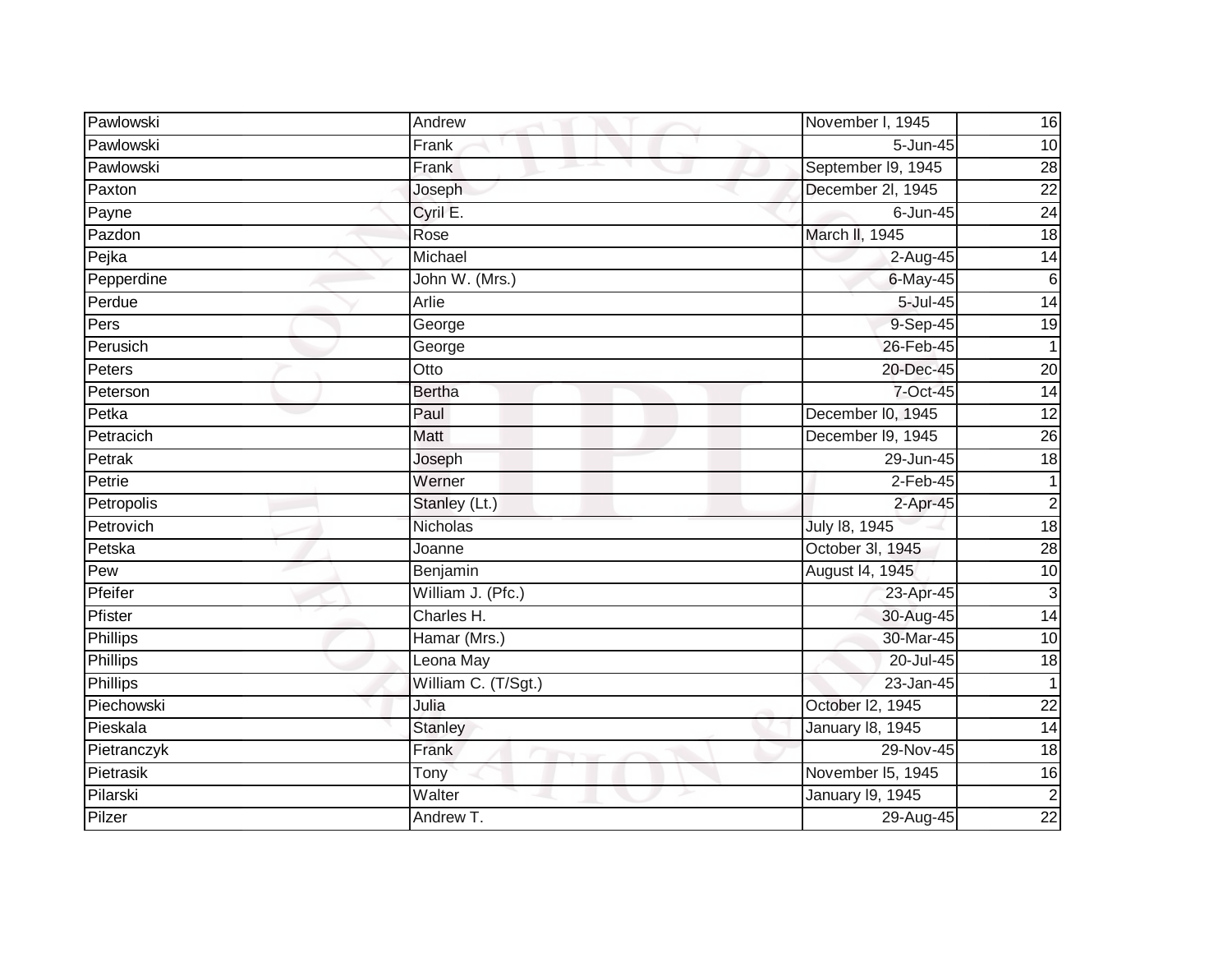| Piskorz       | Frank              | $6$ -Feb-45        | $\mathbf 2$               |
|---------------|--------------------|--------------------|---------------------------|
| Pisowicz      | John (Sgt.)        | March I4, 1945     |                           |
| Pittser       | Richard<br>and the | 25-Sep-45          | 10                        |
| Pitzer        | Molly (Mrs.)       | May 2l, 1945       | $\overline{2}$            |
| <b>Pizark</b> | Mak                | December II, 1945  | 10                        |
| <b>Pleis</b>  | Anna               | June 15, 1945      | 24                        |
| Pocci         | Ned                | 6-Aug-45           | 10                        |
| Poehls        | Anna               | November I, 1945   | 16                        |
| Pokraka       | Walter (Cpl.)      | 23-Apr-45          | 1                         |
| Polak         | George             | 20-Nov-45          | $\overline{14}$           |
| Polich        | William            | 7-Oct-45           | $\overline{14}$           |
| Pollard       | John               | 28-Nov-45          | 26                        |
| Poloncek      | Anna J.            | 5-Feb-45           | $\overline{2}$            |
| Poole         | Walton             | 8-Aug-45           | $\overline{14}$           |
| Poppen        | Norbert R.         | 12-Feb-45          | 4                         |
| Porter        | Jeanette           | $2-Nov-45$         | $\overline{16}$           |
| Postychala    | Andrew             | September 14, 1945 | 15                        |
| Poulos        | Peter              | 27-May-45          | $\ensuremath{\mathsf{3}}$ |
| Powell        | John               | 7-Nov-45           | 26                        |
| Powell        | Mary               | 12-Jul-45          | 16                        |
| Powers        | Harry              | June 18, 1945      | 10                        |
| Powers        | Maurice            | 22-May-45          | $\overline{2}$            |
| Pranis        | Florence           | 30-Oct-45          | $\overline{10}$           |
| Pratt         | Oliver             | 9-Feb-45           | $\overline{c}$            |
| Price         | James David        | 26-Feb-45          | 1                         |
| Price         | Lillian C. (Mrs.)  | January 19, 1945   | $\overline{c}$            |
| Primmer       | Minna              | 30-Jan-45          | 4                         |
| Prochot       | Agnes              | 4-Oct-45           | 18                        |
| Prosser       | Laurel (Cpl.)      | May 2l, 1945       | $6\phantom{.}6$           |
| Przewoznik    | Chester            | September 18, 1945 | 10                        |
| Przybyla      | Louise (Mrs.)      | 23-Mar-45          | $\overline{\mathbf{c}}$   |
| Pucalik       | Carolyn J.         | February II, 1945  | 2                         |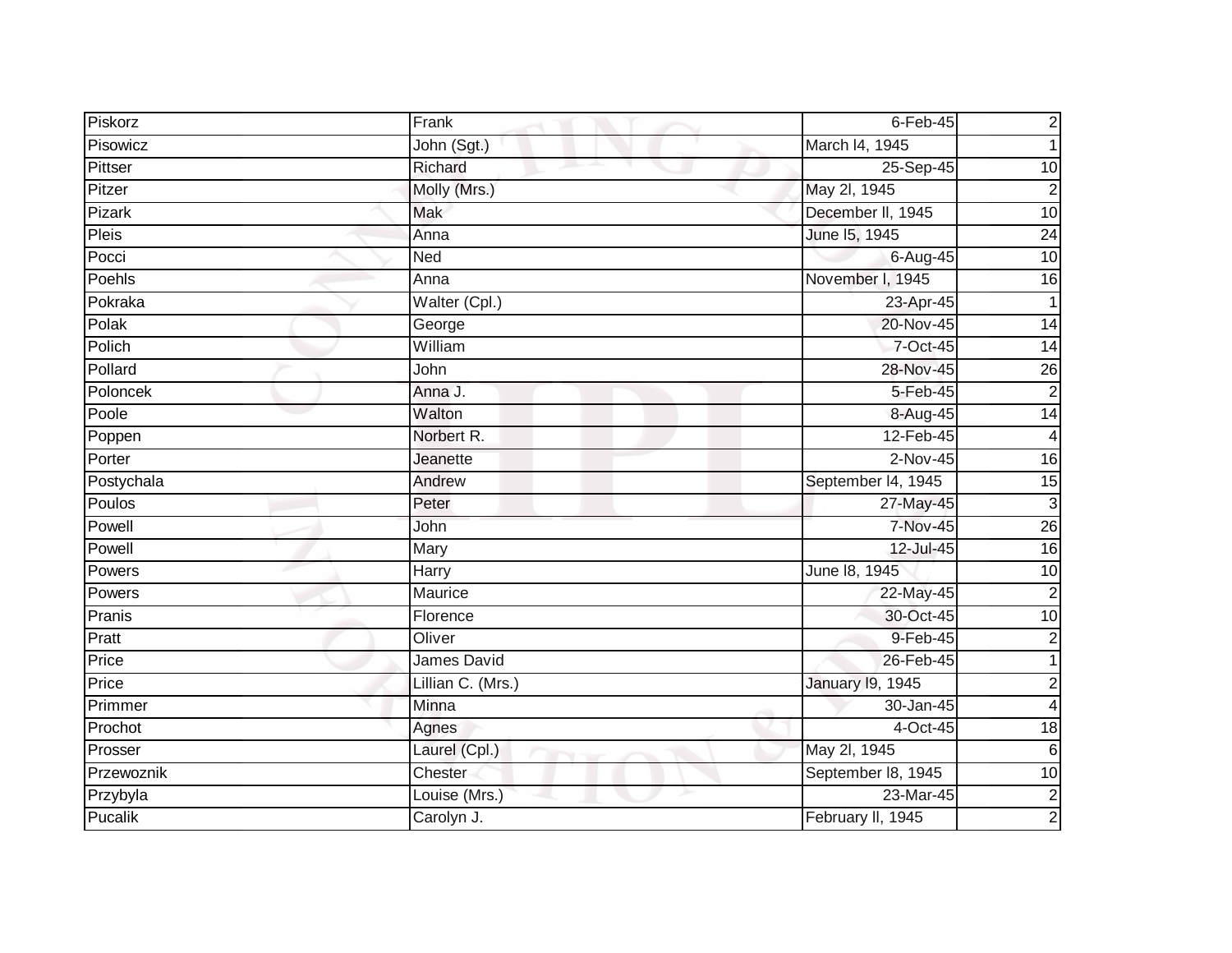| Puccio   | John                | August 2l, 1945         | 10              |
|----------|---------------------|-------------------------|-----------------|
| Pulor    | John                | $9$ -May-45             | $\overline{22}$ |
| Pupjak   | John                | July I, 1945            | 22              |
| Purifoy  | William             | 29-Oct-45               | 10              |
| Puskas   | Agnes               | April 16, 1945          | 12              |
| Putney   | Gertrude            | May 13, 1945            | 5               |
| Quigg    | <b>Beverly</b>      | November I2, 1945       | $\overline{10}$ |
| Quigley  | Charles A. (S/Sgt.) | 7-Mar-45                |                 |
| Quinn    | Frances             | June 10, 1945           | 16              |
| Quinn    | Mary                | June 18, 1945           | 10              |
| Quinn    | <b>Nellie Mae</b>   | February I3, 1945       | $\overline{c}$  |
| Rabick   | Andrew (Pfc.)       | 4-Feb-45                | دن              |
| Rachta   | Frank               | 2-Nov-45                | 16              |
| Rack     | Frank               | 27-Dec-45               | $\overline{c}$  |
| Radice   | Anthony             | April 18, 1945          | $\sigma$        |
| Radich   | L.M.                | January 14, 1945        | $\overline{14}$ |
| Rak      | Walter              | 25-Jul-45               | $\overline{22}$ |
| Ramsey   | <b>Minnie</b>       | <b>January 15, 1945</b> | 10              |
| Rannells | Hugh W.             | March I6, 1945          | $\overline{c}$  |
| Ransier  | Frank               | May I, 1945             | $\overline{2}$  |
| Rapacz   | Mary                | 8-May-45                | 12              |
| Raptis   | Peter (Pfc.)        | May 2l, 1945            | $\overline{6}$  |
| Raquet   | Lena K. (Mrs.)      | May 3l, 1945            | $\overline{2}$  |
| Rath     | Wilhelmina Z.       | July 15, 1945           | $\overline{22}$ |
| Rebus    | Paul (Pvt.)         | 30-Apr-45               | دى              |
| Reed     | Cheyrl              | $2$ -Jul-45             | $\overline{10}$ |
| Reeder   | Sumner H. (Maj.)    | 27-Mar-45               | 1               |
| Reese    | Frank R.            | 26-Jul-45               | $\overline{14}$ |
| Reiland  | Howard              | 20-Nov-45               | $\overline{14}$ |
| Reilly   | Mary                | 12-Oct-45               | $\overline{22}$ |
| Reinero  | Alexander (Pfc.)    | 23-Apr-45               | $\overline{3}$  |
| Reiser   | Margaret            | February 18, 1945       | 16              |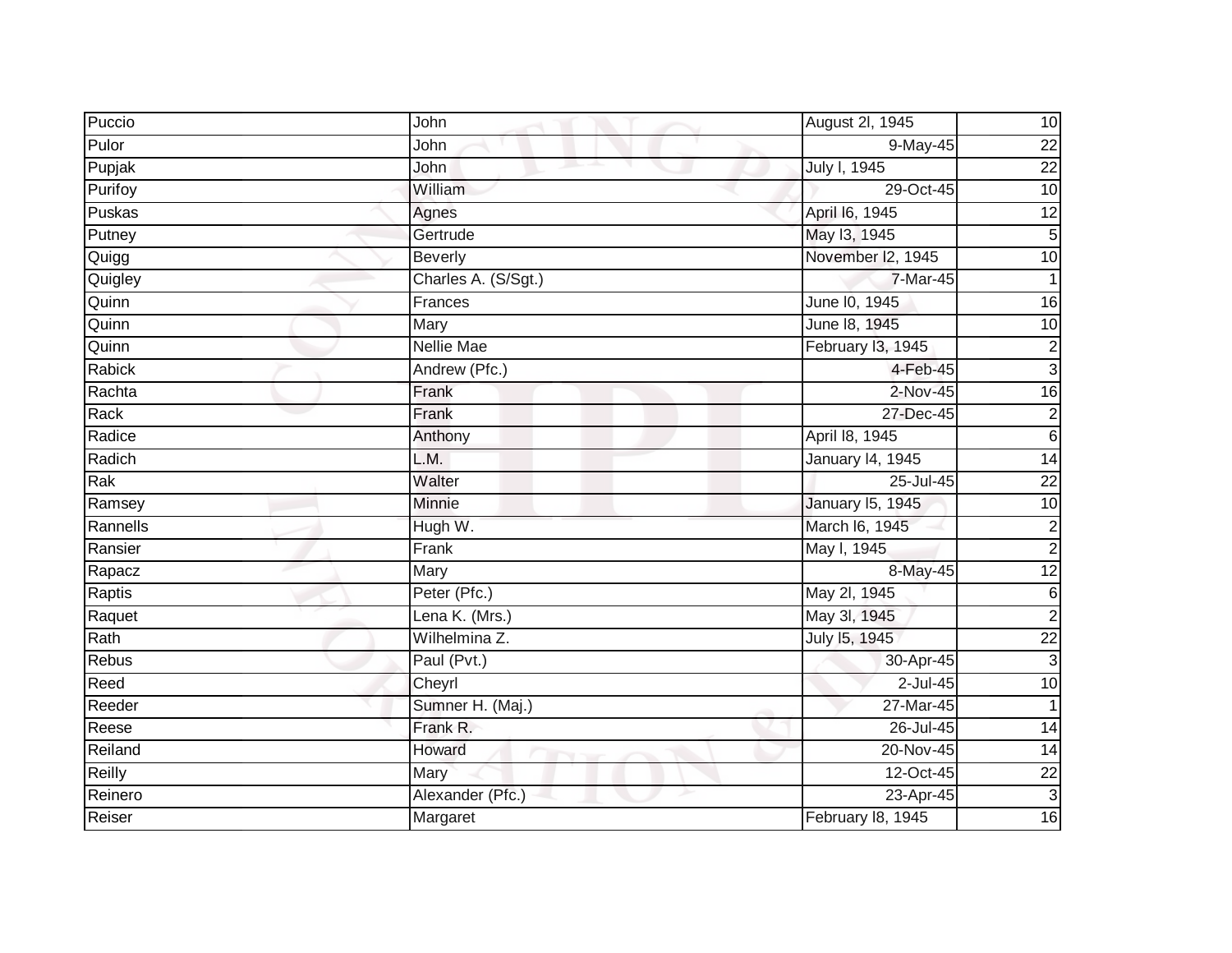| Reitman        | John                | 23-Dec-45         | $\overline{\mathbf{c}}$ |
|----------------|---------------------|-------------------|-------------------------|
| Resnik         | John                | 28-Feb-45         | $\overline{c}$          |
| Reyes          | Joseph (Pfc.)       | 30-Apr-45         | 3                       |
| Reynolds       | Charles (T/S)       | May 2l, 1945      | 6                       |
| Reynolds       | Sarah H. (Mrs.)     | February I6, 1945 | $\overline{2}$          |
| Rhinehart      | Augusta             | 20-Sep-45         | 16                      |
| Rhodes         | Edward (Dr.)        | 6-Nov-45          | 10                      |
| Rhodes         | Elizabeth (Mrs.)    | May 3l, 1945      | $\overline{2}$          |
| Ribar          | Matt                | 4-Jun-45          | 10                      |
| <b>Rice</b>    | Daun Z. (Sgt.)      | January 17, 1945  | 17                      |
| Richardson     | Frank               | 6-Aug-45          | 10                      |
| Riddle         | Margaret Jane       | 25-Apr-45         | 1                       |
| <b>Rieck</b>   | Arthur              | 9-Aug-45          | 16                      |
| <b>Riley</b>   | Everett J. (Pfc.)   | 12-Feb-45         | 4                       |
| Ripp           | Lina                | October 14, 1945  | 30                      |
| <b>Ritz</b>    | (son of Mr. Virgil) | 7-Oct-45          | 14                      |
| Roach          | Cecil               | 7-Mar-45          | $\overline{24}$         |
| Roach          | Marie (Mrs.)        | 7-Mar-45          |                         |
| Roach          | Patsy               | 30-Aug-45         | 14                      |
| <b>Robbins</b> | Α.                  | March 18, 1945    | $\overline{23}$         |
| Roberts        | Emmet               | July 15, 1945     | $\overline{22}$         |
| <b>Roberts</b> | Mary Jane           | $2$ -Jan-45       | $\overline{c}$          |
| <b>Roberts</b> | Russell W.          | 22-Feb-45         | $\mathbf 2$             |
| Robinson       | James               | 6-Dec-45          | 18                      |
| Robinson       | John F.             | 23-Jan-45         | $9\,$                   |
| Robinson       | Richard (Pvt.)      | February 2l, 1945 | 11                      |
| Rochwalik      | Constance (Mrs.)    | 12-Mar-45         | $\overline{2}$          |
| Roderick       | Charles             | 29-Nov-45         | 18                      |
| Rodgers        | Thomas L. (Capt.)   | 8-May-45          | 1                       |
| Rogalski       | Stanley (Pfc.)      | 30-Apr-45         | 3                       |
| Rohrman        | Peter W.            | 13-Apr-45         | 5                       |
| Rokosz         | Catherine           | May 2l, 1945      | $\overline{2}$          |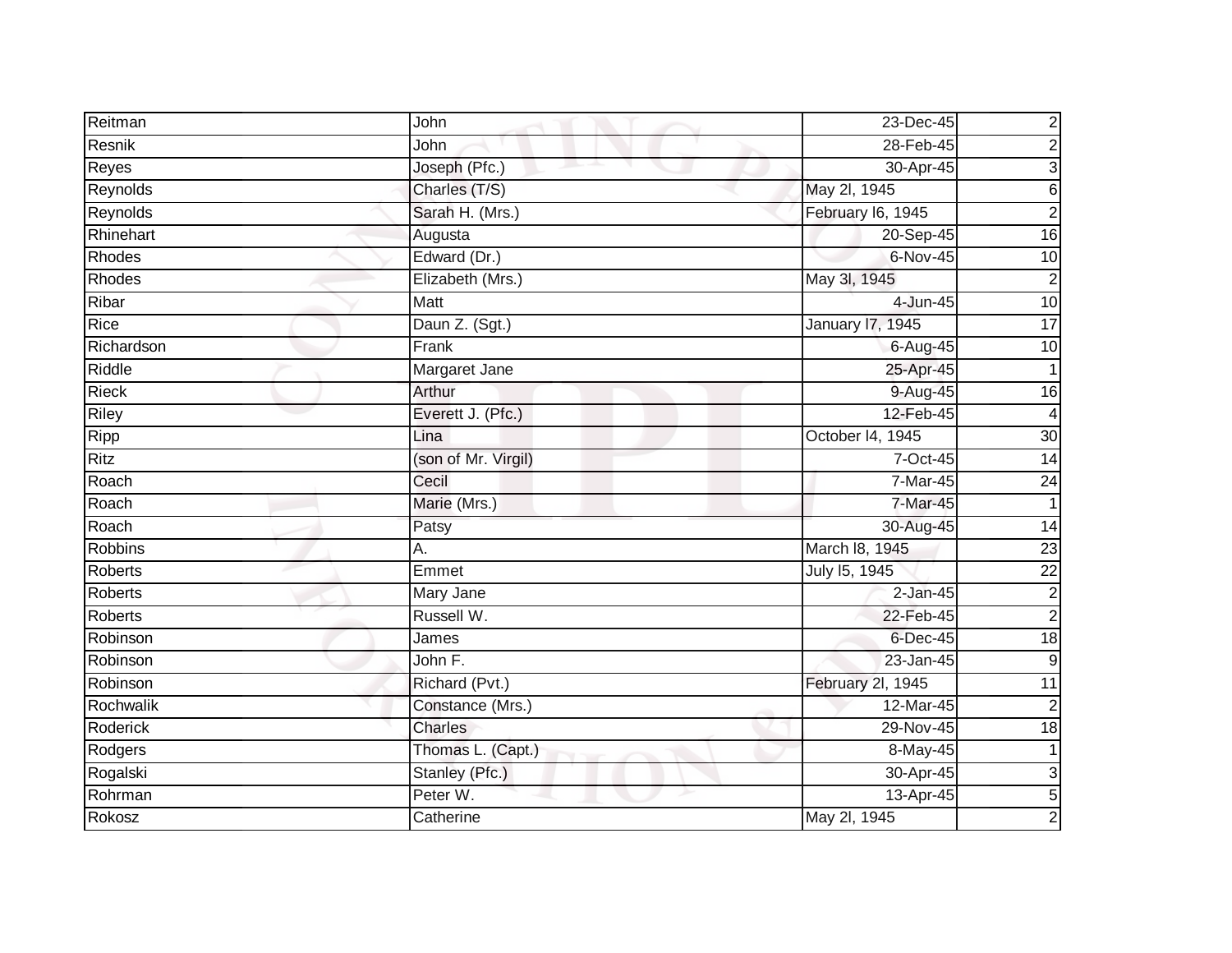| Roller         | Frederick (Pfc.) | 4-May-45                | 1                       |
|----------------|------------------|-------------------------|-------------------------|
| Romanovich     | Francis T.       | 2-Jul-45                | 10                      |
| Rompa          | Nastasia (Mrs.)  | $2-Mar-45$              | $\overline{\mathbf{c}}$ |
| Rorris         | Charles          | 30-Dec-45               | 10                      |
| Rose           | Eleda            | 20-Dec-45               | $\overline{20}$         |
| Rose           | Willie           | May I, 1945             | 1                       |
| Rosen          | Ellen B.         | 30-Apr-45               | $\overline{2}$          |
| Ross           | Eva              | 5-Dec-45                | $\overline{26}$         |
| Ross           | Harry            | $2-Sep-45$              | 8                       |
| <b>Ross</b>    | Naomi            | August 14, 1945         | 10                      |
| Rost           | Emil             | 24-Dec-45               | $\, 8$                  |
| Rostovic       | Michael          | August 16, 1945         | $\overline{11}$         |
| Rozakrak       | Garriel          | <b>January 15, 1945</b> | $\overline{12}$         |
| Rudnick        | Giles (Mrs.)     | 30-Apr-45               | $\overline{2}$          |
| Rudolph        | Henry            | December 17, 1945       | $\overline{12}$         |
| Rumas          | George (Pvt.)    | 26-Apr-45               | $\mathbf 1$             |
| Ruppel         | Sophia           | November I5, 1945       | $\overline{6}$          |
| Russell        | Minnie           | 27-Dec-45               | $\overline{\mathbf{c}}$ |
| Ryan           | Gertrude         | 7-Aug-45                | 10                      |
| Rydzewski      | Gertrude         | $22$ -Jun-45            | $\frac{1}{8}$           |
| Saberniak      | Vivian           | 3-Oct-45                | 26                      |
| Sabo           | Anna (Mrs.)      | March I9, 1945          | $\overline{2}$          |
| Sabody         | Florence         | 9-Dec-45                | $\overline{27}$         |
| Sakal          | John             | September I6, 1945      | 14                      |
| Sako           | Randall          | November I2, 1945       | 10                      |
| Sakowski       | Stanley          | November I6, 1945       | $\overline{26}$         |
| Salzer         | Herbert S.       | 29-Jan-45               | 10                      |
| Samarzia       | Marko            | 22-Jul-45               | 15                      |
| Samborski      | Anna             | 22-Jun-45               | $\frac{1}{8}$           |
| Sambrookes     | Gertrude M.      | March I9, 1945          | $\overline{\mathbf{c}}$ |
| <b>Sammons</b> | Leo E.           | 28-May-45               | $\overline{2}$          |
| Sandlin        | Dale             | 9-Nov-45                | $\overline{22}$         |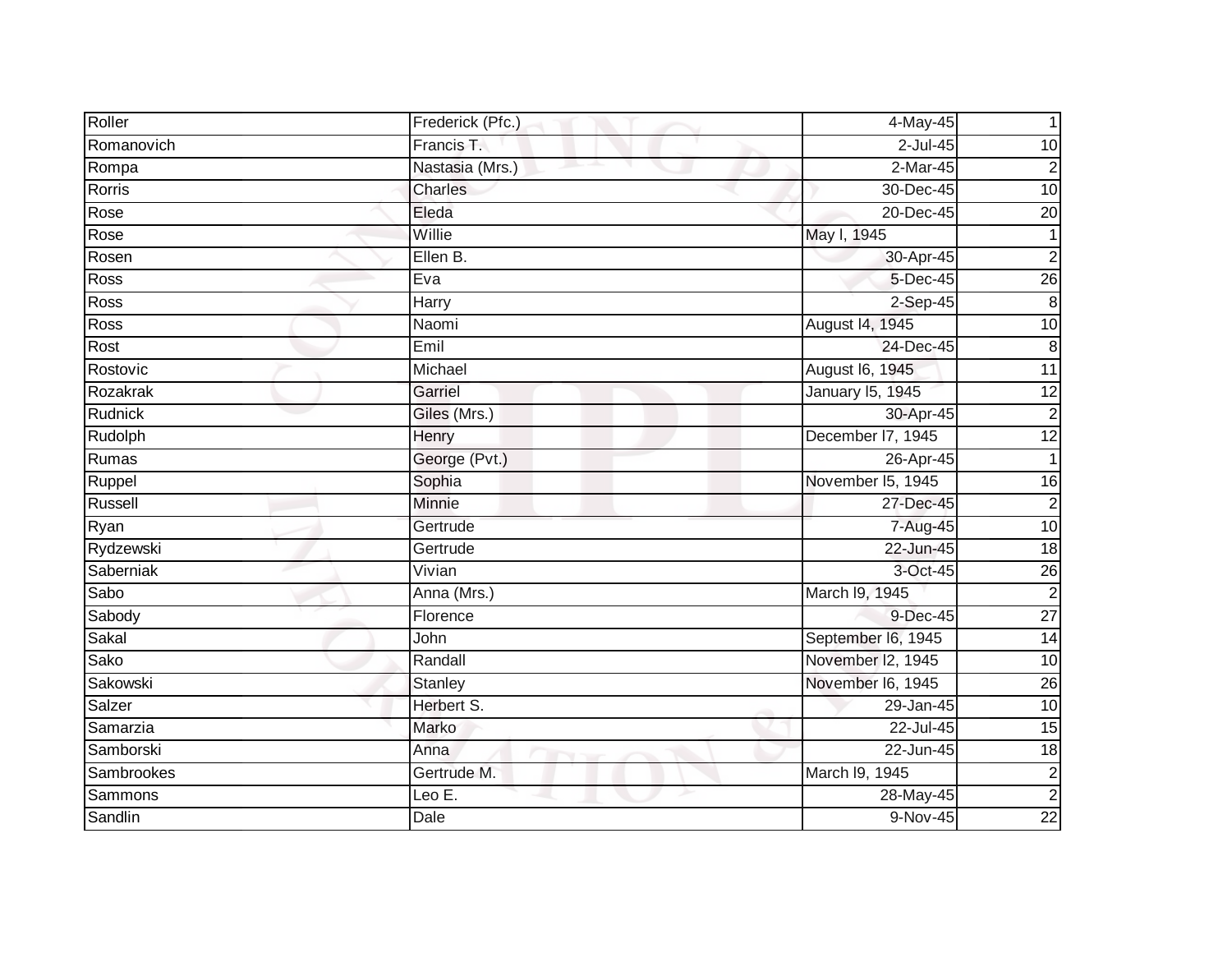| Sandor         | Martin               | March I6, 1945     | $\overline{\mathbf{c}}$ |
|----------------|----------------------|--------------------|-------------------------|
| Sansome        | Frances              | 13-Mar-45          | $\overline{c}$          |
| Schaaf         | Ernst E.             | 7-Jan-45           | 8                       |
| Scharbach      | Caroline (Mrs.)      | 27-May-45          | $\mathbf{3}$            |
| Scheer         | Louis H.             | 8-Feb-45           | $\overline{3}$          |
| Scheidt        | Matilda              | June 17, 1945      | $\overline{20}$         |
| Scherer        | Peter                | 26-Mar-45          | $6\phantom{1}6$         |
| Schilling      | Lillian              | December I3, 1945  | $\overline{18}$         |
| Schillo        | Marie (Mrs.)         | February I6, 1945  | 2                       |
| Schillo        | William R.           | $5-Mar-45$         |                         |
| Schlesinger    | Robert N. (Lt.)      | 30-Mar-45          |                         |
| Schlesser      | Faith Ellen          | March 26, 1645     | 6                       |
| Schloer        | Kate                 | October 15, 1945   | 10                      |
| Schmidt        | Florence             | 7-Nov-45           | $\overline{26}$         |
| Schmidt        | <b>Nellie</b>        | September I9, 1945 | $\overline{28}$         |
| Schmidt        | Reagan               | 5-Mar-45           | $\overline{2}$          |
| <b>Schmitt</b> | Joseph C.            | 4-Jan-45           | 12                      |
| Schofield      | Lester B. (Pfc.)     | February 18, 1945  | 13                      |
| Schopp         | George               | 22-Aug-45          | $\overline{24}$         |
| Schrago        | Charles              | 20-Aug-45          | 10                      |
| Schrepfer      | George (Pvt.)        | $4-Feb-45$         | 3                       |
| Schroeder      | Walter               | December 3I, 1945  | $\overline{2}$          |
| Schrum         | $Mae$ M.             | 7-Oct-45           | 14                      |
| Schultz        | Alvina (Mrs.)        | 29-Mar-45          | 9                       |
| Schultz        | Margaret             | 8-Aug-45           | $\overline{14}$         |
| Schultz        | Ralph                | March 18, 1945     | $\overline{23}$         |
| Schutz         | Valentine            | $5-Nov-45$         | $\overline{10}$         |
| Schweitzer     | <b>William Peter</b> | 20-May-45          | 13                      |
| Scott          | Amanda               | 8-Nov-45           | 16                      |
| Scott          | Elizabeth (Miss)     | 22-Jan-45          | $\mathbf 2$             |
| Scott          | Wayne L. (Pfc.)      | January 3I, 1945   | 13                      |
| Sedlacek       | Albert (Pvt.)        | 8-Apr-45           | 6                       |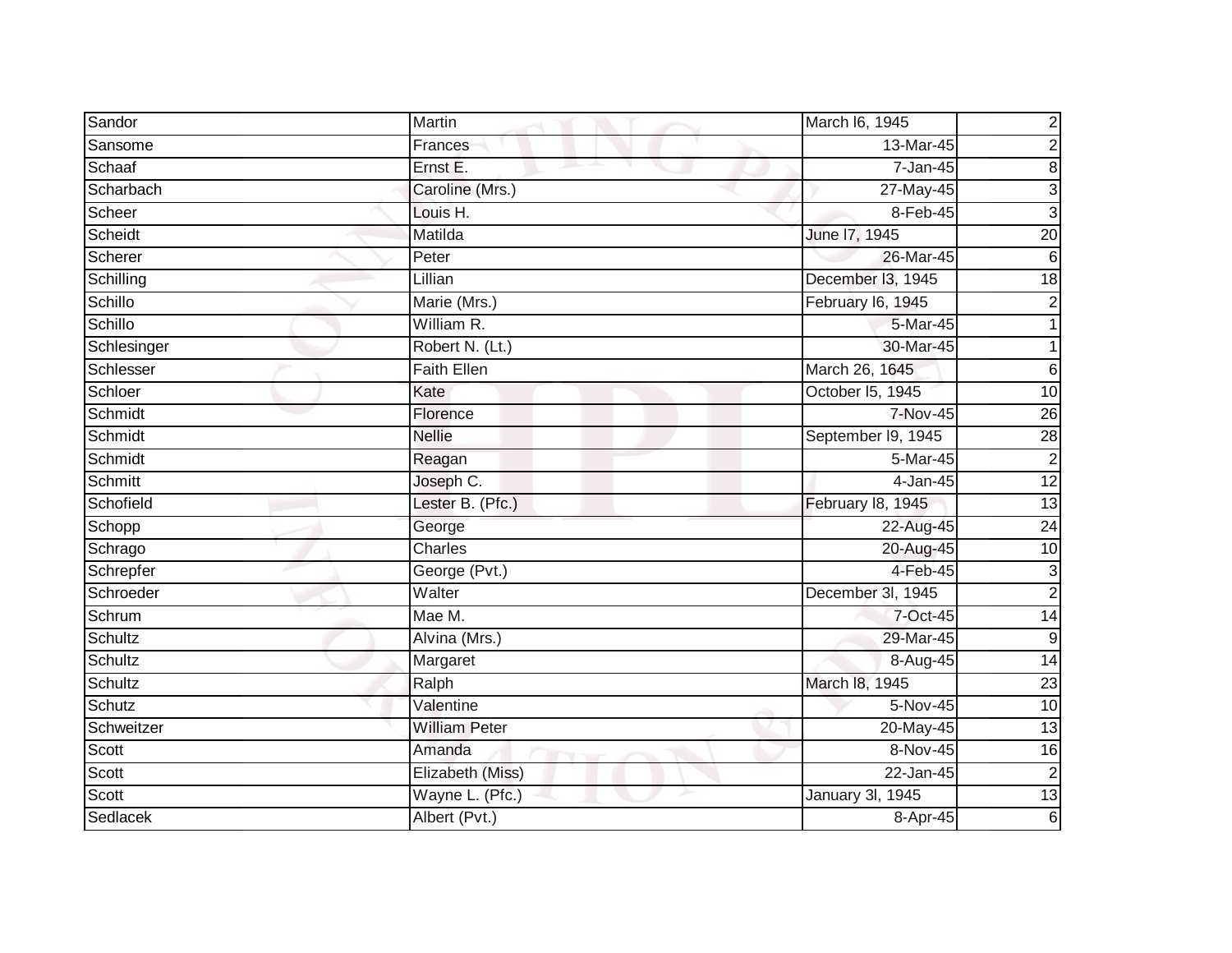| Seefeldt     | Emily                 | 8-Jun-45          | 24              |
|--------------|-----------------------|-------------------|-----------------|
| Segally      | Frank                 | December I9, 1945 | 26              |
| Seib         | Fred C.               | 30-Jul-45         | $\overline{10}$ |
| Sekulski     | Antonette             | December 18, 1945 | $\overline{12}$ |
| Seller       | <b>Russell</b>        | 6-Oct-45          | 14              |
| Septer       | Maude                 | December 3l, 1945 | $\,6$           |
| Severin      | Fred                  | March I6, 1945    | $\overline{2}$  |
| Sharkowski   | Mary                  | 23-Apr-45         | 10              |
| Sharp        | Taylor                | October 2l, 1945  | 7               |
| Shaver       | George D.             | May 10, 1945      | $\overline{5}$  |
| Shaw         | Rose                  | January 15, 1945  | 10              |
| Shaw         | William F.            | 30-Mar-45         | $\overline{10}$ |
| Shelander    | Ellen                 | 23-Jul-45         | 10              |
| Sheldon      | John E.               | 22-Jan-45         | $\overline{2}$  |
| Sheridan     | Frederick G. (S/Sgt.) | 12-Feb-45         | 4               |
| Shimala      | Frank                 | February I6, 1945 | $\overline{c}$  |
| Shockey      | Nathan                | $2-Aug-45$        | 14              |
| Showers      | Margaret              | August 14, 1945   | 10              |
| Shrago       | <b>Charles</b>        | 20-Aug-45         | $\overline{c}$  |
| Sibich       | Ned J. (Pfc.)         | March 19, 1945    |                 |
| Siebert      | Fabian                | June 17, 1945     | 20              |
| Siebert      | Louise                | 27-Dec-45         | $\overline{c}$  |
| Sifel        | Martin                | 9-Jan-45          | $\overline{c}$  |
| Sikora       | Stanley T. (Pfc.)     | 28-May-45         | $\mathbf{1}$    |
| Sikorsky     | Johanna               | 8-Oct-45          | 10              |
| <b>Sills</b> | Earl                  | 29-Apr-45         | $\overline{18}$ |
| <b>Sills</b> | Earl                  | May I, 1945       | $\overline{c}$  |
| Silny        | Valentine             | February I9, 1945 | 5               |
| Silverman    | Edward D. (Lt.)       | May I, 1945       |                 |
| Silverman    | Murray C. (Lt.)       | 23-Mar-45         | 1               |
| Simpson      | Mary F.               | $2-Sep-45$        | 18              |
| Sirlin       | <b>Allie</b>          | 27-Nov-45         | 12              |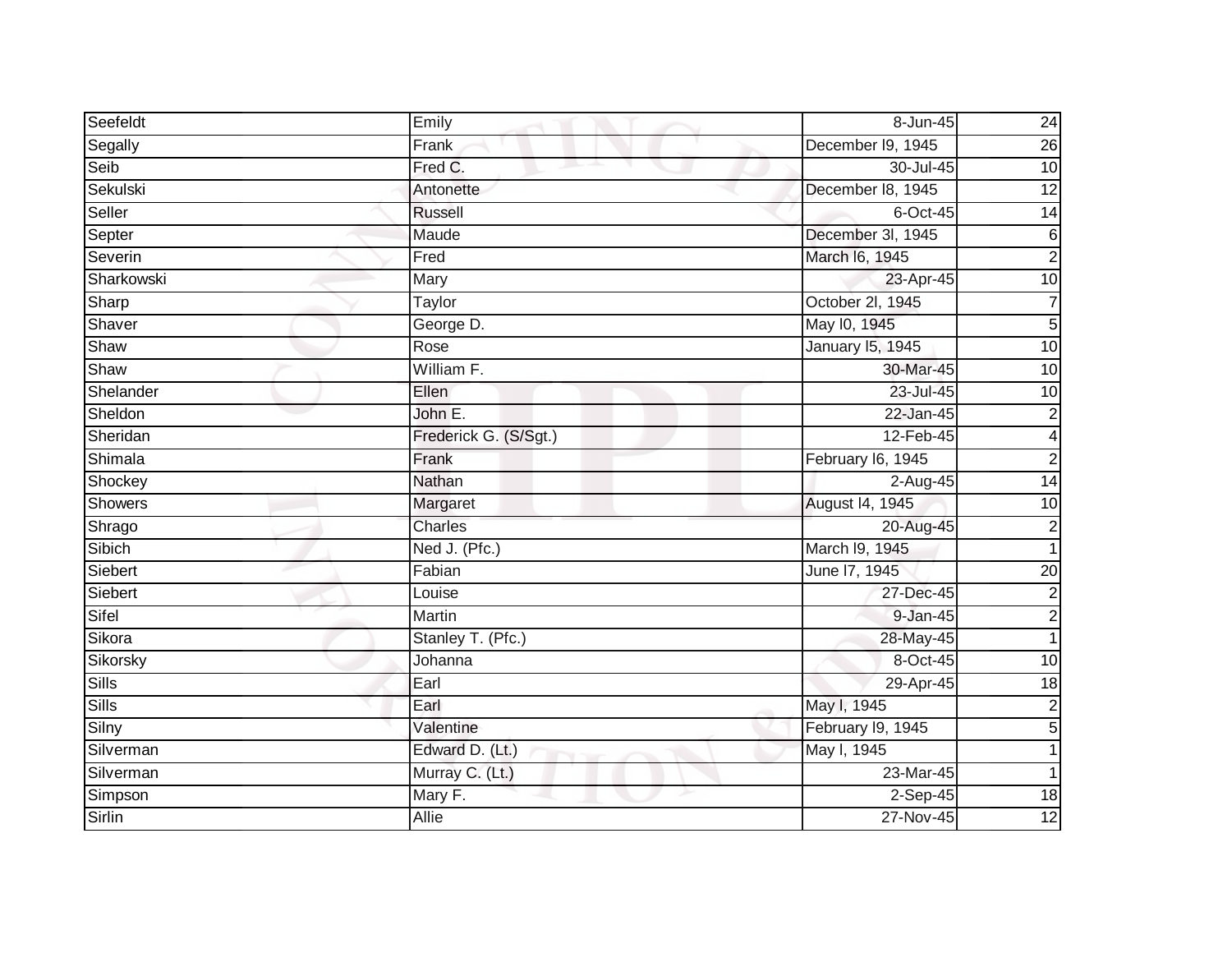| Skellenger | George F.           | $9-Apr-45$         | $\overline{c}$      |
|------------|---------------------|--------------------|---------------------|
| Skinner    | Tommie L. (T/S)     | 4-Apr-45           | $\overline{\infty}$ |
| Skowronski | Joseph K.           | February 14, 1945  | $\overline{12}$     |
| Slamkowski | Edward              | $2$ -Jan-45        | 10                  |
| Slivka     | John (T/4)          | 4-Apr-45           | 8                   |
| Slocum     | Ellen R.            | $2$ -Jan-45        | $\overline{c}$      |
| Slupski    | Alexander           | 24-Jan-45          | $\overline{2}$      |
| Slusser    | Gladys              | 30-Dec-45          | 10                  |
| Smith      | Alice Turner (Mrs.) | 6-Apr-45           | 19                  |
| Smith      | Brenda L.           | May 2l, 1945       | $\sigma$            |
| Smith      | David               | 6-Jun-45           | $\overline{24}$     |
| Smith      | Dora                | November 19, 1945  | 10                  |
| Smith      | Frank               | 29-Oct-45          | $\overline{10}$     |
| Smith      | Geraldine           | 7-Oct-45           | 14                  |
| Smith      | Harry               | 8-Oct-45           | 7                   |
| Smith      | James               | 2-Sep-45           | $\infty$            |
| Smith      | John W.             | 25-Mar-45          | $\overline{21}$     |
| Smith      | Joseph              | June 19, 1945      | 10                  |
| Smith      | Joseph W.           | 20-Jun-45          | $\overline{22}$     |
| Smith      | Marvin              | October 14, 1945   | 30                  |
| Smith      | Monfred (Pvt.)      | 28-Jan-45          | 6                   |
| Smith      | Peter M.            | 23-Feb-45          | $\overline{20}$     |
| Smith      | Phillip R. (Pfc.)   | January 28, 11945  |                     |
| Smith      | Stanley A. (Pvt.)   | 4-Feb-45           | $\mathbf{3}$        |
| Smith      | William P.          | 29-Jul-45          | $\overline{24}$     |
| Smoltz     | <b>Nick</b>         | September I6, 1945 | $\overline{14}$     |
| Smulevitz  | Gertrude            | 13-Jul-45          | $\overline{6}$      |
| Snodgrass  | Edgar E.            | August 3I, 1945    | 18                  |
| Snow       | Thomas              | October 3I, 1945   | $\overline{28}$     |
| Snyder     | Dora                | 24-Apr-45          | $\overline{10}$     |
| Snyder     | Elmer               | $6-Sep-45$         | 16                  |
| Snyder     | Raymond             | 13-Apr-45          | $\overline{5}$      |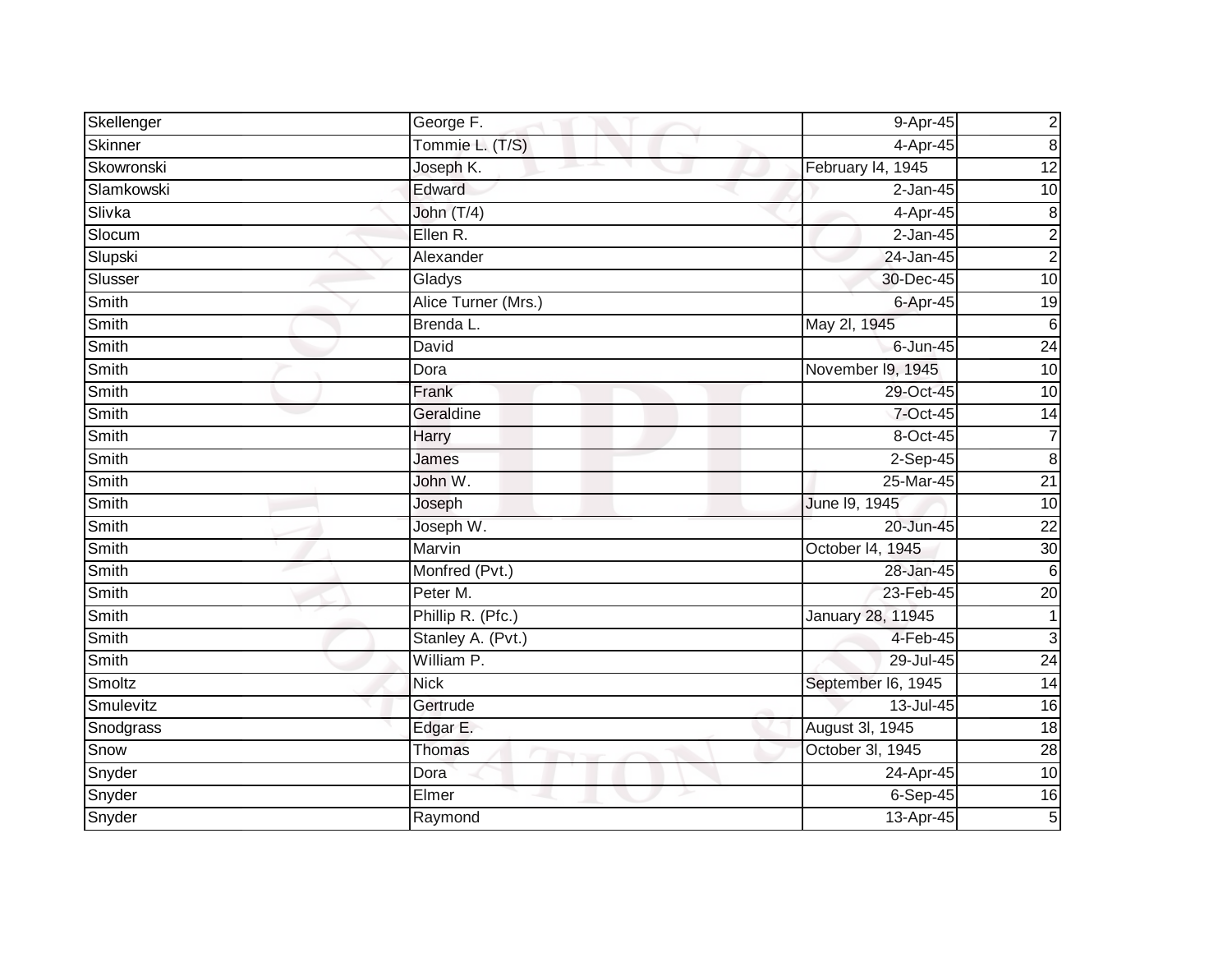| Sobczak      | Josephine       | $12-Oct-45$       | 22              |
|--------------|-----------------|-------------------|-----------------|
| <b>Sobek</b> | George          | 3-Dec-45          | $\overline{10}$ |
| Sobieralski  | <b>Stella</b>   | June 10, 1945     | $\overline{16}$ |
| Sohl         | Mary I. (Mrs.)  | March 18, 1945    | $\mathbf 1$     |
| Soltwedel    | George          | 10-Dec-45         | 12              |
| Sopko        | Katherine       | 2-Mar-45          | $\mathbf 2$     |
| Sopo         | Julius (Cpl.)   | 5-Mar-45          | $\overline{5}$  |
| Sorrell      | Fred M.         | 29-Jan-45         | $\overline{2}$  |
| Southard     | Dan             | $6$ -Jul-45       | $\frac{1}{8}$   |
| Sowell       | Ben F.          | 27-Apr-45         | $\mathbf{1}$    |
| Spangburg    | John            | 22-Apr-45         | $\overline{13}$ |
| Sparacino    | Joseph (S/Sgt.) | 30-Apr-45         | $\mathbf{3}$    |
| Spaulding    | Paul            | April 19, 1945    | $\overline{2}$  |
| Spellman     | Emma Rose       | 5-Mar-45          | $\overline{c}$  |
| Spencer      | David B.        | $9 - Jan-45$      | $\overline{2}$  |
| Spicer       | Lucille (Mrs.)  | 8-Jan-45          | $\,$ 6          |
| Spiegel      | Michael (Pvt.)  | April 18, 1945    | $\overline{21}$ |
| Spilley      | <b>Matthew</b>  | July 18, 1945     | $\frac{1}{8}$   |
| Spilly       | <b>Matthew</b>  | July 18, 1945     | 18              |
| Spisak       | George          | $24-Sep-45$       | 12              |
| Spisak       | Peter P. (T/S)  | 22-Mar-45         | 4               |
| Spitzer      | Jacob           | 3-Jul-45          | 12              |
| Spoerner     | Marie (Mrs.)    | $6$ -Feb-45       | 10              |
| Spooner      | Harriet B.      | 7-May-45          | $\overline{14}$ |
| Spornic      | John            | November I6, 1945 | 26              |
| Sredzinski   | Michael         | $12-Nov-45$       | 10              |
| <b>Stack</b> | Theresa H.      | 30-Apr-45         | $\overline{2}$  |
| Stahl        | Andrew          | 3-Dec-45          | 10              |
| <b>Stamm</b> | M.W.            | 4-Jan-45          | 12              |
| Stanimirov   | <b>Steve</b>    | 29-Mar-45         | 16              |
| Stansberry   | Eva L.          | 8-Jul-45          | $\overline{22}$ |
| <b>Stark</b> | Clara           | 28-Nov-45         | 26              |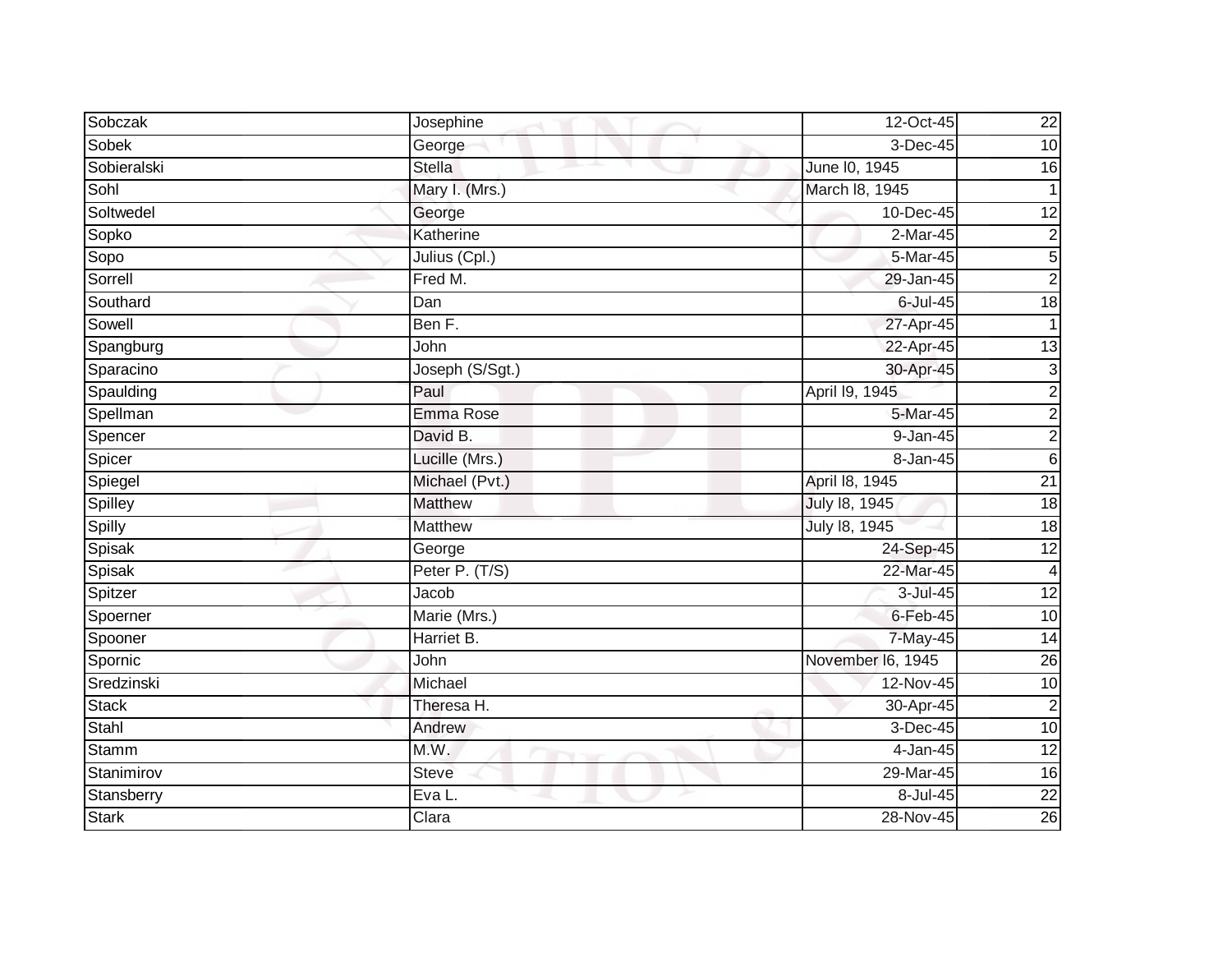| Stasko          | Charles H. (Pfc.) | 28-Jan-45         |                 |
|-----------------|-------------------|-------------------|-----------------|
| <b>Steele</b>   | James             | 5-Apr-45          | 16              |
| Stegeman        | Bertha J.         | 28-Jun-45         | 16              |
| Steible         | Henry (Dr.)       | July 15, 1945     | $\overline{22}$ |
| Steinmetz       | Jack Y. (S/Sgt.)  | 3-Jan-45          | $\mathbf{1}$    |
| Stephen         | Edward A.         | 30-Aug-45         | 14              |
| Stepich         | Joseph            | 29-May-45         | $\overline{10}$ |
| Stetson         | Louis             | 3-Dec-45          | $\overline{10}$ |
| Stevenin        | Anna B.           | 22-Oct-45         | 10              |
| <b>Stevens</b>  | Leona M. (Mrs.)   | 9-May-45          | $\overline{4}$  |
| <b>Stevens</b>  | William (Mrs.)    | 23-Dec-45         | $\overline{c}$  |
| Stier           | Joseph            | June 19, 1945     | $\overline{10}$ |
| Stillone        | Joseph            | December I6, 1945 | 34              |
| Stimac          | <b>Mike</b>       | 15-Jan-45         | 12              |
| Stinson         | James K.          | 25-Feb-45         | 16              |
| <b>Stiver</b>   | <b>Bert</b>       | 28-Feb-45         | $\overline{2}$  |
| Stockwell       | Alexander         | October I6, 1945  | 10              |
| Stoddard        | Alta V. (Mrs.)    | 27-Feb-45         | $\overline{c}$  |
| <b>Stoka</b>    | Fira              | $2-Nov-45$        | 16              |
| Stowman         | Charles           | December 17, 1945 | 12              |
| Strabavy        | John              | 29-Oct-45         | 10              |
| Stralko         | Mary Anne         | June II, 1945     | 10              |
| Stretch         | Harvey            | 28-Feb-45         | $\overline{c}$  |
| Strom           | Esther            | 6-Sep-45          | 16              |
| Strom           | Oscar             | 28-Jan-45         | $\overline{2}$  |
| Strong          | Anna L.           | 18-Mar-45         | 23              |
| Strzempka       | Ignatius          | 3-Apr-45          | $\overline{c}$  |
| <b>Studness</b> | John M. (Lt.)     | 2-Apr-45          | $\overline{2}$  |
| Studniarz       | Josephine (Mrs.)  | 20-May-45         | $\overline{c}$  |
| <b>Suczek</b>   | Andrew            | 20-Aug-45         | 10              |
| Sudovich        | <b>Mike</b>       | March I9, 1945    |                 |
| Sudovich        | Mike (Cpo.)       | May 18, 1945      | 15              |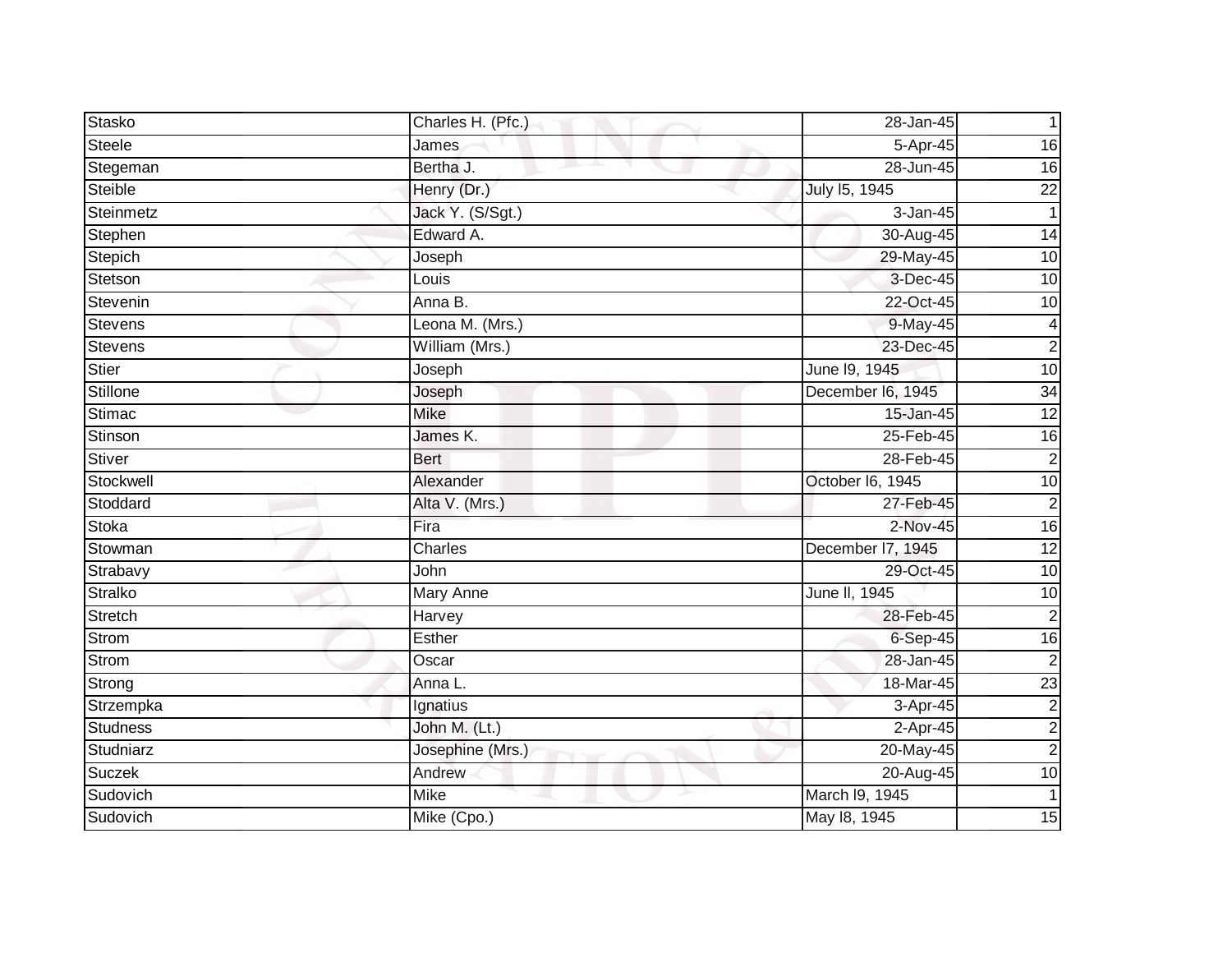| Sullivan      | Mary                 | 9-Aug-45           | 16              |
|---------------|----------------------|--------------------|-----------------|
| Suroviak      | Andrew               | 25-Sep-45          | 10              |
| Sutherland    | Anna E.              | 30-Oct-45          | $\overline{10}$ |
| <b>Swatts</b> | <b>Samuel Martin</b> | 8-Feb-45           | 3               |
| Swinehart     | Annie                | 5-Nov-45           | 10              |
| Swygert       | Robert               | December I7, 1945  | 12              |
| Synko         | Paul                 | 30-Oct-45          | $\overline{10}$ |
| Szajek        | Edward J. (Pfc.)     | 20-Apr-45          |                 |
| Szala         | Leo                  | January 15, 1945   | 10              |
| Szczepkowski  | Anna                 | 5-Feb-45           | $\overline{c}$  |
| <b>Szekel</b> | John                 | 5-Mar-45           | $\overline{c}$  |
| Szirmay       | Mary (Mrs.)          | January 19, 1945   | $\overline{c}$  |
| Szot          | Sophia               | 30-Jan-45          | 10              |
| Szymanski     | Rose                 | 7-Oct-45           | $\overline{14}$ |
| Tamburo       | Alfanso              | 4-May-45           | $\overline{c}$  |
| Tanner        | George Raymond       | January 3I, 1945   | $\overline{c}$  |
| <b>Tapak</b>  | Anthony              | June I, 1945       | 19              |
| Tapper        | Robert (Pvt.)        | 30-Apr-45          | $\mathbf{3}$    |
| Teahby        | William              | 9-Oct-45           | $\overline{12}$ |
| Tedesco       | Michael (Maj.)       | April 17, 1945     |                 |
| Terme         | John                 | 24-Dec-45          | $\overline{2}$  |
| Terry         | Cornellia            | 25-Jul-45          | $\overline{22}$ |
| Terry         | <b>John Gardner</b>  | 27-May-45          | 3               |
| <b>Theis</b>  | Bertram              | 30-Aug-45          | $\overline{14}$ |
| <b>Theis</b>  | Math                 | 9-May-45           | $\overline{4}$  |
| Thomas        | Mimmie (Mrs.)        | $4-Mar-45$         | $\overline{c}$  |
| Thomas        | Sammie (Pfc.)        | 23-Apr-45          | $\mathbf{3}$    |
| Thomas        | Tommy                | 3-Dec-45           | $\overline{10}$ |
| Thompson      | Elmer                | December 3l, 1945  | $\overline{2}$  |
| Thompson      | Ernest               | October 14, 1945   | $\overline{30}$ |
| Thompson      | Lulu (Mrs.)          | 2-May-45           | $\overline{c}$  |
| Thompson      | Philip               | September 2l, 1945 | $\overline{2}$  |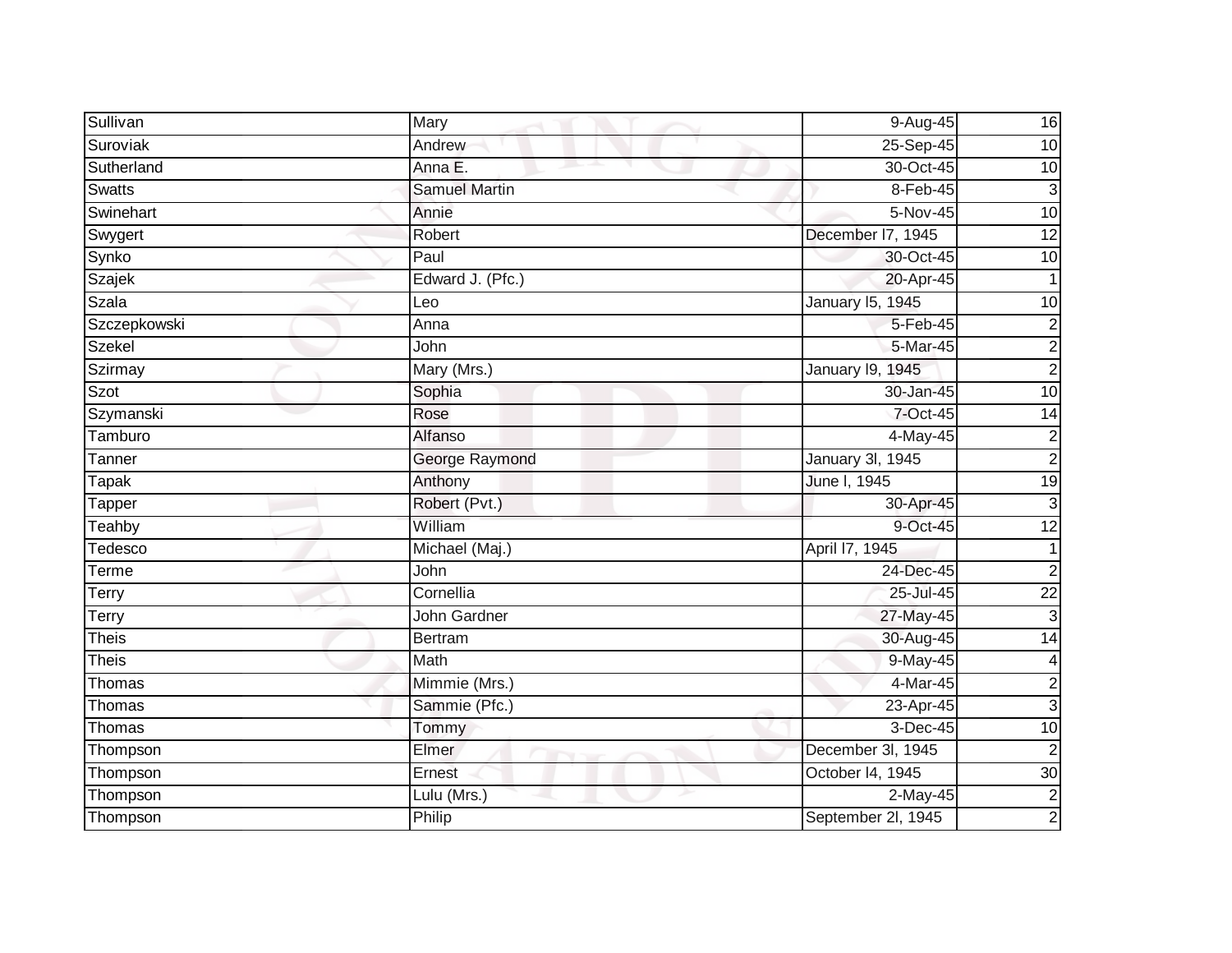| Thompson       | Phillip C. (Jr.)  | 16-Feb-45         | $\overline{\mathbf{c}}$ |
|----------------|-------------------|-------------------|-------------------------|
| Thompson       | W. C. (Lt.)       | 25-Nov-45         | 1                       |
| Thomson        | Peter             | August I2, 1945   | $\overline{24}$         |
| <b>Tiemens</b> | Tommy             | 9-Sep-45          | 19                      |
| Tilton         | Harry O.          | March 16, 1945    | $\boldsymbol{2}$        |
| Timkovich      | Malvina           | March I4, 1945    | $\overline{2}$          |
| <b>Tinsler</b> | Maud              | 23-Sep-45         | $\overline{28}$         |
| Tison          | Clementine (Mrs.) | $5-Mar-45$        | $\mathbf 2$             |
| Tobakos        | Joseph A. (Cpl.)  | May II, 1945      | 4                       |
| <b>Tokarz</b>  | Martin            | $5 - Jan-45$      | $\overline{21}$         |
| Tolley         | Robert (Pvt.)     | 19-Jan-45         | $\overline{15}$         |
| Tomczack       | Anthony           | 28-Jun-45         | 16                      |
| Topor          | Gabryel           | 30-Mar-45         | 10                      |
| Tot            | <b>Mike</b>       | 6-Mar-45          | $\overline{2}$          |
| Toth           | <b>Barbara</b>    | October I, 1945   | 10                      |
| Trentkowski    | Joseph            | 22-May-45         | $\overline{2}$          |
| Trzeinski      | Edmond (Sgt.)     | 2-Apr-45          | $\overline{2}$          |
| Turner         | <b>Basil</b>      | 26-Jun-45         | 12                      |
| Turner         | Wayne E.          | 26-Jun-45         | 10                      |
| Turner         | William           | 12-Feb-45         | $\mathbf 2$             |
| Tuskan         | James (Pvt.)      | 22-Mar-45         | 1                       |
| Tyler          | Edward            | 20-Nov-45         | 14                      |
| Utofka         | Joseph J. (Pvt.)  | 4-Apr-45          | $\, 8$                  |
| Valrick        | George E. (T/S)   | 17-Jan-45         | $\overline{17}$         |
| Van Beckum     | Caroline          | 15-Jan-45         | 10                      |
| Van Dyke       | Albert            | October II, 1945  | $\overline{16}$         |
| Van Prooyen    | Gerrit            | 20-Aug-45         | $\overline{10}$         |
| Van Steenberg  | Jaan              | 24-Oct-45         | $\overline{24}$         |
| Vana           | George            | 2-Jul-45          | $\overline{10}$         |
| Vandenberg     | Anna              | 1-Jul-45          | 22                      |
| Vanek          | John              | 22-Apr-45         | $\frac{1}{8}$           |
| Vania          | Susan (Mrs.)      | February I4, 1945 | 13                      |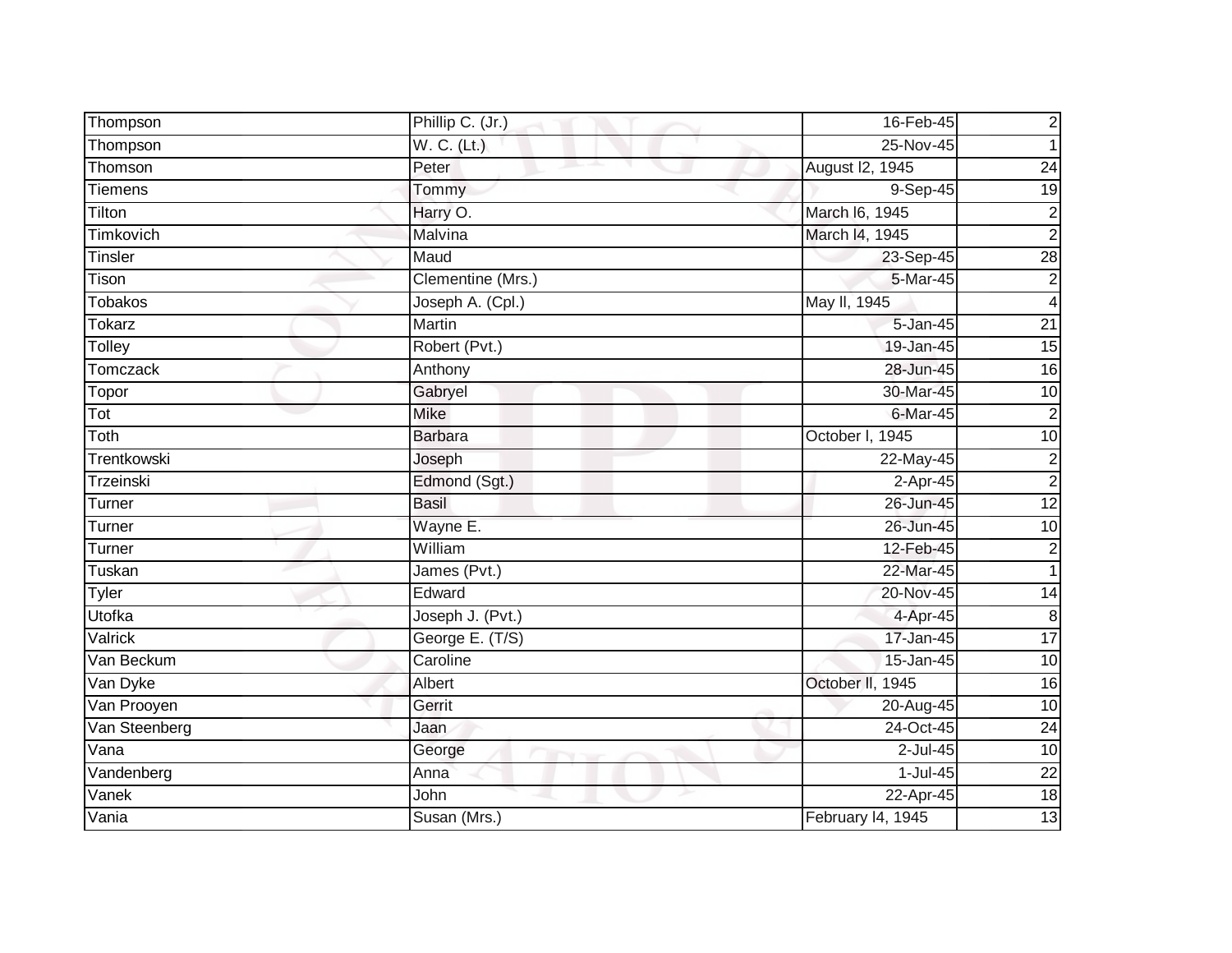| Vapensky     | Joseph              | May 3l, 1945       | $\overline{c}$  |
|--------------|---------------------|--------------------|-----------------|
| Vardalos     | Peter               | $9-Aug-45$         | 16              |
| Varner       | John W.             | 7-Jun-45           | 16              |
| Vater        | Clara H.            | 25-Feb-45          | $\overline{2}$  |
| Vaughn       | <b>Thomas</b>       | December I0, 1945  | 12              |
| Vaydas       | Julius (Jr.) (Cpl.) | February 18, 1945  | 13              |
| Veenstra     | Kathleen            | 24-Jul-45          | 10              |
| Vensel       | Richard (Lt.)       | May 16, 1945       | $\overline{17}$ |
| Verboom      | <b>Dirk</b>         | June 15, 1945      | 24              |
| Vic          | Eli Vocko           | 8-Aug-45           | 14              |
| Vidovich     | Lawrence E. (Pvt.)  | 30-Mar-45          | $\overline{2}$  |
| <b>Vierk</b> | Lola                | 26-Oct-45          | $\overline{22}$ |
| Villa        | Thomas              | 30-Oct-45          | 10              |
| Vincent      | Paul                | 20-Aug-45          | 10              |
| Vogel        | Lena                | June 14, 1945      | $\overline{14}$ |
| Volsey       | Simon               | 7-Jun-45           | 16              |
| Vuchinas     | Peter               | 26-Nov-45          | 10              |
| Vuchovic     | Eli                 | 9-Aug-45           | $\overline{16}$ |
| Vucich       | <b>Barbara</b>      | September I7, 1945 | 10              |
| Wachowiak    | Cecelia             | 10-Aug-45          | 18              |
| Wachowski    | Cecelia             | 9-Aug-45           | $\overline{16}$ |
| Wacklarz     | Frank               | July 3I, 1945      | 10              |
| Waite        | Allen D.            | 27-Apr-45          | 19              |
| Walczak      | Mary (Mrs.)         | 9-Apr-45           | $\overline{c}$  |
| Walerowicz   | Paul Joseph         | 22-Apr-45          | $\infty$        |
| Walko        | William J. (Pfc.)   | 8-May-45           |                 |
| Wall         | John A. (Pvt.)      | 19-Mar-45          |                 |
| Walls        | Erwin J.            | 9-Apr-45           | $\overline{c}$  |
| Walsko       | George (T/Sgt.)     | 26-Apr-45          | 1               |
| Walters      | Mary                | 24-Sep-45          | 12              |
| Waltman      | William             | $2$ -Jan-45        | $\overline{c}$  |
| Wanicki      | Vincent             | May I, 1945        | 10              |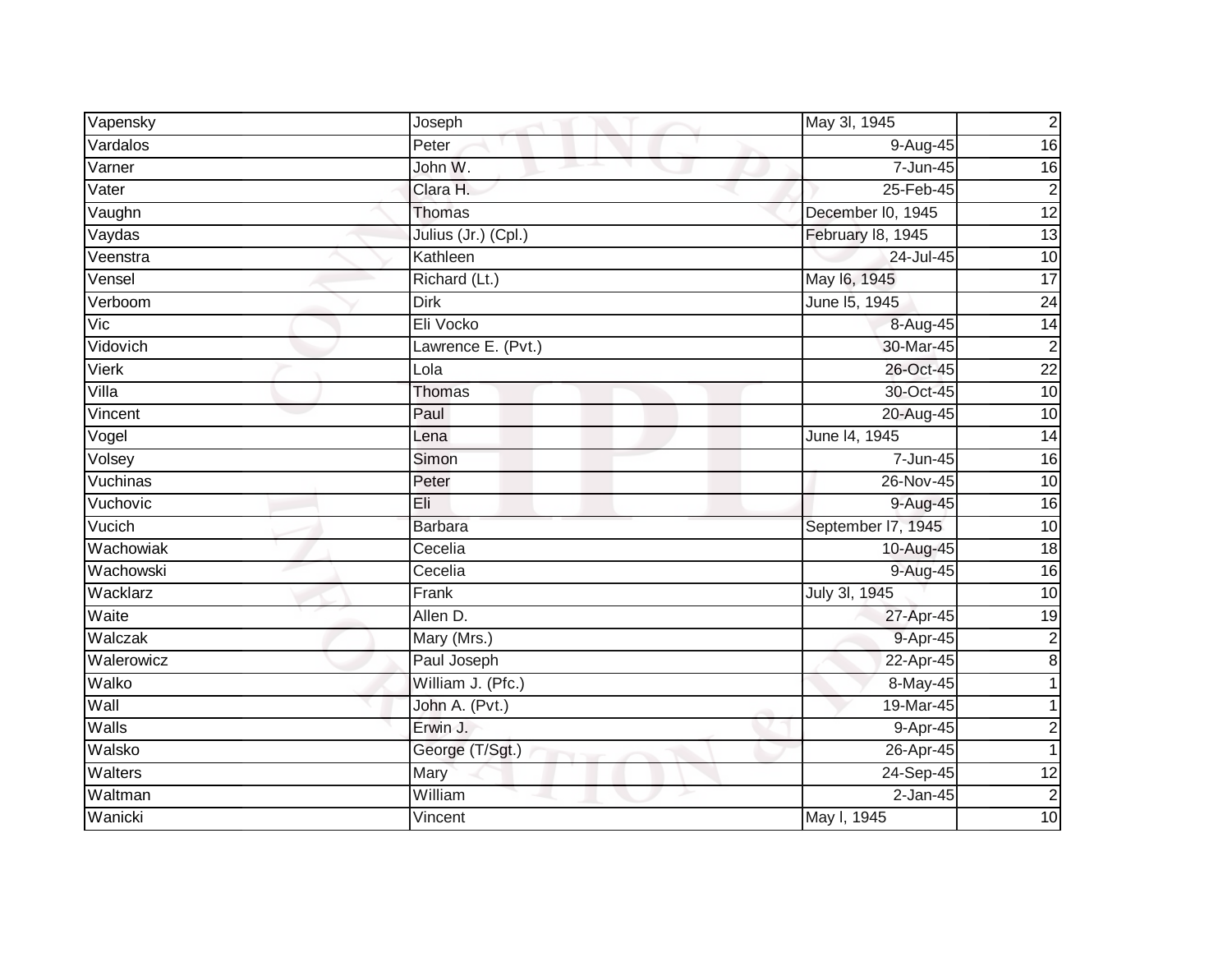| Wansierski      | Mathilda             | August I, 1945     | $\overline{22}$         |
|-----------------|----------------------|--------------------|-------------------------|
| Wantland        | Rae                  | 24-Oct-45          | 24                      |
| Ward            | Eugene               | 26-Dec-45          | 16                      |
| Ward            | Joseph D. (Sgt.)     | 24-Apr-45          |                         |
| Wardlow         | Hazel R.             | April 16, 1945     | 12                      |
| Warych          | Eleanor              | December I0, 1945  | 12                      |
| Wawrzak         | Anna                 | $6-Sep-45$         | $\overline{16}$         |
| Wayo            | Elizabeth            | March 2I, 1945     | $\overline{c}$          |
| Webber          | George A.            | 9-Apr-45           | $\overline{c}$          |
| Webster         | Lloyd                | 4-Dec-45           | $\overline{12}$         |
| Weegard         | Margaret             | September I6, 1945 | $\overline{c}$          |
| Weiger          | Mabel                | 12-Aug-45          | 24                      |
| Weiler          | Elmer E. (Lt.)       | 4-Apr-45           | 10                      |
| Weinand         | Edward (T/S)         | 22-Jan-45          | 1                       |
| Weinberg        | <b>Bella</b>         | 24-Aug-45          | $\overline{22}$         |
| Weirich         | Alice M. (Mrs.)      | January 15, 1945   | 12                      |
| Welsh           | Melvin (Sgt.)        | 26-Mar-45          | 1                       |
| Welsh           | Peter J.             | January II, 1945   | $\overline{c}$          |
| Werlich         | Lionel E. (Pvt.)     | 12-Feb-45          | $\overline{\mathbf{4}}$ |
| Westervelt      | A.W.                 | 23-Dec-45          | $\overline{c}$          |
| White           | $\overline{$ (twins) | 25-Jun-45          | 10                      |
| White           | Charles G.           | 27-May-45          | دن                      |
| White           | Emmet N.             | 27-May-45          | $\mathbf{3}$            |
| White           | Rex                  | 28-Feb-45          | $\overline{c}$          |
| White           | William              | November I2, 1945  | 10                      |
| Whitfield       | Chloe                | June 10, 1945      | $\overline{16}$         |
| <b>Whitlock</b> | Lottie               | 7-Nov-45           | 26                      |
| Whitworth       | Richard              | 9-Apr-45           | $\overline{2}$          |
| Widen           | Jennie D.            | 30-Aug-45          | $\overline{14}$         |
| Widmer          | John                 | May 18, 1945       | 1                       |
| Wiegand         | Margaret             | September I7, 1945 | $\overline{10}$         |
| Wiese           | John                 | 5-Dec-45           | 26                      |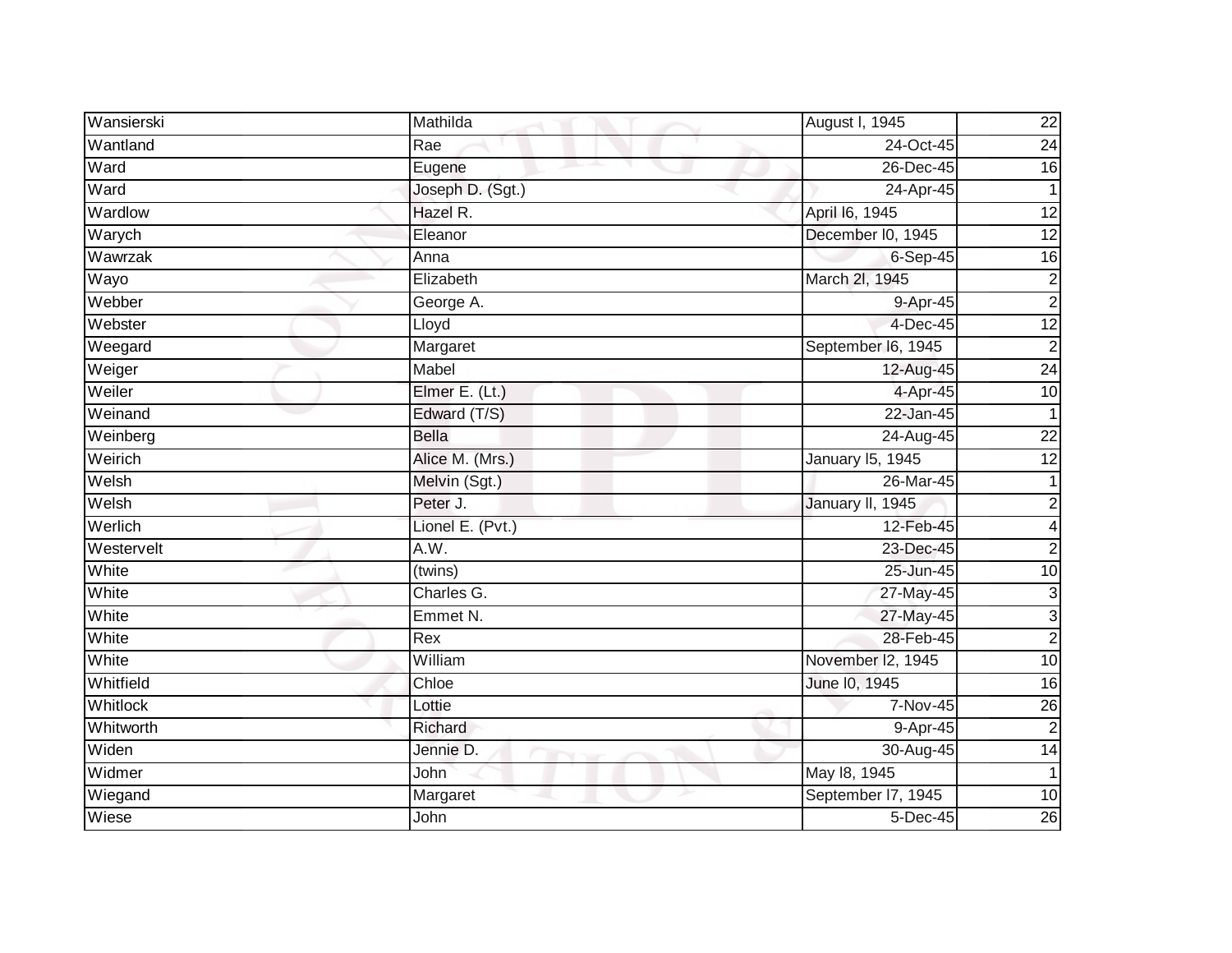| Wilczewski | Michael                | $\overline{5}$ -Oct-45 | 24              |
|------------|------------------------|------------------------|-----------------|
| Wilder     | <b>Ernest Eugene</b>   | 9-Feb-45               | $\overline{20}$ |
| Wilder     | Ralph                  | October I6, 1945       | 10              |
| Wilhelm    | Barney (Mrs.)          | June 10, 1945          | $\overline{16}$ |
| Wilkinson  | Julia (Mrs.)           | 27-Jul-45              | $\frac{1}{8}$   |
| Williams   | <b>Clarence Edward</b> | April 17, 1945         | 10              |
| Williams   | Eddie B. (Pvt.)        | February I5, 1945      | س               |
| Williams   | Marie                  | 26-Nov-45              | $\overline{10}$ |
| Williams   | Mary                   | 30-Dec-45              | 10              |
| Wilson     | Florence               | 30-Nov-45              | 24              |
| Wilson     | Irene (Mrs.)           | 5-Apr-45               | $\overline{2}$  |
| Wilson     | Jesse E.               | may 2l, 1945           | 1               |
| Wilson     | William Jr. (Pvt.)     | 23-Mar-45              |                 |
| Wimer      | Catherine (Mrs.)       | 22-Jan-45              | $\overline{2}$  |
| Winkler    | Joseph                 | 13-Jul-45              | 16              |
| Wirth      | John (Lt.)             | 15-Apr-45              | 15              |
| Wischman   | Frank                  | 19-Apr-45              | $\mathbf{1}$    |
| Wolff      | Carl                   | 22-Jun-45              | 18              |
| Wolota     | George                 | 9-Mar-45               | 26              |
| Woods      | Bernice (Druvieski)    | $5 -$ Jul $-45$        | 14              |
| Worth      | James                  | 20-Jun-45              | $\overline{22}$ |
| Wright     | Hubert R. (Pfc.)       | May II, 1945           | $\overline{4}$  |
| Wright     | Ivan                   | September I4, 1945     | 15              |
| Wright     | Margaret W. (Mrs.)     | 25-May-45              | $\overline{c}$  |
| Wurschmidt | David                  | October I, 1945        | $\overline{10}$ |
| Wylie      | Lee                    | July 16, 1945          | $\overline{2}$  |
| Wyrozumski | <b>Stanley</b>         | 28-Oct-45              | 12              |
| Yadron     | Gust                   | 5-Jan-45               | $\overline{21}$ |
| Yakinmow   | Helen                  | 8-Oct-45               | $\overline{10}$ |
| Young      | Erne                   | 26-Dec-45              | $\overline{c}$  |
| Yuhas      | John                   | August I0, 1945        | 18              |
| Zabek      | Ollie                  | 7-Sep-45               | 20              |